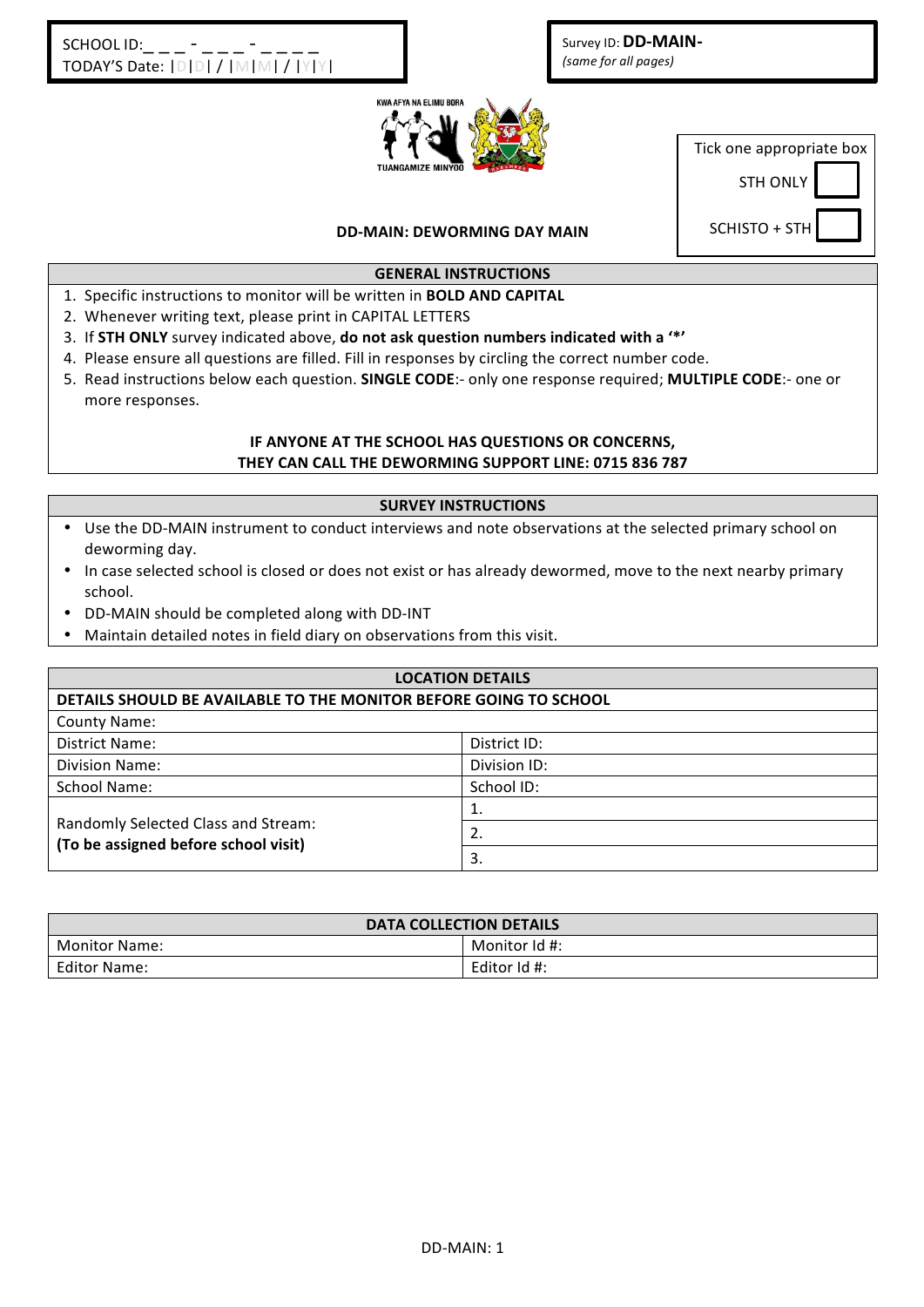|                | ANSWER THIS SECTION AT THE END OF THIS INSTRUMENT.                       |                                                                                                                   |                |                             |  |  |
|----------------|--------------------------------------------------------------------------|-------------------------------------------------------------------------------------------------------------------|----------------|-----------------------------|--|--|
| 1a             | Were all sections of instrument                                          | $1 - Yes$                                                                                                         | $\mathbf{1}$   | SKIP 1b and 1c              |  |  |
|                | filled?                                                                  | $2 - No$                                                                                                          | $\overline{2}$ |                             |  |  |
|                | <b>SINGLE CODE.</b>                                                      |                                                                                                                   |                |                             |  |  |
| 1 <sub>b</sub> | Why were all sections not                                                |                                                                                                                   |                |                             |  |  |
|                | completed? WRITE TEXT                                                    |                                                                                                                   |                |                             |  |  |
|                |                                                                          | $1 - Section 1$<br>2 - Section 2                                                                                  | 1<br>2         |                             |  |  |
| 1 <sub>c</sub> | Which sections are blank?                                                | $3 - Section 3$                                                                                                   | 3              |                             |  |  |
|                | <b>MULTIPLE CODE</b>                                                     | 4 - Section 4                                                                                                     | $\overline{4}$ |                             |  |  |
|                |                                                                          | 5 - Section 5                                                                                                     | 5              |                             |  |  |
|                |                                                                          | $6 -$ Section 6                                                                                                   | 6              |                             |  |  |
|                |                                                                          | 7 - Section 7                                                                                                     | $\overline{7}$ |                             |  |  |
|                |                                                                          | 8 - Section 8                                                                                                     | 8              |                             |  |  |
|                |                                                                          | 1. HEAD TEACHER PRE-INTERVIEW                                                                                     |                |                             |  |  |
|                |                                                                          | Thank you for speaking with me, could you please provide me with some details about your school:                  |                |                             |  |  |
|                | How many primary school                                                  |                                                                                                                   |                |                             |  |  |
| 1.1            | students are enrolled in this                                            |                                                                                                                   |                |                             |  |  |
|                | school? (Exclude attached ECD)                                           |                                                                                                                   |                |                             |  |  |
|                | <b>WRITE NUMBER</b>                                                      |                                                                                                                   |                |                             |  |  |
| 1.2            | Is there an attached ECD centre?                                         | $1 - Yes$                                                                                                         | 1              |                             |  |  |
|                | <b>SINGLE CODE</b>                                                       | $2 - No$                                                                                                          | $\overline{2}$ | <b>SKIP TO 1.4</b>          |  |  |
|                | Do the children from the attached<br>ECD centre participate in the daily | $1 - Yes$                                                                                                         | 1              |                             |  |  |
| 1.3            | school assembly?                                                         |                                                                                                                   |                |                             |  |  |
|                | <b>SINGLE CODE</b>                                                       | $2 - No$                                                                                                          | $\overline{2}$ |                             |  |  |
|                | How many stand-alone ECD                                                 |                                                                                                                   |                |                             |  |  |
|                | centres operate close/are linked                                         |                                                                                                                   |                |                             |  |  |
| 1.4            | to this primary school? (Nursery                                         |                                                                                                                   |                |                             |  |  |
|                | school not in primary school)                                            |                                                                                                                   |                |                             |  |  |
|                | <b>WRITE NUMBER</b>                                                      | Fill (-99) for Don't Know                                                                                         |                |                             |  |  |
|                | Are there any events or special                                          | 1 - Deworming Day                                                                                                 | 1              | <b>SKIP TO 1.8</b>          |  |  |
| 1.5            | programs happening at this school                                        | $2 - Other (specific):$                                                                                           | $\overline{2}$ |                             |  |  |
|                | today?<br><b>SINGLE CODE</b>                                             | $3 - No$                                                                                                          | 3              |                             |  |  |
|                | Will children at this school get                                         | $1 - Yes$                                                                                                         |                |                             |  |  |
|                | deworming medicine through the                                           |                                                                                                                   | $\mathbf{1}$   | <b>SKIP TO 1.8</b>          |  |  |
| 1.6            | school today?                                                            | 2 - Already Dewormed, Before Today                                                                                | $\overline{2}$ |                             |  |  |
|                | <b>SINGLE CODE</b>                                                       | 3 - Plan to deworm later                                                                                          | 3              |                             |  |  |
| 1.7            | When did/will the children get                                           |                                                                                                                   |                |                             |  |  |
|                | dewormed?                                                                | $[D]D]/[M]M]/[Y[Y]$                                                                                               |                | <b>SKIP TO SECTION</b><br>8 |  |  |
|                | <b>WRITE DATE</b>                                                        |                                                                                                                   |                |                             |  |  |
|                | What time have you planned to                                            |                                                                                                                   |                |                             |  |  |
| 1.8            | start deworming the children?                                            |                                                                                                                   |                |                             |  |  |
|                | <b>WRITE TIME (USE 24 HRS)</b>                                           |                                                                                                                   |                |                             |  |  |
|                |                                                                          | Thank you. Your feedback regarding the deworming exercise is extremely valuable. I have a few questions regarding |                |                             |  |  |
|                |                                                                          | deworming day. There are no right or wrong answers, we want to understand how deworming happens at the            |                |                             |  |  |
|                | school level across the country.                                         |                                                                                                                   |                |                             |  |  |
|                | Where on the school compound                                             | 1-In Classroom                                                                                                    | 1              |                             |  |  |
| 1.9            | will deworming be happening?                                             | 2 - Outside classroom                                                                                             | $\overline{2}$ | <b>SKIP TO 1.11</b>         |  |  |
|                | <b>SINGLE CODE</b>                                                       | 3 - Other (specify):                                                                                              | 3              |                             |  |  |
|                |                                                                          | 4 - outside school(specify)                                                                                       | $\overline{4}$ |                             |  |  |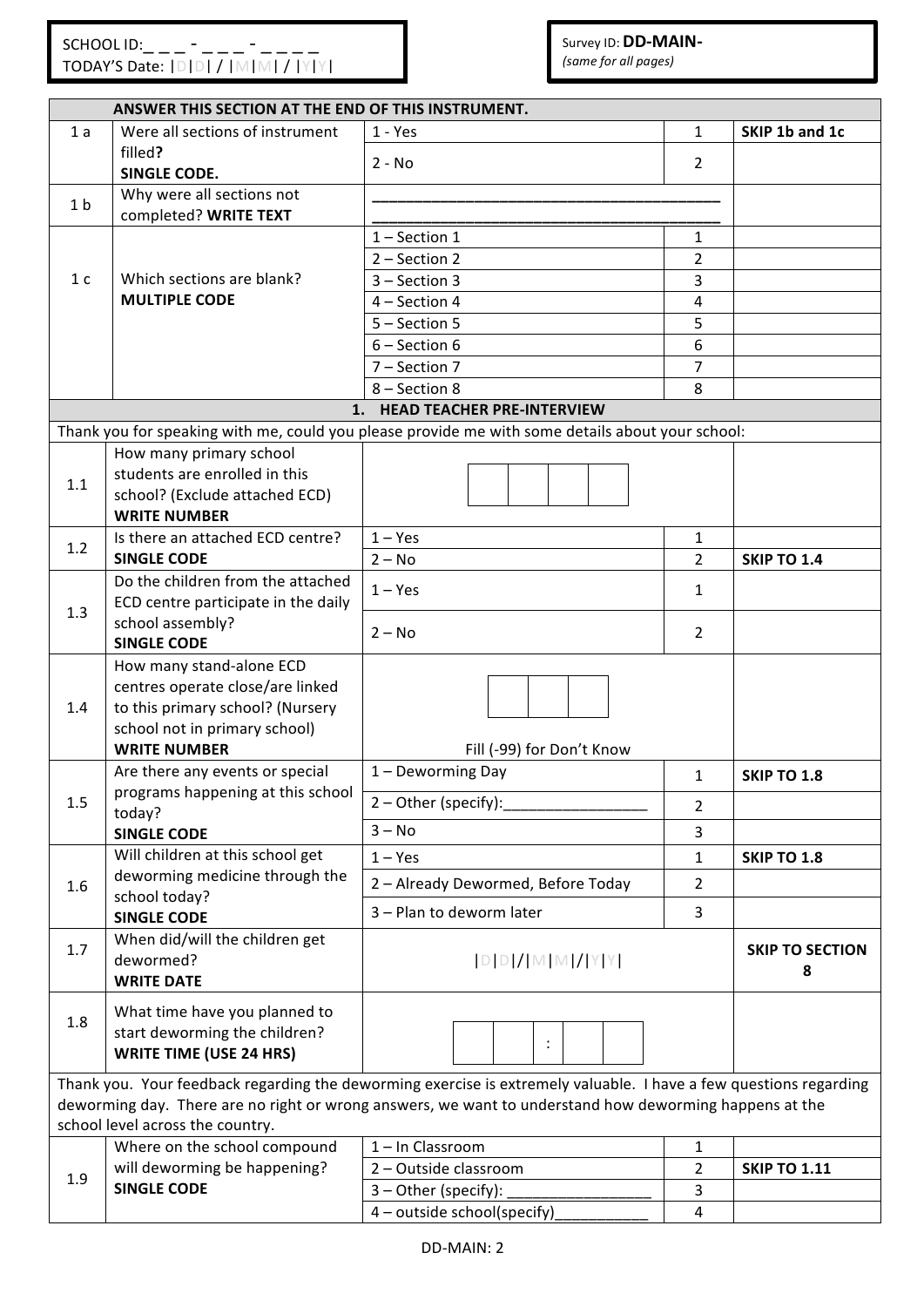|      |                                                                 | $1 - No space$                                          | 1                       |                     |
|------|-----------------------------------------------------------------|---------------------------------------------------------|-------------------------|---------------------|
|      | Was there any specific reason for                               | 2 - Raining Heavily                                     | 2                       |                     |
|      | not conducting the deworming                                    | 3-Space used for other activity                         | 3                       |                     |
| 1.10 | exercise outside classroom?<br><b>SINGLE CODE</b>               | 4-Suggested at Teacher Training                         | 4                       |                     |
|      |                                                                 | 5 - Other (specify):                                    | 5                       |                     |
|      |                                                                 | 6 - No specific reason.                                 | 6                       |                     |
|      |                                                                 | 1-Head Teacher                                          | $\mathbf{1}$            |                     |
|      |                                                                 | 2 - Trained teachers.                                   | $\overline{2}$          |                     |
|      | Who will administer the tablets to                              | 3 - Class teachers to Deworm their Own                  |                         |                     |
| 1.11 | the children?<br><b>SINGLE CODE. PROBE.</b>                     | Classes                                                 | 3                       |                     |
|      |                                                                 | 4 - Few Teachers (more than 2 Teachers,<br>but Not All) | 4                       |                     |
|      |                                                                 | 5 - Other (specify):                                    | 5                       |                     |
|      |                                                                 | 1-Designated teacher (not ECD teacher)                  | $\mathbf{1}$            |                     |
|      | What is the plan for the treatment                              | 2 - ECD teacher will administer                         | $\overline{2}$          |                     |
| 1.12 | of ECD children?                                                | 3 - Each teacher will deworm ECD                        | 3                       |                     |
|      | <b>SINGLE CODE</b>                                              | children as they are approached by them                 |                         |                     |
|      |                                                                 | $4$ – Other (specify):                                  | 4                       |                     |
|      |                                                                 | 5 - No specific plan                                    | 5                       |                     |
|      | Have the attached and stand-<br>alone/feeder/linked ECD centres | $1 - Yes$                                               | $\mathbf{1}$            |                     |
| 1.13 | been notified about the<br>deworming day?<br><b>SINGLE CODE</b> | $2 - No$                                                | 2                       | <b>SKIP TO 1.15</b> |
|      |                                                                 | -99 - Don't know                                        | -99                     |                     |
|      |                                                                 | 1-Head Teacher informed                                 | 1                       |                     |
|      |                                                                 | 2-DICECE informed                                       | $\overline{2}$          |                     |
|      | Who informed the ECD centres                                    | 3-Other MOE/MOH officials informed                      | 3                       |                     |
| 1.14 | about the deworming day?                                        | 4-Head Teacher delegated someone to                     | 4                       |                     |
|      | <b>MULTIPLE CODE</b>                                            | inform                                                  |                         |                     |
|      |                                                                 | 5 - Other (specify):                                    | 5                       |                     |
|      |                                                                 | -99 - Don't Know                                        | $-99$                   |                     |
|      |                                                                 | 1-Designated teacher                                    | $\mathbf{1}$            |                     |
|      | What is the plan for the treatment                              | 2 - Each teacher will deworm non-                       |                         |                     |
| 1.15 |                                                                 |                                                         |                         |                     |
|      |                                                                 | enrolled children as they are approached                | 2                       |                     |
|      | of non-enrolled children?<br><b>SINGLE CODE</b>                 | by them                                                 |                         |                     |
|      |                                                                 | $3$ – Other (specify):                                  | $\overline{3}$          |                     |
|      |                                                                 | 4 - No specific plan                                    | 4                       |                     |
|      |                                                                 | 1-STH/Soil Transmitted/Hook Worm,                       |                         |                     |
|      |                                                                 | Round Worm, Tape Worm, Whip                             | 1                       |                     |
|      | What types of worms will you be                                 | Worm/Minyoo                                             |                         |                     |
| 1.16 | treating for today?                                             | 2 - SCHISTO/Bilharzia/Water                             | $\overline{2}$          |                     |
|      | <b>MULTIPLE CODE</b>                                            | Transmitted/Kichocho                                    |                         |                     |
|      |                                                                 | 3 - Other(specify):                                     | $\overline{3}$          |                     |
|      |                                                                 | -99 - Don't Know                                        | -99                     |                     |
|      | Which tablets will children receive                             | 1-Albendazole                                           | $\mathbf{1}$            |                     |
| 1.17 | at your school today?                                           | 2 - Praziquantel                                        | 2                       |                     |
|      | <b>MULTIPLE CODE</b>                                            | 3-Other(specify):<br>-99 - Don't Know                   | $\overline{3}$<br>$-99$ |                     |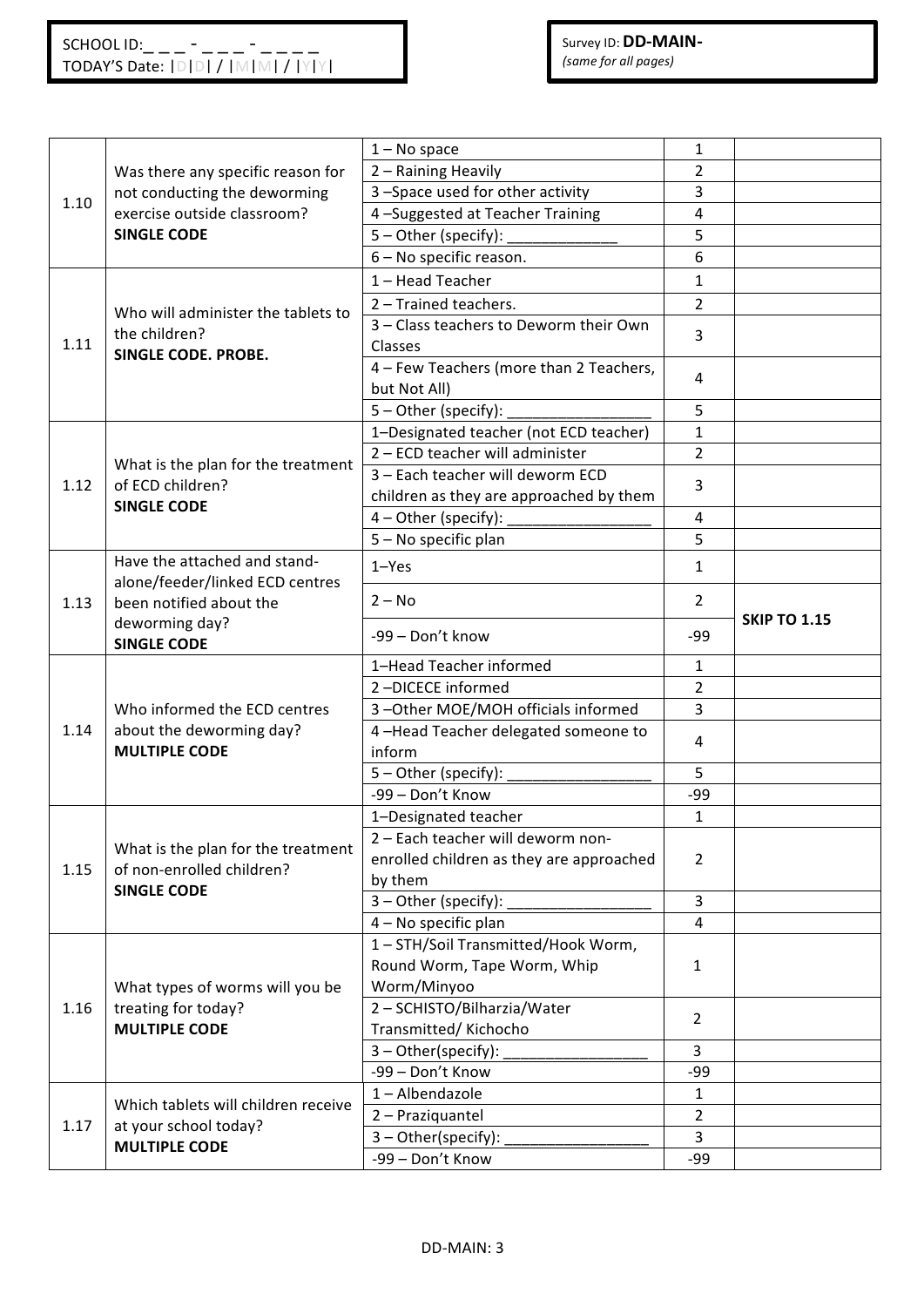|      |                                   | 1 - Names of all enrolled children need                                                                         |                                                                                                           |  |  |  |  |
|------|-----------------------------------|-----------------------------------------------------------------------------------------------------------------|-----------------------------------------------------------------------------------------------------------|--|--|--|--|
|      |                                   | to be copied from the class register on                                                                         | $\mathbf{1}$                                                                                              |  |  |  |  |
|      |                                   | to Form E (for STH).                                                                                            |                                                                                                           |  |  |  |  |
|      |                                   | 2 - One Albendazole Tablet to be given                                                                          | $\overline{2}$                                                                                            |  |  |  |  |
|      |                                   | to each child                                                                                                   |                                                                                                           |  |  |  |  |
|      |                                   | 3 - Check child's mouth to make sure                                                                            |                                                                                                           |  |  |  |  |
|      |                                   | that each child chews and swallows the                                                                          | 3                                                                                                         |  |  |  |  |
|      |                                   | tablet                                                                                                          |                                                                                                           |  |  |  |  |
|      |                                   | 4 - Complete Form E as child is treated                                                                         | 4                                                                                                         |  |  |  |  |
|      | What are the steps to administer  | 5 - Mark tick if the child took the tablet                                                                      | 5                                                                                                         |  |  |  |  |
| 1.18 | drugs on deworming day?           | 6 - Mark X if they refused the tablet                                                                           | 6                                                                                                         |  |  |  |  |
|      | MULTIPLE CODE. PROBE.             | 7 - Mark 0 if they were absent                                                                                  | 7                                                                                                         |  |  |  |  |
|      |                                   | 8 - For non-enrolled children use Form                                                                          | 8                                                                                                         |  |  |  |  |
|      |                                   | N to record treatment                                                                                           |                                                                                                           |  |  |  |  |
|      |                                   | 9 - Use form E-P and N-P for SCHISTO                                                                            | 9                                                                                                         |  |  |  |  |
|      |                                   | treatment                                                                                                       |                                                                                                           |  |  |  |  |
|      |                                   | 10 - Ensure child has eaten before                                                                              | 10                                                                                                        |  |  |  |  |
|      |                                   | receiving SCHISTO treatment                                                                                     |                                                                                                           |  |  |  |  |
|      |                                   | 11 - Use tablet pole to determine                                                                               | 11                                                                                                        |  |  |  |  |
|      |                                   | dosage for Praziquantel                                                                                         |                                                                                                           |  |  |  |  |
|      |                                   | 12 - Other (specify)                                                                                            | 12                                                                                                        |  |  |  |  |
|      |                                   |                                                                                                                 |                                                                                                           |  |  |  |  |
|      |                                   | Now I would like to ask you a few questions about worms or Minyoo. Whenever I say STH I am talking specifically |                                                                                                           |  |  |  |  |
|      |                                   |                                                                                                                 | about, hookworm, round worm and whip worm, not Bilharzia/Kichocho. There is no correct or wrong response, |  |  |  |  |
|      |                                   |                                                                                                                 |                                                                                                           |  |  |  |  |
|      | please respond freely.            |                                                                                                                 |                                                                                                           |  |  |  |  |
|      |                                   | 1-Albendazole                                                                                                   | $\mathbf{1}$                                                                                              |  |  |  |  |
|      | What drug will be used for the    | 2 - Praziquantel                                                                                                | 2                                                                                                         |  |  |  |  |
| 1.19 | treatment of STH?                 | 3 - Other (specify):                                                                                            | 3                                                                                                         |  |  |  |  |
|      | <b>SINGLE CODE</b>                | -99 - Don't Know                                                                                                | -99                                                                                                       |  |  |  |  |
|      | What is the dosage for the        | 1-One Tablet Per Child                                                                                          | $\mathbf{1}$                                                                                              |  |  |  |  |
| 1.20 | treatment of STH?                 | 2 - Other (specify):                                                                                            | $\overline{2}$                                                                                            |  |  |  |  |
|      | <b>SINGLE CODE</b>                | -99 - Don't Know                                                                                                | $-99$                                                                                                     |  |  |  |  |
|      |                                   | $1 - 2 - 14$ Years                                                                                              | 1                                                                                                         |  |  |  |  |
|      | What is the age group you will be | $2 - 6 - 14$ Years                                                                                              | $\overline{2}$                                                                                            |  |  |  |  |
| 1.21 | treating for STH?                 | 3 - Other (specify):                                                                                            | $\overline{3}$                                                                                            |  |  |  |  |
|      | <b>SINGLE CODE</b>                | -99 - Don't Know                                                                                                | -99                                                                                                       |  |  |  |  |
|      |                                   | $1 -$ Headache                                                                                                  | $\mathbf{1}$                                                                                              |  |  |  |  |
|      |                                   | 2 - Nausea                                                                                                      | $\overline{2}$                                                                                            |  |  |  |  |
|      | What mild side effects would be   | 3 - Abdominal discomfort                                                                                        | 3                                                                                                         |  |  |  |  |
| 1.22 | considered normal while treating  | 4 - Vomiting                                                                                                    | $\overline{4}$                                                                                            |  |  |  |  |
|      | for STH?                          | $5 - Fainting$                                                                                                  | 5                                                                                                         |  |  |  |  |
|      | <b>MULTIPLE CODE</b>              | $6 - Other(specify)$ :                                                                                          | 6                                                                                                         |  |  |  |  |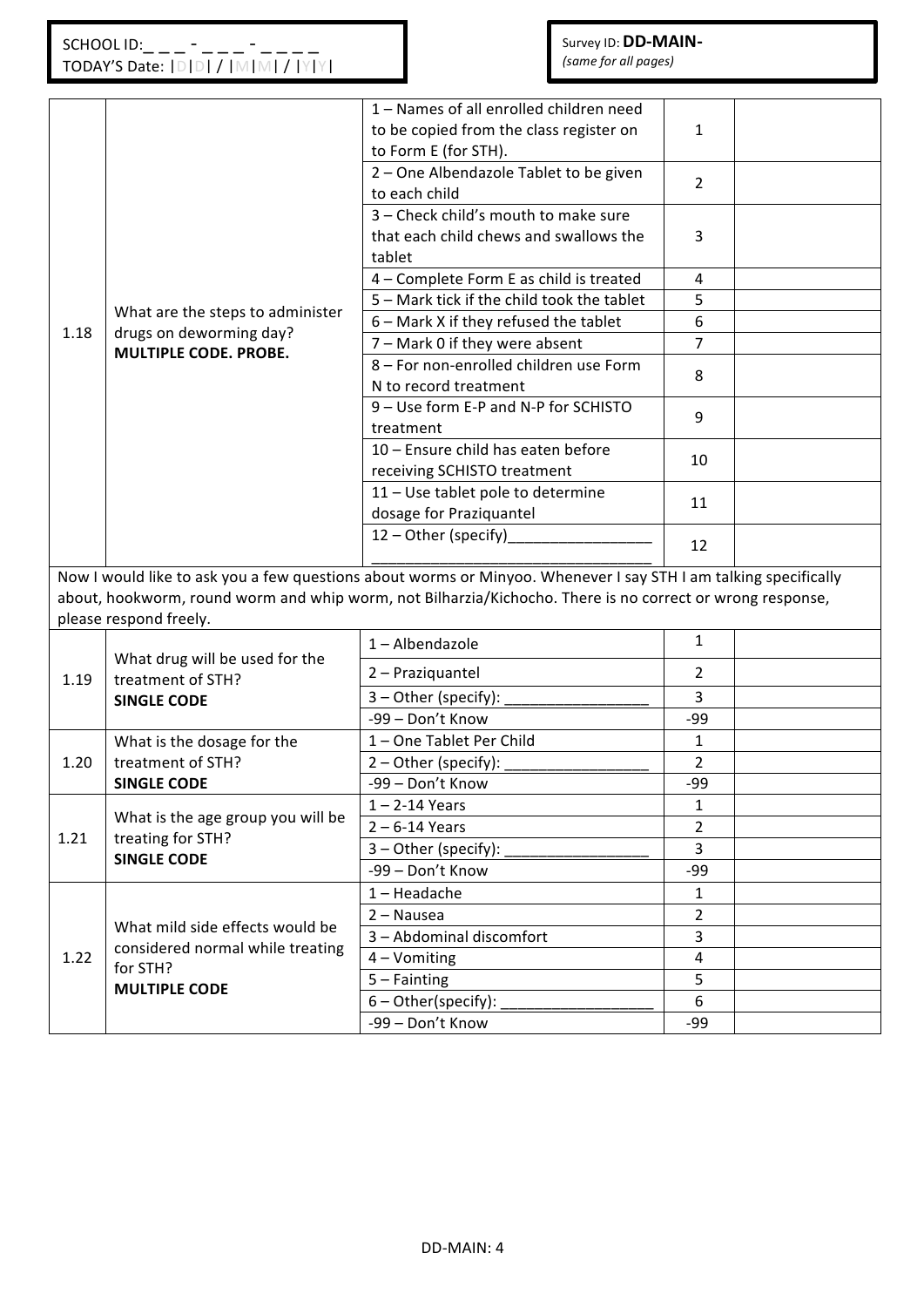TODAY'S Date: |D|D| / |M|M| / |Y|Y| Now I would like to ask you a few questions about Schistosomiasis, which you may know as Bilharzia or Kichocho, the worm transmitted by playing or swimming in contaminated water. There is no correct or wrong response, please respond freely. 1.23\* What drug will be used for the treatment of SCHISTO? **SINGLE CODE** 1 – Albendazole 1 2 – Praziquantel 2 3 – Other (specify): \_\_\_\_\_\_\_\_\_\_\_\_\_\_\_\_\_ 3 -99 – Don't Know Fig. 1991 1.24\* What is the dosage for the treatment of SCHISTO? **SINGLE CODE**  $1 - 1$  Tablet per child  $1 - 1$  $2 -$  According to the tablet pole 2  $3$  – Other(specify):  $\qquad \qquad \qquad$  3  $-99 - Don't Know$   $-99$ 1.25\* What is the age group treated for SCHISTO? **SINGLE CODE**  $1 - 2 - 14$  Years 1  $2 - 6 - 14$  Years 2 3 – Other(specify): \_\_\_\_\_\_\_\_\_\_\_\_\_\_\_\_\_ 3 -99 – Don't Know **199 – 199 – 199 – 199 – 199 – 199 – 199 – 19** 1.26\* What are the likely expected side effects for SCHISTO treatment? **MULTIPLE CODE**  $1 -$ Headache  $1 -$ 2 – Nausea 2 3 – Abdominal discomfort 3  $4 -$ Fainting 4  $5 - V$ omiting  $\begin{array}{|c|c|c|c|c|} \hline 5 & 5 \end{array}$  $6$  – Other(specify):  $\qquad \qquad \begin{array}{c} \hline \end{array}$  6 -99 – Don't Know **199 – 199 – 199 – 199 – 199 – 199 – 199 – 19** 1.27\* What can be done to minimize the side effects of SCHISTO treatment/Praziquantel? **SINGLE CODE** 1 – Feed Children Before Treatment 1 2 – Feed Children After Treatment 2  $3$  – Feed Children (Time not Specified)  $\begin{vmatrix} 3 & 3 \\ 3 & 3 \end{vmatrix}$  $4$  – Other (specify) :  $\begin{vmatrix} 4 & 4 \\ 4 & 4 \end{vmatrix}$ -99 – Don't Know **199 – 199 – 199 – 199 – 199 – 199 – 199 – 19** Thank you, I would like to know about any training you might have attended to prepare for this deworming day

| 1.28 | Have you attended any training<br>session on deworming in the past                            | $1 - Yes$                          | 1              |                     |
|------|-----------------------------------------------------------------------------------------------|------------------------------------|----------------|---------------------|
|      | 15 days?<br><b>SINGLE CODE</b>                                                                | $2 - No$                           | $\overline{2}$ |                     |
|      | Did you and/or any other trained<br>teacher train / sensitize the rest of                     | $1 - Yes$                          | 1              |                     |
| 1.29 | the teachers at your school on<br>how to administer deworming<br>drugs? SINGLE CODE           | $2 - No$                           | $\overline{2}$ | <b>SKIP TO 1.34</b> |
|      |                                                                                               | 1 - Teacher Training Guide/Booklet | $\mathbf{1}$   |                     |
|      |                                                                                               | 2 - My Own Material                | $\overline{2}$ |                     |
|      | What materials did you use to                                                                 | 3 - My own notes from the training | 3              |                     |
| 1.30 | train or sensitize the teachers at                                                            | $4 -$ Posters                      | 4              |                     |
|      | your school?                                                                                  | 5 - Monitoring forms               | 5              |                     |
|      | <b>MULTIPLE CODE</b>                                                                          | 6 - Tablet pole                    | 6              |                     |
|      |                                                                                               | $7 - Other(specify):$              | 7              |                     |
|      |                                                                                               | 8 - No Material                    | 8              |                     |
| 1.31 | How many teachers were there<br>for the sensitization session at<br>your school? WRITE NUMBER |                                    |                |                     |
| 1.32 | How much time was spent on<br>sensitizing teachers?<br><b>WRITE TIME IN MINUTES</b>           |                                    |                |                     |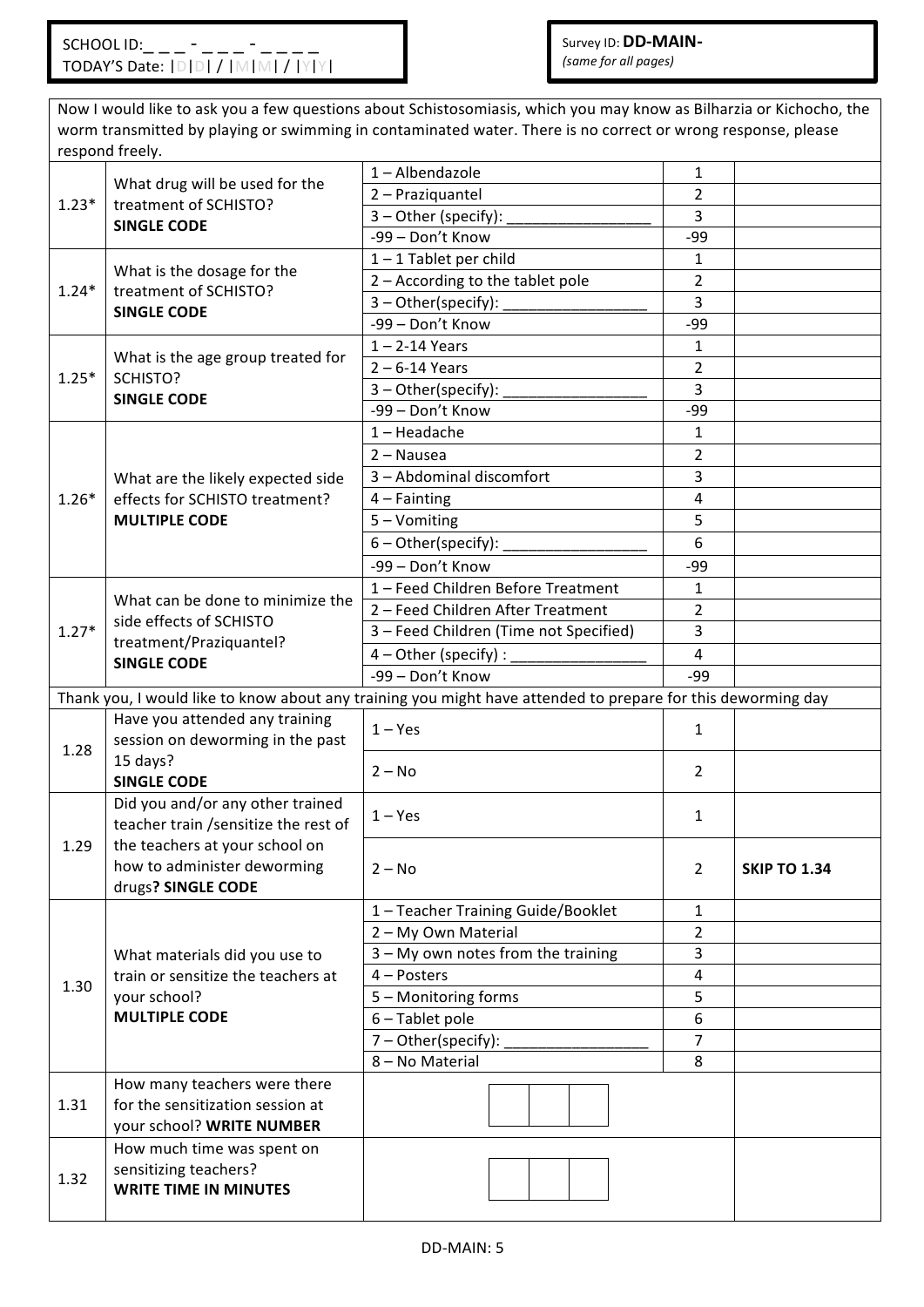|         | Were there concerns raised from                                    |                                                                                                                      |                |                     |
|---------|--------------------------------------------------------------------|----------------------------------------------------------------------------------------------------------------------|----------------|---------------------|
| 1.33    | teachers?                                                          | $1 - Yes$ (specify)                                                                                                  | $\mathbf{1}$   |                     |
|         | <b>RECORD VERBATIM</b>                                             | $2 - No$                                                                                                             | $\overline{2}$ |                     |
|         |                                                                    | 1 - Free Deworming Tablets                                                                                           | 1              |                     |
|         |                                                                    | 2 - To Children aged 2-14 years                                                                                      | $\overline{2}$ |                     |
|         | What are the key messages to be                                    | 3 - Date of Deworming Day                                                                                            | $\overline{3}$ |                     |
|         |                                                                    | 4 - One Deworming Day for the whole                                                                                  |                |                     |
|         |                                                                    | County                                                                                                               | 4              |                     |
|         | shared with the community on the                                   | 5 - Food for Children before                                                                                         |                |                     |
| 1.34    | National School-based Deworming                                    | SCHISTO/Bilharzia treatment                                                                                          | 5              |                     |
|         | Program?                                                           | 6 - Children in and out of school can be                                                                             | 6              |                     |
|         | <b>MULTIPLE CODE</b>                                               | treated.                                                                                                             |                |                     |
|         |                                                                    | 7 - Deworming can improve health                                                                                     | $\overline{7}$ |                     |
|         |                                                                    | and/or education                                                                                                     |                |                     |
|         |                                                                    | 8 - Other (specify)                                                                                                  | 8              |                     |
|         |                                                                    | -99 - Don't Know                                                                                                     | $-99$          |                     |
|         |                                                                    | 1-Conduct Health Education in Class                                                                                  | $\mathbf{1}$   |                     |
|         |                                                                    | 2-Display Posters in the School                                                                                      | $\overline{2}$ |                     |
|         | What activities have you/your                                      | 3-Discuss Deworming Day at School                                                                                    | 3              |                     |
|         | school conducted for the                                           | <b>Management Meetings</b>                                                                                           |                |                     |
| 1.35    | deworming day to sensitize the                                     | 4-Conduct ECD Outreach                                                                                               | 4              |                     |
|         | community around the school?<br><b>MULTIPLE CODE</b>               | 5-Encourage Children to share                                                                                        |                |                     |
|         |                                                                    | Deworming Day Information with<br>Parents                                                                            | 5              |                     |
|         |                                                                    | 6-Other (specify)                                                                                                    | 6              |                     |
|         |                                                                    | $7 - None$                                                                                                           | $\overline{7}$ |                     |
|         | Does this school have a school                                     | $1 - Yes$                                                                                                            | $\mathbf{1}$   | <b>SKIP TO 1.40</b> |
| $1.36*$ | feeding program? SINGLE CODE                                       | $2 - No$                                                                                                             | $\overline{2}$ |                     |
|         | Have you/other teachers                                            | $1 - Yes$                                                                                                            | $\mathbf{1}$   | <b>SKIP TO 1.40</b> |
| $1.37*$ | requested children to eat before                                   | $2 - No$                                                                                                             | $\overline{2}$ |                     |
|         | school or carry something with                                     |                                                                                                                      |                |                     |
|         | them to eat today? SINGLE CODE                                     | 3-Other (specify)                                                                                                    | $\overline{3}$ |                     |
| $1.38*$ | Is there any other plan regarding<br>whether the children will eat | $1 - Yes$ (specify)                                                                                                  | $\mathbf{1}$   |                     |
|         | before treatment? SINGLE CODE                                      | $2 - No$                                                                                                             | $\overline{2}$ |                     |
|         |                                                                    | $1 - Tea$                                                                                                            | 1              |                     |
| $1.39*$ | What would they eat before<br>treatment?                           | 2 - Porridge                                                                                                         | $\overline{2}$ |                     |
|         | <b>MULTIPLE CODE</b>                                               | $3 -$ Fruits                                                                                                         | 3              |                     |
|         |                                                                    | 4 - Others(specify)                                                                                                  | 4              |                     |
|         |                                                                    | Thank you, I would love to know how the district and national team is supporting this program in the schools. I have |                |                     |
|         |                                                                    | a few questions regarding printed materials and drugs to learn how they can support the schools better.              |                |                     |
|         | Have you received the                                              | $1 - Yes$                                                                                                            | $\mathbf{1}$   |                     |
| 1.40    | Albendazole tablets?                                               | $2 - No$                                                                                                             | $\overline{2}$ | <b>SKIP TO 1.49</b> |
|         | <b>SINGLE CODE</b>                                                 |                                                                                                                      |                |                     |
| 1.41    | Did you receive the Albendazole                                    | $1 - Yes$                                                                                                            | $\mathbf{1}$   | <b>SKIP TO 1.46</b> |
|         | tablets at the teacher training?<br><b>SINGLE CODE</b>             | $2 - No$                                                                                                             | $\overline{2}$ |                     |
|         | Were the Albendazole tablets                                       | 1-Delivered                                                                                                          | $\mathbf{1}$   | <b>SKIP TO 1.44</b> |
| 1.42    | delivered to your school, or did                                   |                                                                                                                      |                |                     |
|         | you have to collect them?<br><b>SINGLE CODE</b>                    | 2 - Collected                                                                                                        | $\overline{2}$ |                     |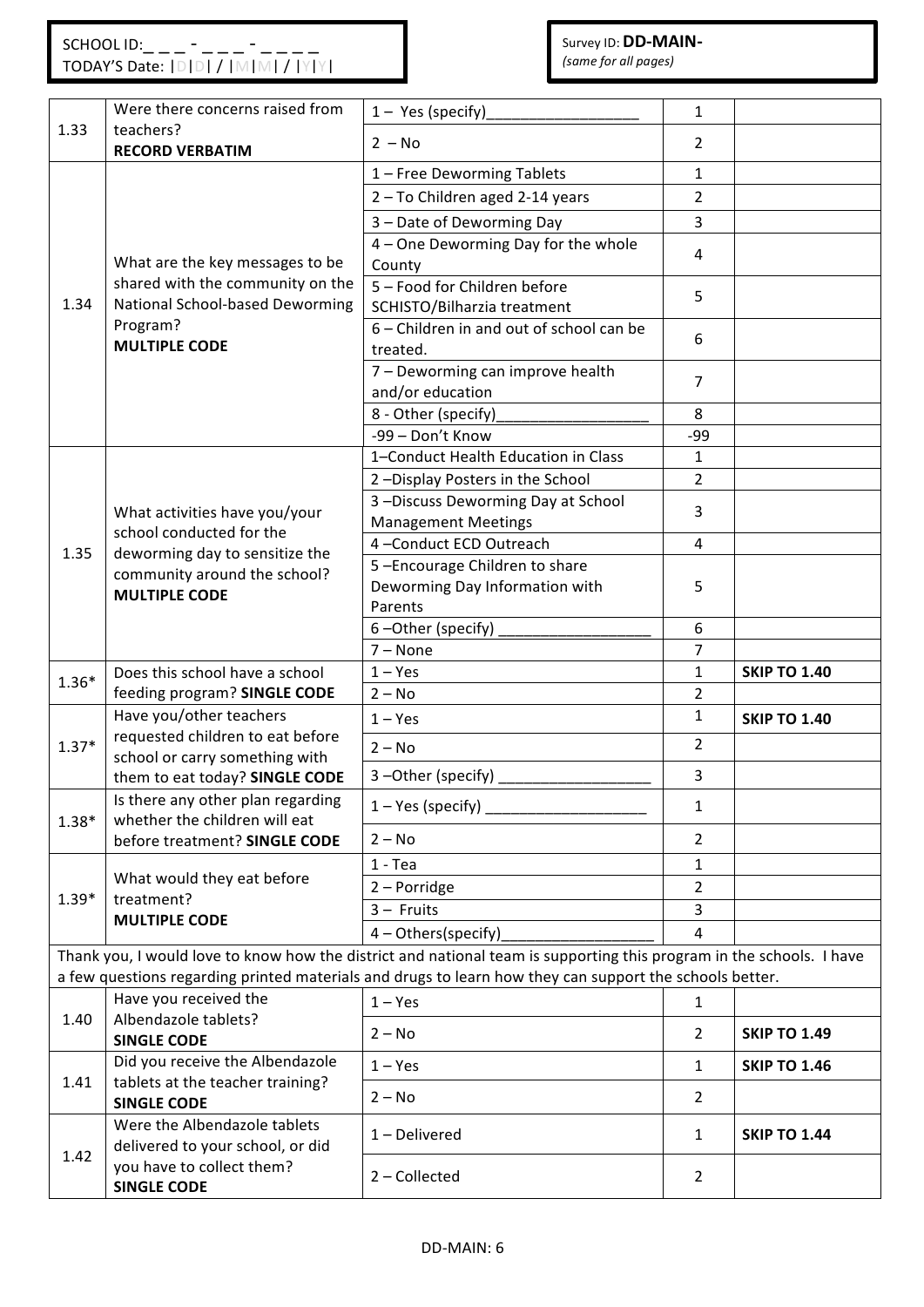|         | Where did you have to collect the                                 | 1 - AEO Office                   | $\mathbf{1}$   |                     |
|---------|-------------------------------------------------------------------|----------------------------------|----------------|---------------------|
| 1.43    | Albendazole tablets from?                                         | 2 - DEO Office                   | $\overline{2}$ | <b>SKIP TO 1.45</b> |
|         | <b>SINGLE CODE</b>                                                | 3 - Another School               | 3              |                     |
|         |                                                                   | $4$ – Other (specify):           | 4              |                     |
|         |                                                                   | $1 - AEO$                        | $\mathbf{1}$   |                     |
|         |                                                                   | $2 - DEO$                        | $\overline{2}$ |                     |
|         | Who delivered the Albendazole                                     | 3 - Other School Teacher         | $\overline{3}$ |                     |
| 1.44    | tablets?                                                          | $4 - DivPHO$                     | $\pmb{4}$      |                     |
|         | <b>SINGLE CODE</b>                                                | $5 - DMOH$                       | 5              |                     |
|         |                                                                   | $6 -$ CHEW                       | 6              |                     |
|         |                                                                   | $7$ – Other (specify):           | $\overline{7}$ |                     |
|         | When did the Albendazole tablets                                  |                                  |                |                     |
|         | arrive/were collected?                                            |                                  |                |                     |
| 1.45    | <b>WRITE DATE</b>                                                 | Albendazole:  D D / M M / Y Y    |                |                     |
|         | (Approx. date if Head Teacher                                     |                                  |                |                     |
|         | does not know exact date)                                         |                                  |                |                     |
|         | Where are the Albendazole                                         | 1 - Head Teacher's Office        | $\mathbf{1}$   |                     |
|         | tablets currently? Could you                                      | 2 - Another Office (specify):    | $\overline{2}$ |                     |
| 1.46    | please show them to me?                                           | 3 - Outside                      | 3              |                     |
|         | <b>SINGLE CODE</b>                                                | 4 - A Classroom                  | $\overline{4}$ |                     |
|         | (check physical drugs)                                            | $6 -$ Other (specify):           | 6              |                     |
| 1.47    | Approximately how many<br>Albendazole tablets have you            | Albendazole:                     |                |                     |
|         | received?                                                         |                                  |                |                     |
|         | <b>WRITE NUMBER</b>                                               |                                  |                |                     |
|         | (check physical drugs)                                            |                                  |                |                     |
|         | What package are the                                              | 1 - Sealed Tins - Original       | $\mathbf{1}$   |                     |
|         | Albendazole tablets in?                                           | 2 - Unsealed Tins - Original     | 2              |                     |
| 1.48    | <b>MULTIPLE CODE</b>                                              | 3 - Unsealed Tins - Not Original | 3              | <b>SKIP TO 1.50</b> |
|         | (check physical drugs)                                            | 4 - Loose Bags                   | $\overline{4}$ |                     |
|         |                                                                   | 5 - Other (specify):             | 5              |                     |
|         | Is there a plan for you to receive                                | $1 - Yes(specify)$               | 1              |                     |
| 1.49    | Albendazole tablets before<br>deworming starts today?             | $2 - No$                         | $\overline{2}$ |                     |
|         | <b>SINGLE CODE</b><br>Have you received the                       | $1 - Yes$                        | $\mathbf{1}$   |                     |
| $1.50*$ | Praziquantel tablets?<br><b>SINGLE CODE</b>                       | $2 - No$                         | $\overline{2}$ | <b>SKIP TO 1.59</b> |
|         | Did you receive the Praziquantel                                  | $1 - Yes$                        | $\mathbf{1}$   | <b>SKIP TO 1.56</b> |
| $1.51*$ | tablets at the teacher training?<br><b>SINGLE CODE</b>            | $2 - No$                         | $\overline{2}$ |                     |
| $1.52*$ | Were the Praziquantel tablets<br>delivered to your school, or did | 1-Delivered                      | $\mathbf{1}$   | <b>SKIP TO 1.54</b> |
|         | you have to collect them?<br><b>SINGLE CODE</b>                   | 2 - Collected                    | $\overline{2}$ |                     |
| $1.53*$ | Where did you have to collect the                                 | 1 - AEO Office                   | $\mathbf{1}$   |                     |
|         | Praziquantel tablets from?                                        | 2 - DEO Office                   | $\overline{2}$ |                     |
|         | <b>SINGLE CODE</b>                                                | 3 - Another School               | $\overline{3}$ | <b>SKIP TO 1.55</b> |
|         |                                                                   | 4 - Other (specify):             | $\overline{4}$ |                     |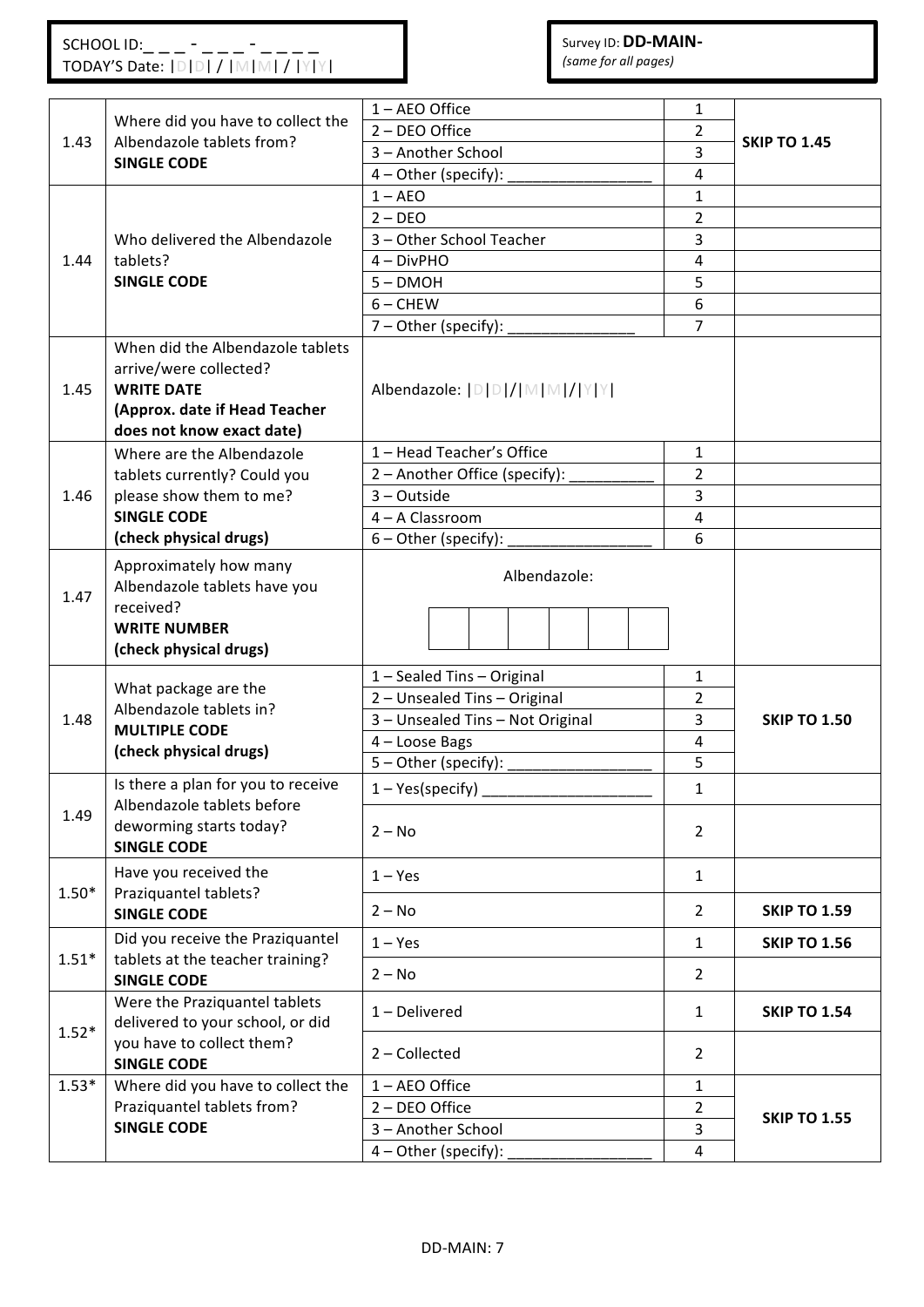|         |                                                                                                                                                | $1 - AEO$                                     | 1                       |                     |
|---------|------------------------------------------------------------------------------------------------------------------------------------------------|-----------------------------------------------|-------------------------|---------------------|
|         |                                                                                                                                                | $2 - DEO$                                     | $\overline{2}$          |                     |
|         | Who delivered the Praziquantel                                                                                                                 | 3 - Other School Teacher                      | 3                       |                     |
| $1.54*$ | tablets?                                                                                                                                       | $4 - DivPHO$                                  | 4                       |                     |
|         | <b>SINGLE CODE</b>                                                                                                                             | $5 - DMOH$                                    | 5                       |                     |
|         |                                                                                                                                                | $6 -$ CHEW                                    | 6                       |                     |
|         |                                                                                                                                                | $7 - Other (specific):$                       | $\overline{7}$          |                     |
| $1.55*$ | When did the Praziquantel tablets<br>arrive/were collected?<br><b>WRITE DATE</b><br>(Approx. date if Head Teacher<br>does not know exact date) | Praziquantel:   D   D   /   M   M   /   Y   Y |                         |                     |
|         |                                                                                                                                                | 1 - Head Teacher's Office                     | $\mathbf{1}$            |                     |
| $1.56*$ | Where are the Praziquantel<br>tablets currently? Could you                                                                                     | 2 - Another Office (specify):                 | 2                       |                     |
|         | please show them to me?                                                                                                                        | $3 - Outside$                                 | 3                       |                     |
|         | <b>SINGLE CODE</b>                                                                                                                             | 4 - A Classroom                               | $\overline{\mathbf{4}}$ |                     |
|         |                                                                                                                                                | 5 - Other (specify):                          | 5                       |                     |
| $1.57*$ | Approximately how many<br>Praziquantel tablets have you<br>received?<br><b>WRITE NUMBER</b><br>(check physical drugs)                          | Praziquantel                                  |                         |                     |
|         |                                                                                                                                                | 1 - Sealed Tins - Original                    | $\mathbf{1}$            |                     |
|         | What package are the<br>Praziquantel tablets in?                                                                                               | 2 - Unsealed Tins - Original                  | 2                       |                     |
| $1.58*$ | <b>MULTIPLE CODE</b>                                                                                                                           | 3 - Unsealed Tins - Not Original              | 3                       | <b>SKIP TO 1.60</b> |
|         | (check physical drugs)                                                                                                                         | 4 - Loose Bags                                | 4                       |                     |
|         |                                                                                                                                                | 5 - Other (specify):                          | 5                       |                     |
| $1.59*$ | Is there a plan for you to receive<br>Praziquantel tablets before                                                                              | $1 - Yes(specify)$                            | 1                       |                     |
|         | deworming starts today?<br><b>SINGLE CODE</b>                                                                                                  | $2 - No$                                      | $\overline{2}$          |                     |
|         |                                                                                                                                                | 1 - Teacher Training Guide/Booklet            | $\mathbf 1$             |                     |
|         |                                                                                                                                                | 2 - Monitoring Form E                         | $\overline{2}$          |                     |
|         |                                                                                                                                                | 3 - Monitoring Form N                         | 3                       |                     |
|         | Can you show me any materials                                                                                                                  | 4 - Monitoring Form S                         | 4                       |                     |
|         | you have received for this                                                                                                                     | 5 - Monitoring Form E-P                       | 5                       |                     |
| 1.60    | program?                                                                                                                                       | 6 - Monitoring Form N-P                       | 6                       |                     |
|         | <b>MULTIPLE CODE</b>                                                                                                                           | 7 - Monitoring Form S-P                       | $\overline{7}$          |                     |
|         | (check physical copies)                                                                                                                        | 8 - Posters                                   | 8                       |                     |
|         |                                                                                                                                                | 9 - Tablet Poles                              | 9                       |                     |
|         |                                                                                                                                                | 10 - Other(specify):                          | 10                      |                     |
|         |                                                                                                                                                | $11 - None$                                   | 11                      |                     |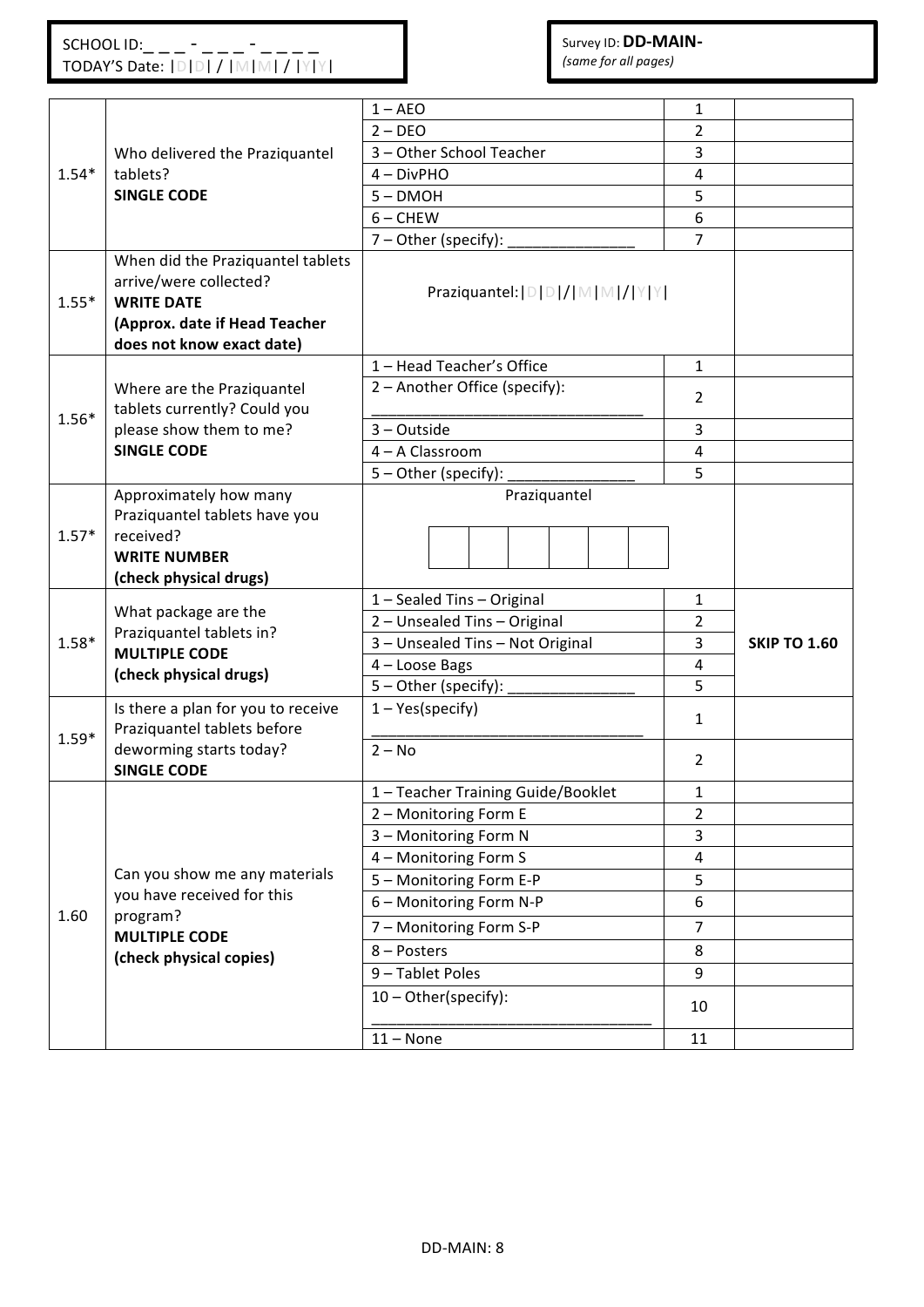|         |                                                                           | $1-E$                                                                                                             | 1              |                     |  |  |
|---------|---------------------------------------------------------------------------|-------------------------------------------------------------------------------------------------------------------|----------------|---------------------|--|--|
|         | What forms will teachers use to                                           | $2 - N$                                                                                                           | $\overline{2}$ |                     |  |  |
| 1.61    | record treatment for STH                                                  | $3 - S$                                                                                                           | 3              |                     |  |  |
|         | <b>MULTIPLE CODE</b>                                                      | 4 - Other(specify):                                                                                               | 4              |                     |  |  |
|         |                                                                           | $5 - No Form$                                                                                                     | 5              |                     |  |  |
|         |                                                                           | $1 - E/E-P/N/N-P$                                                                                                 | $\mathbf{1}$   |                     |  |  |
|         | What form will you use to                                                 | $2-S$                                                                                                             | $\overline{2}$ |                     |  |  |
| 1.62    | summarize school treatment for                                            | $3 - S - P$                                                                                                       | 3              |                     |  |  |
|         | your school?                                                              | 4 - Other(specify):                                                                                               | 4              |                     |  |  |
|         | <b>SINGLE CODE</b>                                                        | $5 - No Form$                                                                                                     | 5              |                     |  |  |
|         |                                                                           | Thank you. I'd like to ask you a few more questions about the drugs and materials                                 |                |                     |  |  |
|         |                                                                           | $1 - Yes$                                                                                                         |                | <b>SKIP TO 1.66</b> |  |  |
|         | Do you have sufficient                                                    |                                                                                                                   | $\mathbf{1}$   |                     |  |  |
| 1.63    | Albendazole tablets for your                                              | $2 - No$                                                                                                          | $\overline{2}$ |                     |  |  |
|         | school?                                                                   | -99 - Don't Know                                                                                                  |                | <b>SKIP TO 1.66</b> |  |  |
|         | <b>SINGLE CODE</b>                                                        |                                                                                                                   | $-99$          |                     |  |  |
| 1.64    | How many more Albendazole<br>tablets do you need?<br><b>WRITE NUMBER</b>  |                                                                                                                   |                |                     |  |  |
|         |                                                                           | Fill (-99) for Don't Know                                                                                         |                |                     |  |  |
|         | Have you or someone informed                                              | $1 - Yes$                                                                                                         |                |                     |  |  |
|         | the divisional staff about the                                            |                                                                                                                   | 1              |                     |  |  |
| 1.65    | Albendazole tablet shortage?<br><b>SINGLE CODE</b>                        | $2 - No$                                                                                                          | 2              |                     |  |  |
|         | Do you have sufficient                                                    | $1 - Yes$                                                                                                         | $\mathbf{1}$   | <b>SKIP TO 1.69</b> |  |  |
| $1.66*$ | Praziquantel tablets for your<br>school?                                  | $2 - No$                                                                                                          | $\overline{2}$ |                     |  |  |
|         | <b>SINGLE CODE</b>                                                        | -99 - Don't Know                                                                                                  | -99            | <b>SKIP TO 1.69</b> |  |  |
| $1.67*$ | How many more Praziquantel<br>tablets do you need?<br><b>WRITE NUMBER</b> | Fill (-99) for Don't Know                                                                                         |                |                     |  |  |
|         | Have you or someone informed<br>the divisional staff about the            | $1 - Yes$                                                                                                         | 1              |                     |  |  |
| $1.68*$ | Praziquantel tablet shortage?<br><b>SINGLE CODE</b>                       | $2 - No$                                                                                                          | $\overline{2}$ |                     |  |  |
|         | Do you have the phone no. of the                                          | $1 - Yes$                                                                                                         | $\mathbf{1}$   |                     |  |  |
| 1.69    | AEO of this area?<br><b>SINGLE CODE</b>                                   | $2 - No$                                                                                                          | $\overline{2}$ |                     |  |  |
| 1.70    | Do you have the phone no. of the<br>CHEW of this area?                    | $1 - Yes$                                                                                                         | 1              |                     |  |  |
|         | <b>SINGLE CODE</b>                                                        | $2 - No$                                                                                                          | $\overline{2}$ |                     |  |  |
|         |                                                                           | END INTERVIEW: Thank you very much for your time.                                                                 |                |                     |  |  |
|         |                                                                           | Could I now briefly speak to one of your ECD teachers and a class teachers: CLASS                                 |                | , STREAM            |  |  |
|         |                                                                           | (WRITTEN ON THE COVER PAGE)? Again, nobody is being marked in this, I am looking for ways the                     |                |                     |  |  |
|         |                                                                           | national and district teams can support the schools better. If ECD has more than one teacher, ask the teachers to |                |                     |  |  |
|         | establish one that can speak on their behalf.                             |                                                                                                                   |                |                     |  |  |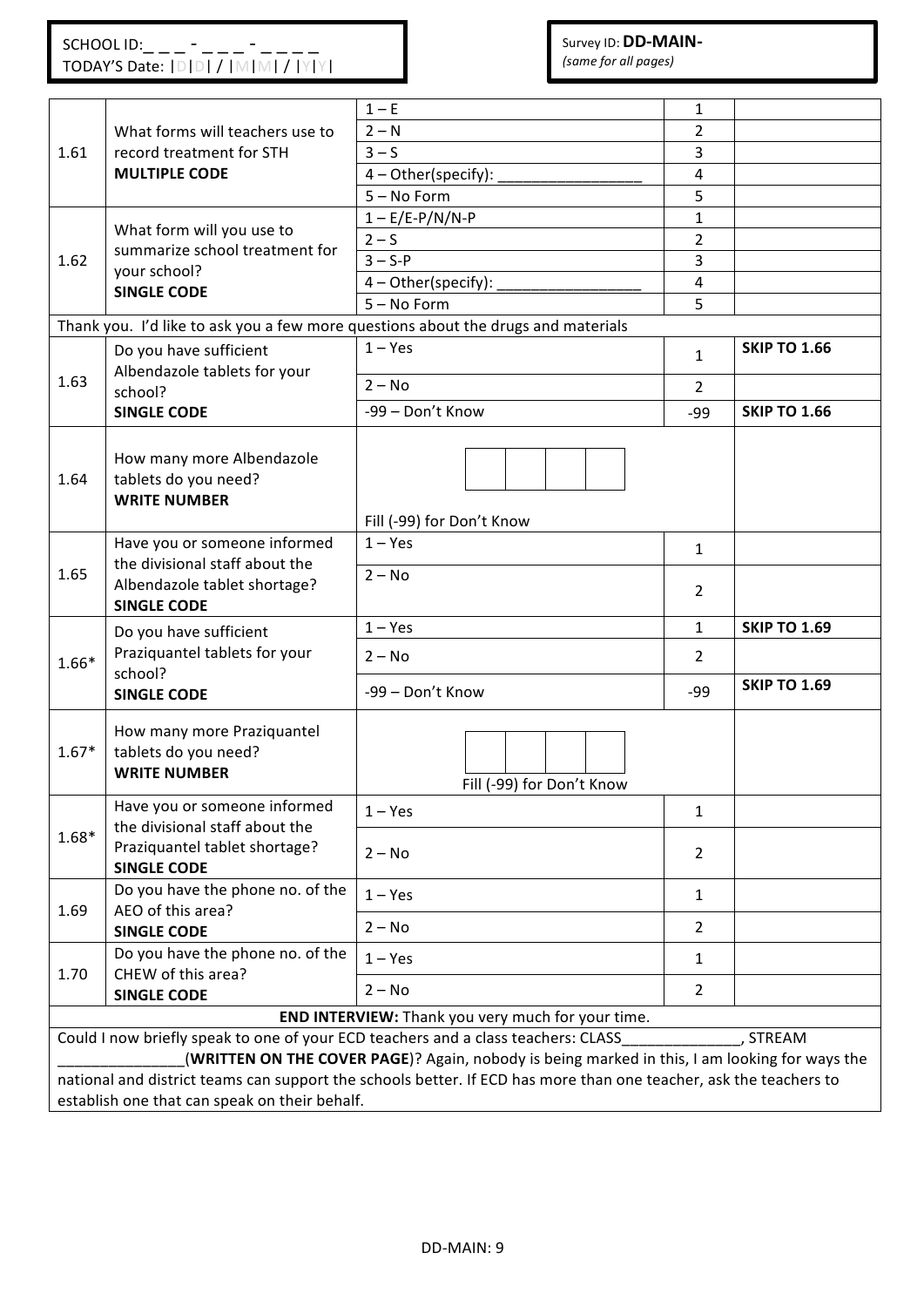*(same for all pages)* 

|     | 2. ATTACHED ECD TEACHER INTERVIEW                                          |                                                                                                              |                |                                    |  |
|-----|----------------------------------------------------------------------------|--------------------------------------------------------------------------------------------------------------|----------------|------------------------------------|--|
|     | <b>CONTINUE IF SCHOOL HAS ATTACHED ECD OR ELSE GO TO SECTION 3</b>         |                                                                                                              |                |                                    |  |
|     |                                                                            | Ask the head teacher to lead you to the ECD class and talk to the ECD teacher (Allow for introduction first) |                |                                    |  |
|     | How many ECD children are enrolled                                         |                                                                                                              |                |                                    |  |
| 2.1 | at the attached ECD centre?<br><b>WRITE NUMBER</b>                         |                                                                                                              |                |                                    |  |
| 2.2 | What is the average daily attendance<br>of the ECD?<br><b>WRITE NUMBER</b> |                                                                                                              |                |                                    |  |
| 2.3 | How many children are present<br>today?<br><b>WRITE NUMBER</b>             |                                                                                                              |                |                                    |  |
|     | Are there any events or special                                            | 1 - Deworming Day                                                                                            | $\mathbf{1}$   |                                    |  |
| 2.4 | programs happening at this school                                          | $2 -$ Other (specify):                                                                                       | 2              |                                    |  |
|     | today?                                                                     | $3 - No$                                                                                                     | 3              |                                    |  |
|     | <b>SINGLE CODE</b>                                                         | -99 - Don't know                                                                                             | -99            |                                    |  |
|     | Will your class children get<br>deworming medicine through the             | $1 - Yes$                                                                                                    | $\mathbf{1}$   |                                    |  |
| 2.5 | school today?<br><b>SINGLE CODE</b>                                        | $2 - No$                                                                                                     | 2              | <b>SKIP TO</b><br><b>SECTION 3</b> |  |
|     | Did you know before today that<br>school children would be given           | $1 - Yes$                                                                                                    | $\mathbf{1}$   |                                    |  |
| 2.6 | deworming tablets today?<br><b>SINGLE CODE</b>                             | $2 - No$                                                                                                     | $\overline{2}$ |                                    |  |
|     | What will be your role as ECD teacher                                      | 1-Administer Drugs                                                                                           | $\mathbf{1}$   |                                    |  |
| 2.7 | during today's deworming day?<br><b>MULTIPLE CODE</b>                      | 2 - Supervise ECD Children                                                                                   | $\overline{2}$ | SKIP TO 2.9 IF                     |  |
|     |                                                                            | 3 - Other (specify):                                                                                         | 3              | <b>1 NOT CODED</b>                 |  |
|     |                                                                            | -99 - Don't Know                                                                                             | -99            |                                    |  |
|     |                                                                            | 1 - Names of all enrolled children need to<br>be copied from the class register on to<br>Form E (for STH).   | 1              |                                    |  |
|     |                                                                            | 2 - Indicate Form E for ECD children                                                                         | $\overline{2}$ |                                    |  |
|     | What are the steps to administer                                           | 3 - One Albendazole Tablet to be given to<br>each child                                                      | 3              |                                    |  |
| 2.8 | drugs on deworming day?<br><b>MULTIPLE CODE. PROBE.</b>                    | 4 - Check child's mouth to make sure<br>that each child chews and swallows the<br>tablet                     | 4              |                                    |  |
|     |                                                                            | 5 - Complete Form E as child is treated                                                                      | 5              |                                    |  |
|     |                                                                            | 6 - Mark tick if the child took the tablet                                                                   | 6              |                                    |  |
|     |                                                                            | 7 - Mark X if they refused the tablet                                                                        | $\overline{7}$ |                                    |  |
|     |                                                                            | 8 - Other (specify)                                                                                          | 8              |                                    |  |
|     |                                                                            | -99 - Don't Know                                                                                             | -99            |                                    |  |
|     | Have the parents of the ECD children                                       | $1 - Yes$                                                                                                    | $\mathbf{1}$   |                                    |  |
| 2.9 | been informed about the planned<br>deworming day?                          | $2 - No$                                                                                                     | 2              | <b>SKIP TO</b><br><b>SECTION 3</b> |  |
|     | <b>SINGLE CODE</b>                                                         | -99 - Don't Know                                                                                             | -99            |                                    |  |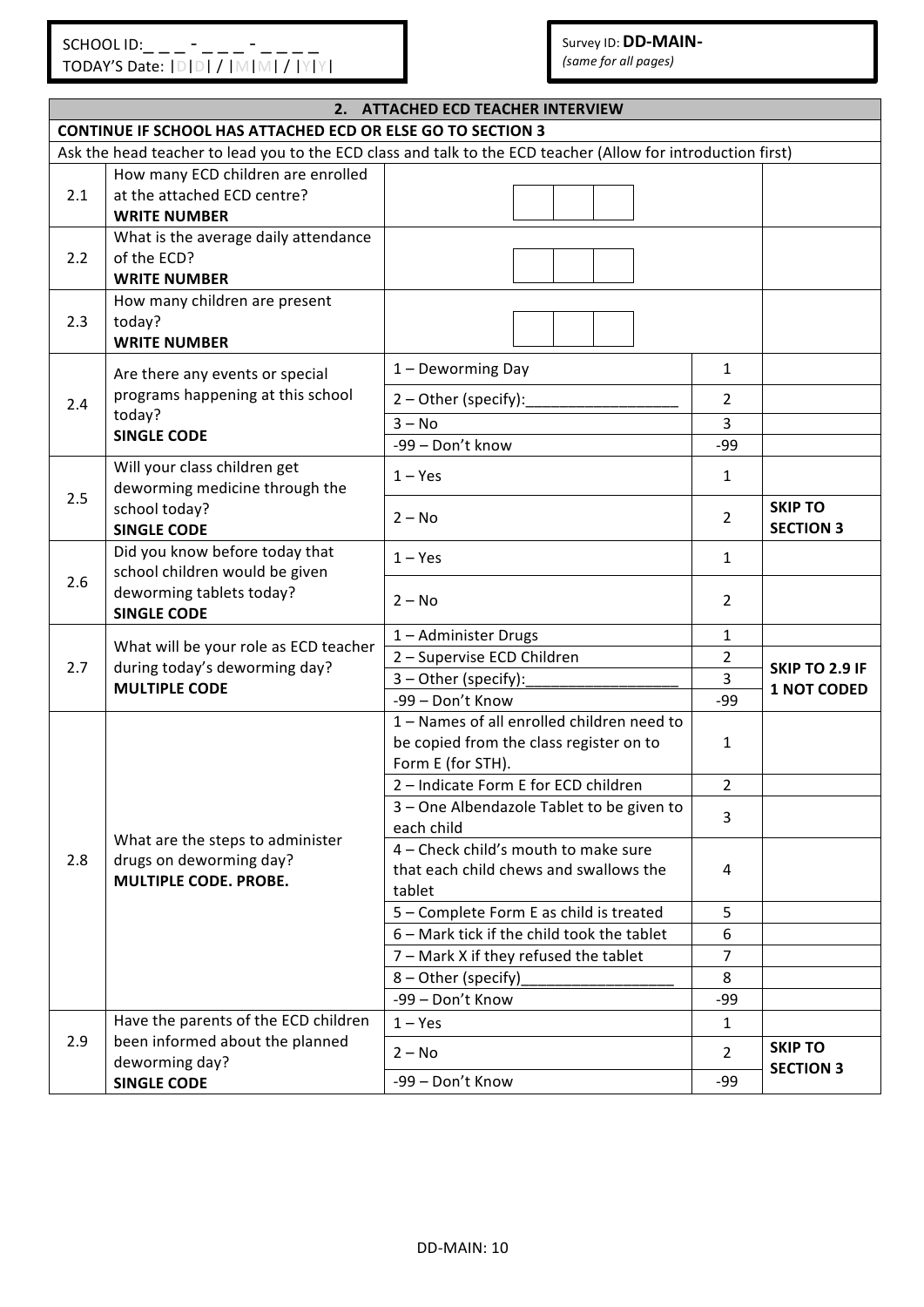#### Survey ID: **DD-MAIN-***(same for all pages)*

| What do the parents of the ECD<br>2.10<br>children think about the national |                                                       | $1 -$ Positive (specify) |     |  |
|-----------------------------------------------------------------------------|-------------------------------------------------------|--------------------------|-----|--|
|                                                                             | 2 – Neutral (specify)                                 |                          |     |  |
|                                                                             | school-based deworming program?<br><b>SINGLE CODE</b> | $3$ – Negative (specify) |     |  |
|                                                                             |                                                       | -99 - Don't Know         | -99 |  |
| 2.11                                                                        | Is the deworming day open to stand-                   | $1 - Yes$                |     |  |
|                                                                             | alone ECDs near this school?<br>SINGLE CODE           | $2 - No$                 |     |  |

#### **3. CLASS TEACHER INTERVIEW** Thank you for speaking with me, could you please provide me with some details about your class: 3.1 a. Class: **WRITE NUMBER** b. Stream: **RECORD VERBATIM.** 3.2 How many children are enrolled in your class? **WRITE NUMBER** 3.3 How many children are **absent** from class today? **WRITE NUMBER** 3.4 Are there any events or special programs happening at this school today? **SINGLE CODE** 1 – Deworming Day 1 – SKIP TO 3.6 2 – Other (specify):\_\_\_\_\_\_\_\_\_\_\_\_\_\_\_\_\_\_ 2  $3 - No$  3 3.5 Will children at this school get deworming medicine through the school today? **SINGLE CODE**  $1 - Yes$  1  $2 - No$  **SKIP TO SECTION 6** Thank you. Your feedback regarding the deworming exercise is extremely valuable. I have a few questions regarding deworming day. There are no right or wrong answers, we want to understand how deworming happens at the school level across the country. 3.6 What types of worms will the school treat for today? **MULTIPLE CODE** 1 - STH/Soil Transmitted/Hook Worm, Round Worm, Tape Worm, Whip Worm/Minyoo 1 2 – SCHISTO/Bilharzia/Water Transmitted/ (2008) 3 – Other(specify): \_\_\_\_\_\_\_\_\_\_\_\_\_\_\_\_\_\_\_ 3  $-99 -$  Don't Know  $\vert$   $-99$ 3.7 What will be your role during today's deworming day? **MULTIPLECODE. PROBE.** 1 – Administer Drugs 1 2 – Supervise Children 2 – Supervise Children 2 – SKIP TO **SECTION 4**  $3 - No$  role  $3 -$

-99 – Don't Know The Research Service Service Service Service Service Service Service Service Service Service

**ONLY IF 1 NOT CODED**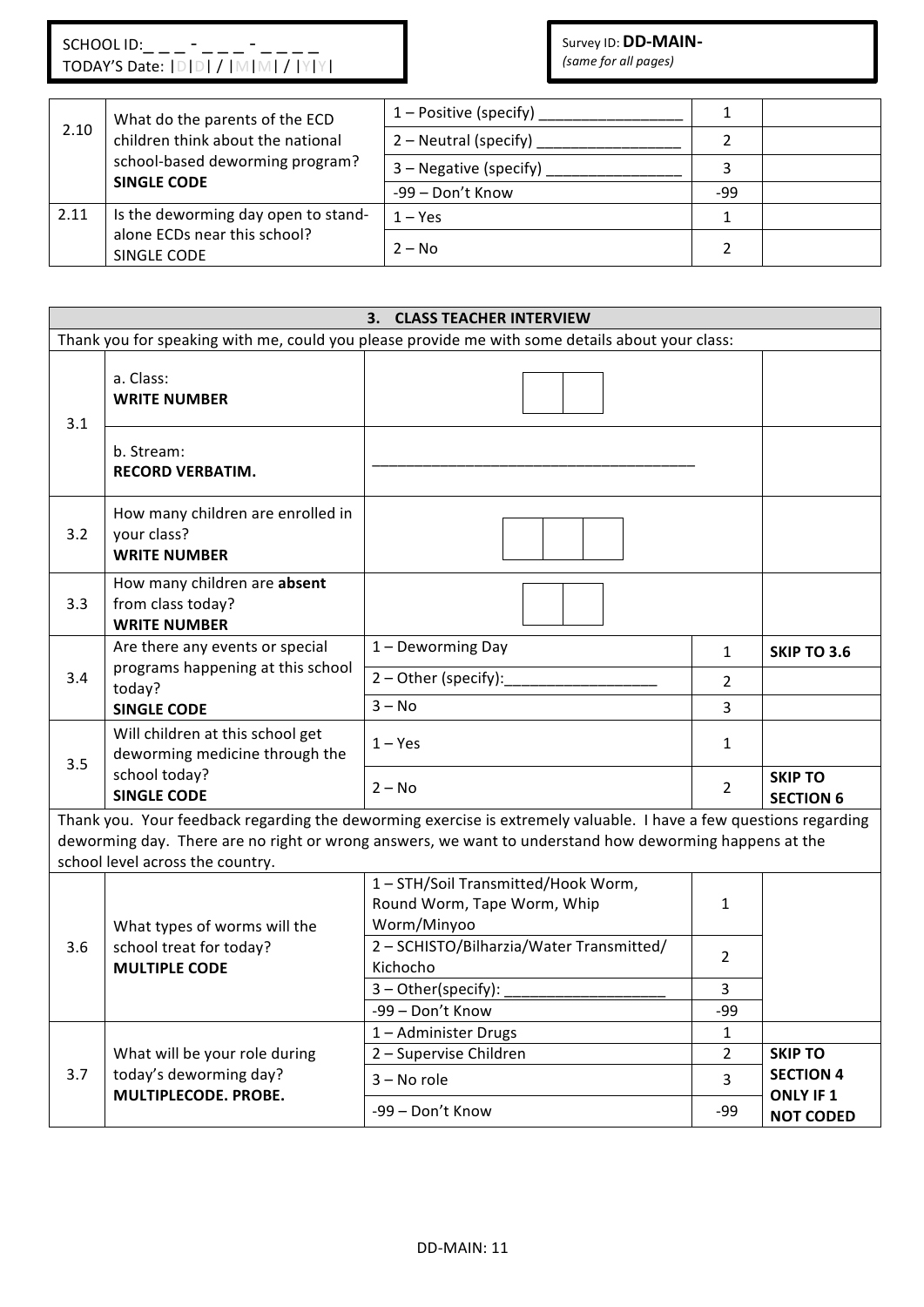|      |                                              | 1 - Names of all enrolled children need to be<br>copied from the class register on to Form E                    | 1              |  |
|------|----------------------------------------------|-----------------------------------------------------------------------------------------------------------------|----------------|--|
|      |                                              | (for STH).<br>2 - One Albendazole Tablet to be given to                                                         | $\overline{2}$ |  |
|      |                                              | each child                                                                                                      |                |  |
|      |                                              | 3 - Check child's mouth to make sure that                                                                       | 3              |  |
|      |                                              | each child chews and swallows the tablet                                                                        |                |  |
|      |                                              | 4 - Complete Form E as child is treated<br>5 - Mark tick if the child took the tablet                           | 4<br>5         |  |
|      | What are the steps to administer             | 6 - Mark X if they refused the tablet                                                                           | 6              |  |
| 3.8  | drugs on deworming day?                      | 7 - Mark 0 if they were absent                                                                                  | 7              |  |
|      | <b>MULTIPLE CODE. PROBE.</b>                 | 8 - For non-enrolled children use Form N to                                                                     |                |  |
|      |                                              | record treatment                                                                                                | 8              |  |
|      |                                              | 9 - Use form E-P and N-P for SCHISTO                                                                            |                |  |
|      |                                              | treatment                                                                                                       | 9              |  |
|      |                                              | 10 - Ensure child has eaten before receiving                                                                    |                |  |
|      |                                              | <b>SCHISTO treatment</b>                                                                                        | 10             |  |
|      |                                              | 11 - Use tablet pole to determine dosage for                                                                    |                |  |
|      |                                              | Praziqualtel                                                                                                    | 11             |  |
|      |                                              | 12 - Other (specify)                                                                                            | 12             |  |
|      |                                              | Now I would like to ask you a few questions about worms or Minyoo. Whenever I say STH I am talking specifically |                |  |
|      |                                              | about, hookworm, round worm and whip worm, not Bilharzia/Kichocho. There is no correct or wrong response,       |                |  |
|      | please respond freely.                       |                                                                                                                 |                |  |
|      | What drug will be used for the               | 1-Albendazole                                                                                                   | $\mathbf{1}$   |  |
| 3.9  | treatment of STH?                            | 2 - Praziquantel                                                                                                | $\overline{2}$ |  |
|      | <b>SINGLE CODE</b>                           | 3 - Other (specify):                                                                                            | 3              |  |
|      |                                              | -99 - Don't Know                                                                                                | -99            |  |
|      | What is the dosage for the                   | 1-One Tablet Per Child                                                                                          | $\mathbf{1}$   |  |
| 3.10 | treatment of STH?                            | $2 - Other (specific):$                                                                                         | $\overline{2}$ |  |
|      | <b>SINGLE CODE</b>                           | -99 - Don't Know                                                                                                | -99            |  |
|      |                                              | $1 - 2 - 14$ Years                                                                                              | $\mathbf{1}$   |  |
|      | What is the age group you will be            | $2 - 6 - 14$ Years                                                                                              | $\overline{2}$ |  |
| 3.11 | treating for STH?<br><b>SINGLE CODE</b>      | 3 - Other (specify):                                                                                            | 3              |  |
|      |                                              | -99 - Don't Know                                                                                                | -99            |  |
|      |                                              | $1 -$ Headache                                                                                                  | $\mathbf{1}$   |  |
|      |                                              | 2 - Nausea                                                                                                      | $\overline{2}$ |  |
|      | What mild side effects would be              | 3 - Abdominal discomfort                                                                                        | $\overline{3}$ |  |
| 3.12 | considered normal while treating<br>for STH? | 4 - Vomiting                                                                                                    | 4              |  |
|      | <b>MULTIPLE CODE</b>                         | $5 - Fainting$                                                                                                  | 5              |  |
|      |                                              | 6-Other(specify):                                                                                               | 6              |  |
|      |                                              | -99 - Don't Know                                                                                                | $-99$          |  |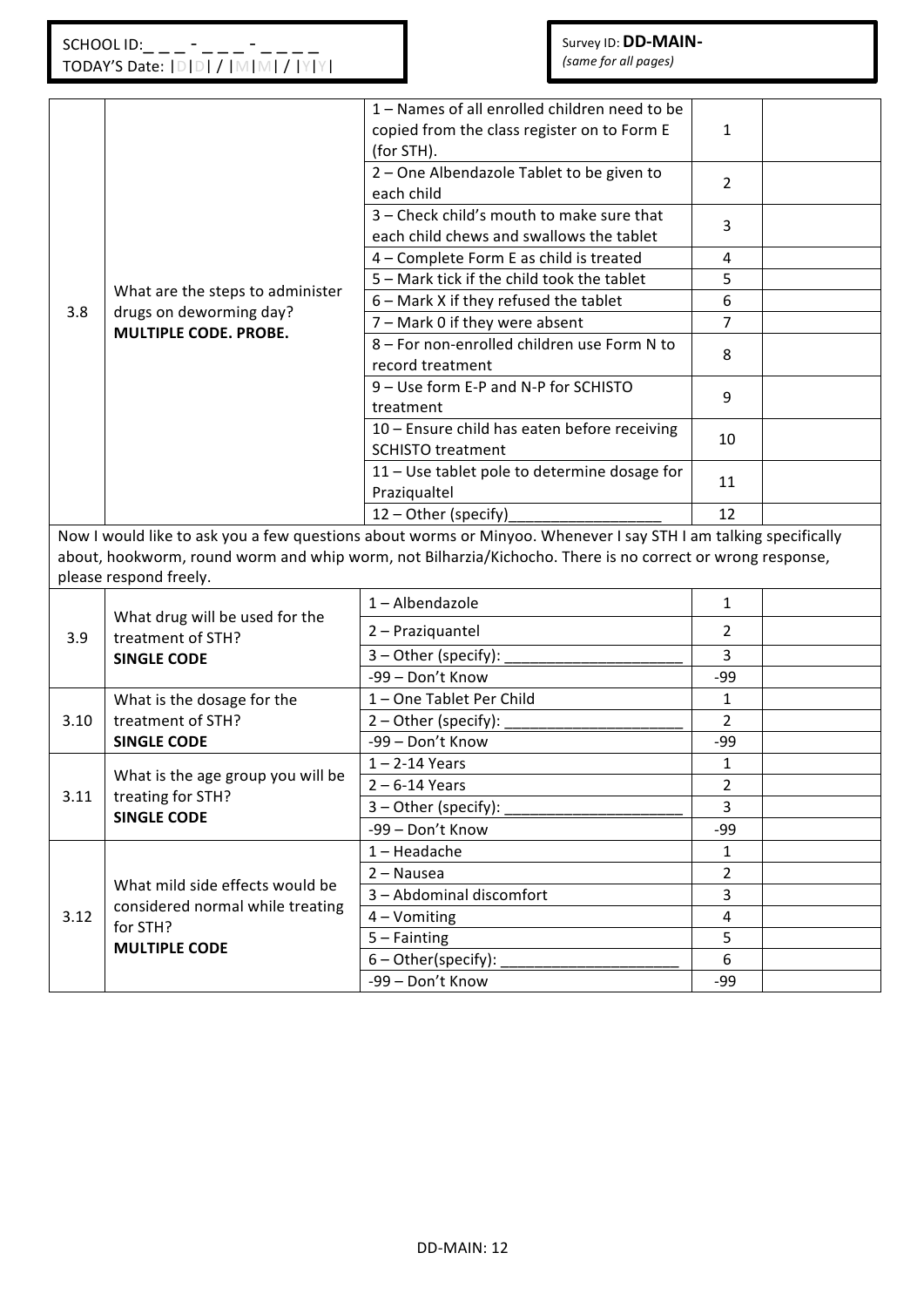Now I would like to ask you a few questions about Schistosomiasis, which you may know as Bilharzia or Kichocho, the worm transmitted by playing or swimming in contaminated water. There is no correct or wrong response, please respond freely.

| . <b>.</b> |                                                                                                                       |                                                                                                                 |                |  |  |  |  |  |  |
|------------|-----------------------------------------------------------------------------------------------------------------------|-----------------------------------------------------------------------------------------------------------------|----------------|--|--|--|--|--|--|
|            | What drug will be used for the                                                                                        | 1-Albendazole                                                                                                   | $\mathbf{1}$   |  |  |  |  |  |  |
| $3.13*$    | treatment of SCHISTO/Bilharzia?                                                                                       | 2 - Praziquantel                                                                                                | 2              |  |  |  |  |  |  |
|            | <b>SINGLE CODE</b>                                                                                                    | 3 - Other (specify):                                                                                            | $\overline{3}$ |  |  |  |  |  |  |
|            |                                                                                                                       | -99 - Don't Know                                                                                                | $-99$          |  |  |  |  |  |  |
|            | What is the dosage for the                                                                                            | $1 - 1$ Tablet per child                                                                                        | $\mathbf{1}$   |  |  |  |  |  |  |
| $3.14*$    | treatment of SCHISTO/Bilharzia?                                                                                       | 2 - According to the tablet pole                                                                                | $\overline{2}$ |  |  |  |  |  |  |
|            | <b>SINGLE CODE</b>                                                                                                    | 3 - Other(specify):                                                                                             | 3              |  |  |  |  |  |  |
|            |                                                                                                                       | -99 - Don't Know                                                                                                | $-99$          |  |  |  |  |  |  |
|            |                                                                                                                       | $1 - 2 - 14$ Years                                                                                              | $\mathbf{1}$   |  |  |  |  |  |  |
| $3.15*$    | What is the age group treated for<br>SCHISTO/Bilharzia?                                                               | $2 - 6 - 14$ Years                                                                                              | $\overline{2}$ |  |  |  |  |  |  |
|            | <b>SINGLE CODE</b>                                                                                                    | $3 - Other(specify):$                                                                                           | $\overline{3}$ |  |  |  |  |  |  |
|            |                                                                                                                       | -99 - Don't Know                                                                                                | $-99$          |  |  |  |  |  |  |
|            |                                                                                                                       | $1 -$ Headache                                                                                                  | $\mathbf{1}$   |  |  |  |  |  |  |
|            |                                                                                                                       | 2 - Nausea                                                                                                      | $\overline{2}$ |  |  |  |  |  |  |
|            | What are the likely expected side                                                                                     | 3 - Abdominal discomfort                                                                                        | $\overline{3}$ |  |  |  |  |  |  |
| $3.16*$    | effects for SCHISTO/Bilharzia                                                                                         | $4$ – Fainting                                                                                                  | $\overline{4}$ |  |  |  |  |  |  |
|            | treatment?<br><b>MULTIPLE CODE</b>                                                                                    | 5 - Vomiting                                                                                                    | 5              |  |  |  |  |  |  |
|            |                                                                                                                       | $6$ – Other(specify): $\_\_$                                                                                    | 6              |  |  |  |  |  |  |
|            |                                                                                                                       | -99 - Don't Know                                                                                                | $-99$          |  |  |  |  |  |  |
|            | What can be done to minimize                                                                                          | 1 - Feed Children Before Treatment                                                                              | $\mathbf{1}$   |  |  |  |  |  |  |
|            | the side effects of                                                                                                   | 2 - Feed Children After Treatment                                                                               | $\overline{2}$ |  |  |  |  |  |  |
| $3.17*$    | SCHISTO/Bilharzia                                                                                                     | 3 - Feed Children (Time not Specified)                                                                          | $\overline{3}$ |  |  |  |  |  |  |
|            | treatment/Praziquantel?                                                                                               | $4$ – Other (specify) :                                                                                         | 4              |  |  |  |  |  |  |
|            | <b>SINGLE CODE</b>                                                                                                    | -99 - Don't Know                                                                                                | -99            |  |  |  |  |  |  |
|            |                                                                                                                       | Thank you, I would like to know about any training you might have attended to prepare for this deworming day    |                |  |  |  |  |  |  |
|            | Were you and the rest of the                                                                                          |                                                                                                                 |                |  |  |  |  |  |  |
|            | teachers trained or sensitized on                                                                                     | $1 - Yes$                                                                                                       | $\mathbf{1}$   |  |  |  |  |  |  |
| 3.18       | how to administer deworming                                                                                           |                                                                                                                 |                |  |  |  |  |  |  |
|            | drugs?                                                                                                                | $2 - No$                                                                                                        | $\overline{2}$ |  |  |  |  |  |  |
|            | <b>SINGLE CODE</b>                                                                                                    |                                                                                                                 |                |  |  |  |  |  |  |
|            |                                                                                                                       | 1-Conduct Health Education in Class                                                                             | $\mathbf{1}$   |  |  |  |  |  |  |
|            |                                                                                                                       | 2-Display Posters in the School                                                                                 | $\overline{2}$ |  |  |  |  |  |  |
|            | What activities have been                                                                                             | 3-Discuss Deworming Day at School                                                                               |                |  |  |  |  |  |  |
|            | conducted for the deworming day                                                                                       | <b>Management Meetings</b>                                                                                      | 3              |  |  |  |  |  |  |
| 3.19       | to sensitize the community                                                                                            | 4-Conduct ECD Outreach                                                                                          | $\overline{4}$ |  |  |  |  |  |  |
|            | around the school?                                                                                                    | 5-Encourage Children to share Deworming                                                                         |                |  |  |  |  |  |  |
|            | <b>MULTIPLE CODE</b>                                                                                                  | Day Information with Parents                                                                                    | 5              |  |  |  |  |  |  |
|            |                                                                                                                       | 6-Other (specify)                                                                                               | 6              |  |  |  |  |  |  |
|            |                                                                                                                       | $7 - None$                                                                                                      | 7              |  |  |  |  |  |  |
|            |                                                                                                                       | $1 -$ Form E and N                                                                                              | $\mathbf{1}$   |  |  |  |  |  |  |
|            | Which monitoring form will you                                                                                        | $2 - Form S$                                                                                                    | $\overline{2}$ |  |  |  |  |  |  |
| 3.20       | be responsible for filling today?                                                                                     | 3 - Other (specify):                                                                                            | 3              |  |  |  |  |  |  |
|            | <b>SINGLE CODE</b>                                                                                                    | $4 - None$                                                                                                      | 4              |  |  |  |  |  |  |
|            |                                                                                                                       | END SECTION: Thank you very much for your time. I will be looking around the school, but may come back later to |                |  |  |  |  |  |  |
|            | speak to a few students individually, and ask them a few questions. The questions are not sensitive or personal; they |                                                                                                                 |                |  |  |  |  |  |  |

are about the deworming day.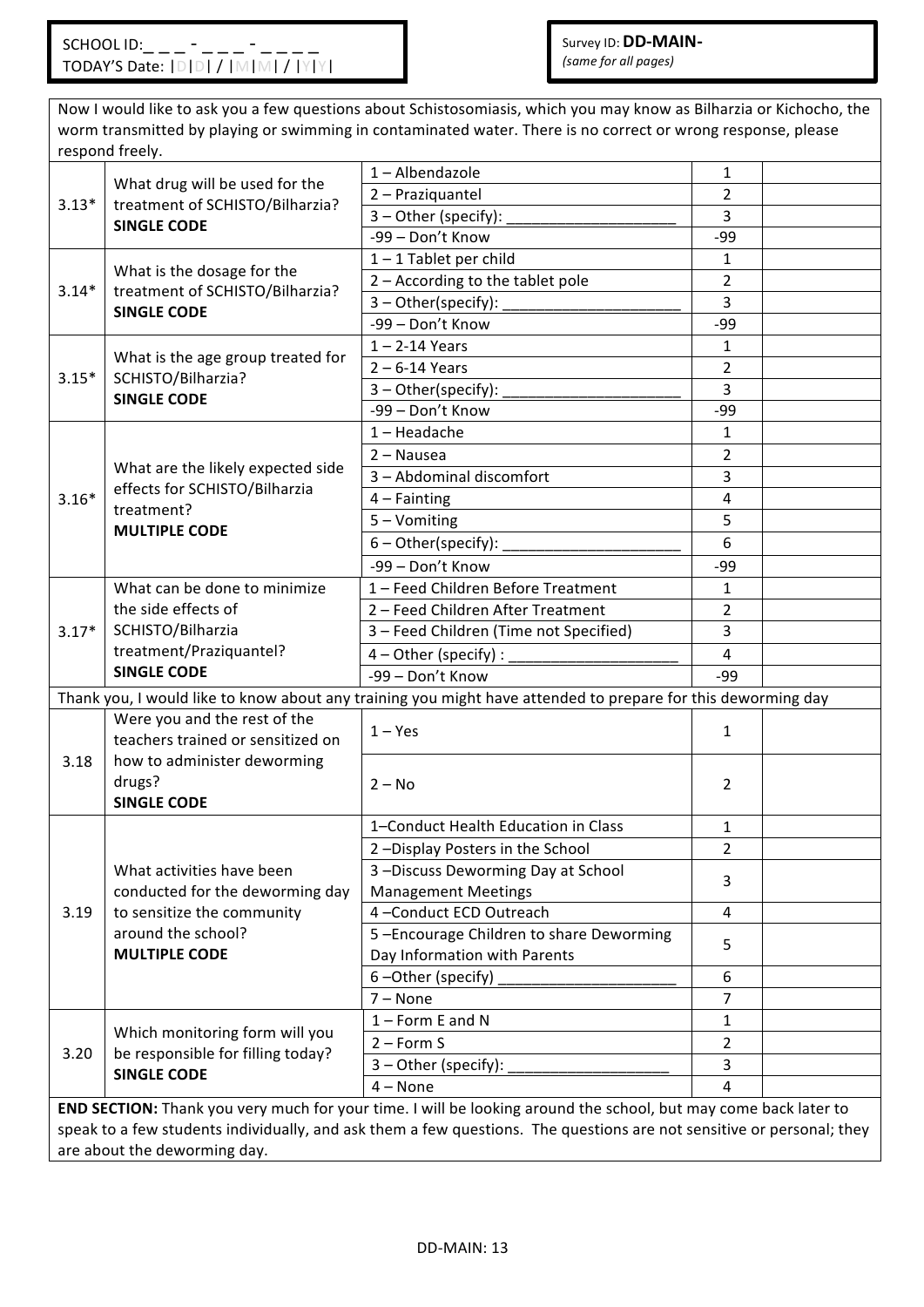Survey ID: **DD-MAIN-***(same for all pages)* 

|                | <b>4. CLASS OBSERVATION</b>                                                                                                                            |                   |                                         |                                                                    |                         |                |              |                                               |              |                                                                                                      |                                  |                 |
|----------------|--------------------------------------------------------------------------------------------------------------------------------------------------------|-------------------|-----------------------------------------|--------------------------------------------------------------------|-------------------------|----------------|--------------|-----------------------------------------------|--------------|------------------------------------------------------------------------------------------------------|----------------------------------|-----------------|
|                | a. DEWORMING                                                                                                                                           |                   |                                         |                                                                    |                         |                |              |                                               |              |                                                                                                      |                                  |                 |
|                |                                                                                                                                                        |                   | <b>WRITE CLASS AND STREAM SELECTED:</b> |                                                                    |                         |                |              |                                               |              |                                                                                                      |                                  |                 |
|                |                                                                                                                                                        |                   |                                         |                                                                    |                         |                |              |                                               |              | CLASS:_______________STREAM: ______________ NO. OF REGISTERED CHILDREN IN SELECTED CLASS: __________ |                                  |                 |
|                |                                                                                                                                                        |                   |                                         |                                                                    |                         |                |              |                                               |              |                                                                                                      |                                  |                 |
|                | MARK THE TOTAL NUMBER OF REGISTERED CHILDREN IN THE CLASS BY TICKING THE CORRECT NUMBER IN<br><b>COLUMN 'N' BELOW. CUT OUT THE ROW AFTER THE TICK.</b> |                   |                                         |                                                                    |                         |                |              |                                               |              |                                                                                                      |                                  |                 |
|                | E.G IF THE CLASS HAS 48 STUDENTS, TICK 48 AND CUT OUT THE WHOLE 49 <sup>th</sup> ROW.                                                                  |                   |                                         |                                                                    |                         |                |              |                                               |              |                                                                                                      |                                  |                 |
|                |                                                                                                                                                        |                   |                                         |                                                                    |                         |                |              |                                               |              |                                                                                                      |                                  |                 |
|                | FOR ALBENDAZOLE TREATMENT:                                                                                                                             |                   |                                         |                                                                    |                         |                |              |                                               |              |                                                                                                      |                                  |                 |
|                | a. CIRCLE GENDER OF CHILD (REFER TO CLASS TEACHER IF REQUIRED).                                                                                        |                   |                                         |                                                                    |                         |                |              |                                               |              |                                                                                                      |                                  |                 |
|                | b. CIRCLE IF TABLET TAKEN/REFUSED FOR ALBENDOZOLE<br>c. CIRCLE IF THE TEACHER OBSERVED THE CHILD TAKING THE TABLETS                                    |                   |                                         |                                                                    |                         |                |              |                                               |              |                                                                                                      |                                  |                 |
|                |                                                                                                                                                        |                   |                                         |                                                                    |                         |                |              |                                               |              |                                                                                                      |                                  |                 |
|                |                                                                                                                                                        |                   |                                         | FOR PRAZIQUANTEL TREATMENT (IF SCHISTO CLASS):                     |                         |                |              |                                               |              |                                                                                                      |                                  |                 |
|                |                                                                                                                                                        |                   |                                         | d*. CIRCLE GENDER OF CHILD (REFER TO CLASS TEACHER IF REQUIERED).  |                         |                |              |                                               |              |                                                                                                      |                                  |                 |
|                |                                                                                                                                                        |                   |                                         | e*. CIRCLE IF TABLET TAKEN/REFUSED FOR ALBENDOZOLE OR PRAZIQUANTEL |                         |                |              |                                               |              |                                                                                                      |                                  |                 |
|                |                                                                                                                                                        |                   |                                         | f*. CIRCLE IF THE TEACHER OBSERVED THE CHILD TAKING THE TABLETS    |                         |                |              |                                               |              |                                                                                                      |                                  |                 |
| 4.1            |                                                                                                                                                        | a. GENDER         |                                         | b. ALBENDAZOLE                                                     | c. TEACHER              |                | $d.*GENDER$  |                                               |              | e.*PRAZIQUANTEL                                                                                      | f.* TEACHER                      |                 |
|                |                                                                                                                                                        | <b>SINGLE</b>     |                                         | <b>SINGLE</b><br><b>CODE</b>                                       | OBSERVED<br>SINGLE CODE |                |              | <b>SINGLE</b><br><b>SINGLE</b><br><b>CODE</b> |              | <b>CODE</b>                                                                                          |                                  | <b>OBSERVED</b> |
| N.             | м                                                                                                                                                      | <b>CODE</b><br>F. | TAKEN                                   | REFUSED                                                            | <b>YES</b>              | NO.            | M            | F.                                            | <b>TAKEN</b> | <b>REFUSED</b>                                                                                       | <b>SINGLE CODE</b><br><b>YES</b> | NO.             |
| 1              | $\mathbf{1}$                                                                                                                                           | $\overline{2}$    | $\mathbf{1}$                            | $\overline{2}$                                                     | $\mathbf{1}$            | $2^{\circ}$    | $\mathbf{1}$ | $2^{\circ}$                                   | $\mathbf{1}$ | 2                                                                                                    | $\mathbf{1}$                     | $\overline{2}$  |
| $\overline{2}$ | $\mathbf{1}$                                                                                                                                           | $\overline{2}$    | $\mathbf{1}$                            | $\overline{2}$                                                     | $\mathbf{1}$            | $\overline{2}$ | $\mathbf{1}$ | $2^{\circ}$                                   | $\mathbf{1}$ | $\overline{2}$                                                                                       | $\mathbf{1}$                     | $\overline{2}$  |
| 3              | $\mathbf{1}$                                                                                                                                           | $\overline{2}$    | $\mathbf{1}$                            | $\overline{2}$                                                     | $\mathbf{1}$            | $\overline{2}$ | $\mathbf{1}$ | $\overline{2}$                                | $\mathbf{1}$ | $\overline{2}$                                                                                       | $\mathbf{1}$                     | $\overline{2}$  |
| 4              | $\mathbf{1}$                                                                                                                                           | $\overline{2}$    | $\mathbf{1}$                            | $\overline{2}$                                                     | $\mathbf{1}$            | $\overline{2}$ | $\mathbf{1}$ | $\overline{2}$                                | $\mathbf{1}$ | $\overline{2}$                                                                                       | $\mathbf{1}$                     | $\overline{2}$  |
| 5              | $\mathbf{1}$                                                                                                                                           | $2^{\circ}$       | $\mathbf{1}$                            | $2^{\circ}$                                                        | $\mathbf{1}$            | $\overline{2}$ | $\mathbf{1}$ | $2^{\circ}$                                   | $\mathbf{1}$ | $2^{\circ}$                                                                                          | $\mathbf{1}$                     | $2^{\circ}$     |
| 6              | $\mathbf{1}$                                                                                                                                           | $\overline{2}$    | $\mathbf{1}$                            | $\overline{2}$                                                     | $\mathbf{1}$            | $2^{\circ}$    | $\mathbf{1}$ | $\overline{2}$                                | $\mathbf{1}$ | $2^{\circ}$                                                                                          | $\mathbf{1}$                     | $2^{\circ}$     |
| $\overline{7}$ | $\mathbf{1}$                                                                                                                                           | $2^{\circ}$       | $\mathbf{1}$                            | $\overline{2}$                                                     | $\mathbf{1}$            | $\overline{2}$ | $\mathbf{1}$ | $\overline{2}$                                | $\mathbf{1}$ | $\overline{2}$                                                                                       | $\mathbf{1}$                     | $\overline{2}$  |
| 8              | $\mathbf{1}$                                                                                                                                           | $\overline{2}$    | $\mathbf{1}$                            | $\overline{2}$                                                     | $\mathbf{1}$            | $\overline{2}$ | $\mathbf{1}$ | $\overline{2}$                                | $\mathbf{1}$ | $\overline{2}$                                                                                       | $\mathbf{1}$                     | $\overline{2}$  |
| 9              | $\mathbf{1}$                                                                                                                                           | $\overline{2}$    | $\mathbf{1}$                            | $\overline{2}$                                                     | $\mathbf{1}$            | $\overline{2}$ | $\mathbf{1}$ | $2^{\circ}$                                   | $\mathbf{1}$ | $\overline{2}$                                                                                       | $\mathbf{1}$                     | $\overline{2}$  |
| 10             | 1                                                                                                                                                      | $\overline{2}$    | $\mathbf{1}$                            | $\overline{2}$                                                     | $\mathbf{1}$            | 2              | $\mathbf{1}$ | $\overline{2}$                                | $\mathbf{1}$ | $\overline{2}$                                                                                       | 1                                | $\overline{2}$  |
| 11             | $\mathbf{1}$                                                                                                                                           | $\overline{2}$    | $\mathbf{1}$                            | $\overline{2}$                                                     | $\mathbf{1}$            | $\overline{2}$ | $\mathbf{1}$ | $\overline{2}$                                | $\mathbf{1}$ | $\overline{2}$                                                                                       | $\mathbf{1}$                     | $\overline{2}$  |
| 12             | 1                                                                                                                                                      | $\overline{2}$    | $\mathbf{1}$                            | $\overline{2}$                                                     | $\mathbf{1}$            | $\overline{2}$ | $\mathbf{1}$ | $\overline{2}$                                | $\mathbf{1}$ | $\overline{2}$                                                                                       | 1                                | $\overline{2}$  |
| 13             | $\mathbf{1}$                                                                                                                                           | $\overline{2}$    | $\mathbf{1}$                            | $\overline{2}$                                                     | $\mathbf{1}$            | 2              | $\mathbf{1}$ | $\overline{2}$                                | $\mathbf{1}$ | $\overline{2}$                                                                                       | $\mathbf{1}$                     | $\overline{2}$  |
| 14             | $\mathbf{1}$                                                                                                                                           | $2^{\circ}$       | $\mathbf{1}$                            | $\overline{2}$                                                     | $\mathbf{1}$            | $\overline{2}$ | $\mathbf{1}$ | $2^{\circ}$                                   | $\mathbf{1}$ | $\overline{2}$                                                                                       | $\mathbf{1}$                     | $\overline{2}$  |
| 15             | $\mathbf{1}$                                                                                                                                           | $\overline{2}$    | $\mathbf{1}$                            | $\overline{2}$                                                     | $\mathbf{1}$            | $\overline{2}$ | $\mathbf{1}$ | $\overline{2}$                                | $\mathbf{1}$ | $\overline{2}$                                                                                       | 1                                | $\overline{2}$  |
| 16             | $\mathbf{1}$                                                                                                                                           | $2^{\circ}$       | $\mathbf{1}$                            | $\overline{2}$                                                     | $\mathbf{1}$            | 2              | $\mathbf{1}$ | $\overline{2}$                                | $\mathbf{1}$ | $\overline{2}$                                                                                       | $\mathbf{1}$                     | $\overline{2}$  |
| 17             | $\mathbf{1}$                                                                                                                                           | $2^{\circ}$       | $\mathbf{1}$                            | $2^{\circ}$                                                        | $\mathbf{1}$            | $\overline{2}$ | $\mathbf{1}$ | $2^{\circ}$                                   | $\mathbf{1}$ | $\overline{2}$                                                                                       | $\mathbf{1}$                     | $\overline{2}$  |
| 18             | $\mathbf{1}$                                                                                                                                           | $\overline{2}$    | $\mathbf{1}$                            | $\overline{2}$                                                     | $\mathbf{1}$            | $\overline{2}$ | $\mathbf{1}$ | $\overline{2}$                                | $\mathbf{1}$ | $2^{\circ}$                                                                                          | 1                                | $\overline{2}$  |
| 19             | $\mathbf{1}$                                                                                                                                           | $\overline{2}$    | $\mathbf{1}$                            | $\overline{2}$                                                     | $\mathbf{1}$            | $\overline{2}$ | $\mathbf{1}$ | $2^{\circ}$                                   | $\mathbf{1}$ | $\overline{2}$                                                                                       | $\mathbf{1}$                     | $\overline{2}$  |
| 20             | $\mathbf{1}$                                                                                                                                           | $\overline{2}$    | $\mathbf{1}$                            | $\overline{2}$                                                     | $\mathbf{1}$            | 2              | $\mathbf{1}$ | $\overline{2}$                                | $\mathbf{1}$ | $\overline{2}$                                                                                       | $\mathbf{1}$                     | $\overline{2}$  |
| 21             | $\mathbf{1}$                                                                                                                                           | $\overline{2}$    | $\mathbf{1}$                            | $2^{\circ}$                                                        | $\mathbf{1}$            | $\overline{2}$ | $\mathbf{1}$ | $2^{\circ}$                                   | $\mathbf{1}$ | $2^{\circ}$                                                                                          | 1                                | $\overline{2}$  |
| 22             | $\mathbf{1}$                                                                                                                                           | $\overline{2}$    | $\mathbf{1}$                            | $2^{\circ}$                                                        | $\mathbf{1}$            | $\overline{2}$ | $\mathbf{1}$ | $2^{\circ}$                                   | $\mathbf{1}$ | $2^{\circ}$                                                                                          | 1                                | $\overline{2}$  |
| 23             | $\mathbf{1}$                                                                                                                                           | $\overline{2}$    | $\mathbf{1}$                            | $\overline{2}$                                                     | $\mathbf{1}$            | $\overline{2}$ | $\mathbf{1}$ | $\overline{2}$                                | $\mathbf{1}$ | $\overline{2}$                                                                                       | $\mathbf{1}$                     | $\overline{2}$  |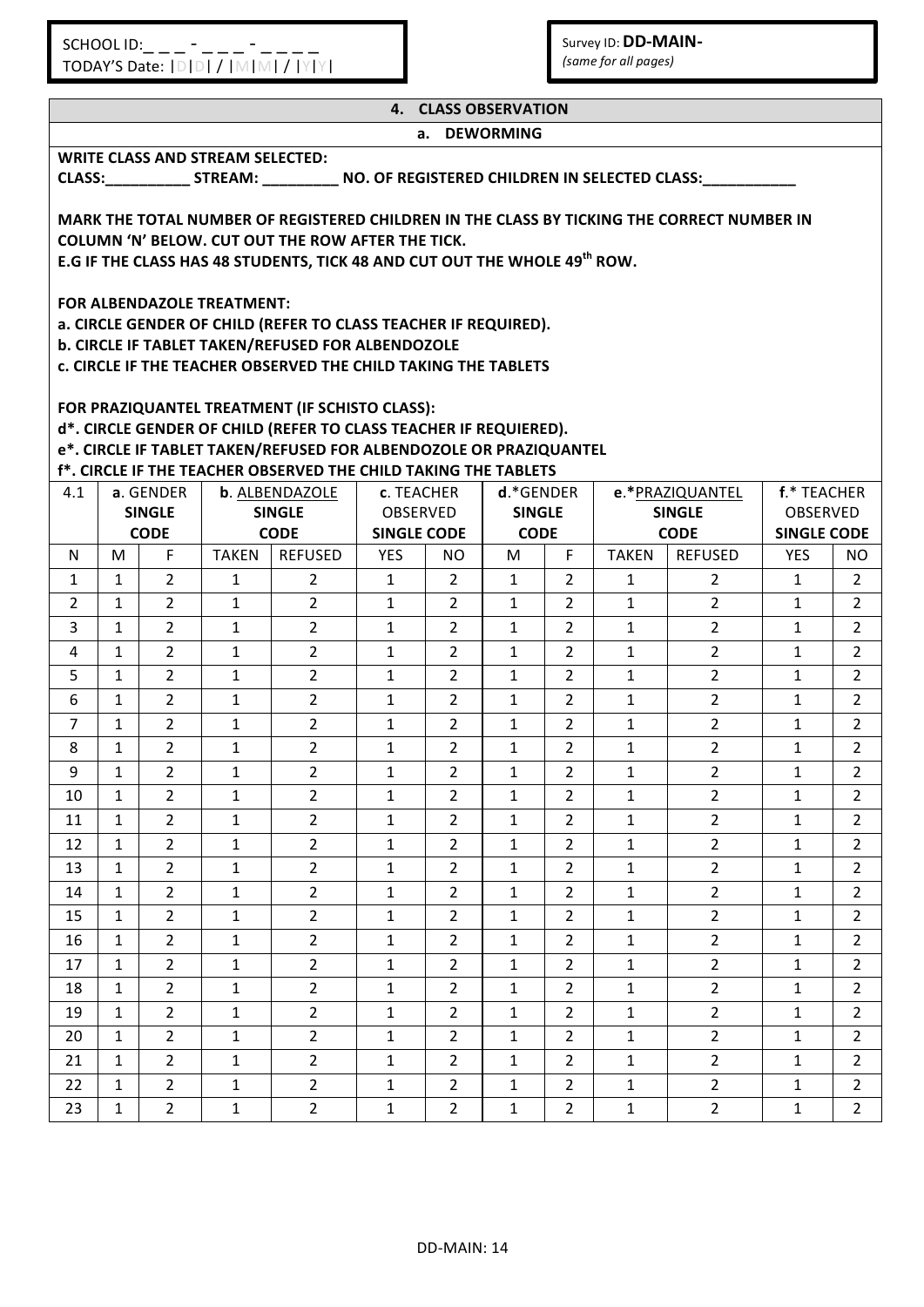#### Survey ID: **DD-MAIN-***(same for all pages)*

|    |              | a. GENDER      |              | b. ALBENDAZOLE | c. TEACHER         |                | a.*GENDER     |                |              | b.*PRAZIQUANTEL | c.* TEACHER        |                |
|----|--------------|----------------|--------------|----------------|--------------------|----------------|---------------|----------------|--------------|-----------------|--------------------|----------------|
|    |              | <b>SINGLE</b>  |              | <b>SINGLE</b>  | <b>OBSERVED</b>    |                | <b>SINGLE</b> |                |              | <b>SINGLE</b>   | <b>OBSERVED</b>    |                |
|    |              | <b>CODE</b>    |              | <b>CODE</b>    | <b>SINGLE CODE</b> |                | <b>CODE</b>   |                |              | <b>CODE</b>     | <b>SINGLE CODE</b> |                |
| N  | M            | F              | <b>TAKEN</b> | <b>REFUSED</b> | <b>YES</b>         | NO.            | M             | F              | <b>TAKEN</b> | <b>REFUSED</b>  | <b>YES</b>         | NO             |
| 24 | $\mathbf{1}$ | $\overline{2}$ | $\mathbf{1}$ | $\overline{2}$ | $\mathbf{1}$       | $\overline{2}$ | $\mathbf{1}$  | $\overline{2}$ | $\mathbf{1}$ | $\overline{2}$  | $\mathbf{1}$       | $\overline{2}$ |
| 25 | 1            | $\overline{2}$ | $\mathbf{1}$ | $\overline{2}$ | $\mathbf{1}$       | $\overline{2}$ | 1             | $\overline{2}$ | $\mathbf{1}$ | $\overline{2}$  | 1                  | 2              |
| 26 | 1            | $\overline{2}$ | $\mathbf{1}$ | $\overline{2}$ | $\mathbf{1}$       | $\overline{2}$ | $\mathbf{1}$  | $\overline{2}$ | $\mathbf{1}$ | $\overline{2}$  | $\mathbf{1}$       | $\overline{2}$ |
| 27 | 1            | $\overline{2}$ | $\mathbf{1}$ | $\overline{2}$ | $\mathbf{1}$       | 2              | $\mathbf{1}$  | 2              | $\mathbf{1}$ | $\overline{2}$  | 1                  | $\overline{2}$ |
| 28 | 1            | $\overline{2}$ | $\mathbf{1}$ | $\overline{2}$ | $\mathbf{1}$       | $\overline{2}$ | $\mathbf{1}$  | $\overline{2}$ | $\mathbf{1}$ | $\overline{2}$  | 1                  | $\overline{2}$ |
| 29 | $\mathbf{1}$ | $\overline{2}$ | $\mathbf{1}$ | $\overline{2}$ | $\mathbf{1}$       | $\overline{2}$ | $\mathbf{1}$  | $\overline{2}$ | $\mathbf{1}$ | $\overline{2}$  | $\mathbf{1}$       | $\overline{2}$ |
| 30 | 1            | $\overline{2}$ | $\mathbf{1}$ | $\overline{2}$ | $\mathbf{1}$       | $\overline{2}$ | $\mathbf{1}$  | $\overline{2}$ | $\mathbf{1}$ | $\overline{2}$  | $\mathbf{1}$       | $\overline{2}$ |
| 31 | 1            | $\overline{2}$ | 1            | $\overline{2}$ | 1                  | $\overline{2}$ | 1             | 2              | 1            | $\overline{2}$  | 1                  | 2              |
| 32 | $\mathbf{1}$ | $\overline{2}$ | $\mathbf{1}$ | $\overline{2}$ | $\mathbf{1}$       | $\overline{2}$ | $\mathbf{1}$  | $\overline{2}$ | $\mathbf{1}$ | $\overline{2}$  | $\mathbf{1}$       | $\overline{2}$ |
| 33 | 1            | $\overline{2}$ | $\mathbf{1}$ | $\overline{2}$ | $\mathbf{1}$       | $\overline{2}$ | $\mathbf{1}$  | $\overline{2}$ | $\mathbf{1}$ | $\overline{2}$  | $\mathbf{1}$       | $\overline{2}$ |
| 34 | 1            | $\overline{2}$ | 1            | $\overline{2}$ | 1                  | $\overline{2}$ | 1             | 2              | 1            | $\overline{2}$  | 1                  | 2              |
| 35 | 1            | $\overline{2}$ | $\mathbf{1}$ | $\overline{2}$ | $\mathbf{1}$       | $\overline{2}$ | $\mathbf{1}$  | 2              | $\mathbf{1}$ | $\overline{2}$  | 1                  | $\overline{2}$ |
| 36 | $\mathbf{1}$ | $\overline{2}$ | $\mathbf{1}$ | $\overline{2}$ | $\mathbf{1}$       | $\overline{2}$ | $\mathbf{1}$  | $\overline{2}$ | $\mathbf{1}$ | $\overline{2}$  | $\mathbf{1}$       | $\overline{2}$ |
| 37 | 1            | $\overline{2}$ | 1            | $\overline{2}$ | 1                  | $\overline{2}$ | 1             | 2              | 1            | $\overline{2}$  | 1                  | $\overline{2}$ |
| 38 | 1            | 2              | $\mathbf{1}$ | $\overline{2}$ | $\mathbf{1}$       | $\overline{2}$ | 1             | 2              | $\mathbf{1}$ | $\overline{2}$  | 1                  | 2              |
| 39 | $\mathbf{1}$ | $\overline{2}$ | $\mathbf{1}$ | $\overline{2}$ | $\mathbf{1}$       | $\overline{2}$ | $\mathbf{1}$  | 2              | $\mathbf{1}$ | $\overline{2}$  | $\mathbf{1}$       | $\overline{2}$ |
| 40 | 1            | $\overline{2}$ | $\mathbf{1}$ | $\overline{2}$ | $\mathbf{1}$       | $\overline{2}$ | $\mathbf{1}$  | $\overline{2}$ | $\mathbf{1}$ | $\overline{2}$  | 1                  | $\overline{2}$ |
| 41 | 1            | $\overline{2}$ | $\mathbf{1}$ | $\overline{2}$ | $\mathbf{1}$       | $\overline{2}$ | $\mathbf{1}$  | $\overline{2}$ | $\mathbf{1}$ | $\overline{2}$  | $\mathbf{1}$       | $\overline{2}$ |
| 42 | $\mathbf{1}$ | $\overline{2}$ | $\mathbf{1}$ | $\overline{2}$ | $\mathbf{1}$       | $\overline{2}$ | $\mathbf{1}$  | $\overline{2}$ | $\mathbf{1}$ | $\overline{2}$  | $\mathbf{1}$       | $\overline{2}$ |
| 43 | 1            | $\overline{2}$ | 1            | $\overline{2}$ | 1                  | $\overline{2}$ | 1             | 2              | 1            | $\overline{2}$  | 1                  | 2              |
| 44 | 1            | 2              | $\mathbf{1}$ | $\overline{2}$ | $\mathbf{1}$       | 2              | $\mathbf{1}$  | 2              | $\mathbf{1}$ | $\overline{2}$  | 1                  | $\overline{2}$ |
| 45 | $\mathbf{1}$ | $\overline{2}$ | $\mathbf{1}$ | $\overline{2}$ | $\mathbf{1}$       | $\overline{2}$ | $\mathbf{1}$  | $\overline{2}$ | $\mathbf{1}$ | $\overline{2}$  | $\mathbf{1}$       | $\overline{2}$ |
| 46 | 1            | $\overline{2}$ | 1            | $\overline{2}$ | $\mathbf{1}$       | $\overline{2}$ | 1             | $\overline{2}$ | 1            | $\overline{2}$  | 1                  | 2              |
| 47 | 1            | $\overline{2}$ | $\mathbf{1}$ | $\overline{2}$ | $\mathbf{1}$       | $\overline{2}$ | $\mathbf{1}$  | $\overline{2}$ | $\mathbf{1}$ | $\overline{2}$  | $\mathbf{1}$       | $\overline{2}$ |
| 48 | $\mathbf{1}$ | $\overline{2}$ | $\mathbf{1}$ | $\overline{2}$ | $\mathbf{1}$       | $\overline{2}$ | $\mathbf{1}$  | $\overline{2}$ | $\mathbf{1}$ | $\overline{2}$  | $\mathbf{1}$       | $\overline{2}$ |
| 49 | 1            | $\overline{2}$ | $\mathbf{1}$ | $\overline{2}$ | 1                  | $\overline{2}$ | 1             | $\overline{2}$ | $\mathbf{1}$ | $\overline{2}$  | 1                  | 2              |
| 50 | $\mathbf{1}$ | $\overline{2}$ | $\mathbf{1}$ | $\overline{2}$ | $\mathbf{1}$       | $\overline{2}$ | $\mathbf{1}$  | $\overline{2}$ | $\mathbf{1}$ | $\overline{2}$  | $\mathbf{1}$       | $\overline{2}$ |
| 51 | $\mathbf{1}$ | $\overline{2}$ | $\mathbf{1}$ | $\overline{2}$ | $\mathbf{1}$       | $\overline{2}$ | $\mathbf{1}$  | $\overline{2}$ | $\mathbf{1}$ | $\overline{2}$  | $\mathbf{1}$       | 2              |
| 52 | $\mathbf{1}$ | $\overline{2}$ | $\mathbf{1}$ | $\overline{2}$ | $\mathbf{1}$       | $\overline{2}$ | $\mathbf{1}$  | $\overline{2}$ | $\mathbf{1}$ | $\overline{2}$  | $\mathbf{1}$       | $\overline{2}$ |
| 53 | $\mathbf{1}$ | $\overline{2}$ | $\mathbf{1}$ | $\overline{2}$ | $\mathbf{1}$       | $\overline{2}$ | $\mathbf 1$   | $2^{\circ}$    | $\mathbf{1}$ | $\overline{2}$  | $1\,$              | $\overline{2}$ |
| 54 | $\mathbf{1}$ | $\overline{2}$ | $\mathbf{1}$ | $2^{\circ}$    | $\mathbf{1}$       | $\overline{2}$ | $\mathbf{1}$  | $2^{\circ}$    | $\mathbf{1}$ | $\overline{2}$  | $\mathbf{1}$       | $\overline{2}$ |
| 55 | $\mathbf{1}$ | $\overline{2}$ | $\mathbf{1}$ | $\overline{2}$ | $\mathbf{1}$       | $\overline{2}$ | $\mathbf{1}$  | $\overline{2}$ | $\mathbf{1}$ | $\overline{2}$  | $\mathbf{1}$       | $\overline{2}$ |
| 56 | $\mathbf{1}$ | $\overline{2}$ | $\mathbf{1}$ | $\overline{2}$ | $\mathbf{1}$       | $\overline{2}$ | $\mathbf{1}$  | $\overline{2}$ | $\mathbf{1}$ | $\overline{2}$  | $\mathbf{1}$       | $\overline{2}$ |
| 57 | $\mathbf{1}$ | $2^{1}$        | $\mathbf{1}$ | $\overline{2}$ | $\mathbf{1}$       | $\overline{2}$ | $\mathbf{1}$  | $\overline{2}$ | $\mathbf{1}$ | $\overline{2}$  | $\mathbf{1}$       | $\overline{2}$ |
| 58 | $\mathbf{1}$ | $\overline{2}$ | $\mathbf{1}$ | $\overline{2}$ | $\mathbf 1$        | $\overline{2}$ | $\mathbf{1}$  | $\overline{2}$ | $\mathbf{1}$ | $\overline{2}$  | $\mathbf{1}$       | 2              |
| 59 | $\mathbf{1}$ | $\overline{2}$ | $\mathbf{1}$ | $\overline{2}$ | $\mathbf{1}$       | $\overline{2}$ | $\mathbf{1}$  | $\overline{2}$ | $\mathbf{1}$ | $\overline{2}$  | $\mathbf{1}$       | $\overline{2}$ |
| 60 | $\mathbf{1}$ | $\overline{2}$ | $\mathbf{1}$ | $\overline{2}$ | $\mathbf{1}$       | $\overline{2}$ | $\mathbf{1}$  | $2^{\circ}$    | $\mathbf{1}$ | $\overline{2}$  | $\mathbf{1}$       | $\overline{2}$ |
| 61 | $\mathbf{1}$ | $\mathbf{2}$   | $\mathbf{1}$ | $\overline{2}$ | $\mathbf{1}$       | $\overline{2}$ | $\mathbf 1$   | $\overline{2}$ | $\mathbf{1}$ | $\overline{2}$  | $\mathbf{1}$       | 2              |
| 62 | $\mathbf 1$  | $\overline{2}$ | $\mathbf{1}$ | $\overline{2}$ | $\mathbf{1}$       | $\overline{2}$ | $\mathbf 1$   | $\mathbf{2}$   | $\mathbf{1}$ | $\overline{2}$  | $\mathbf{1}$       | $\overline{2}$ |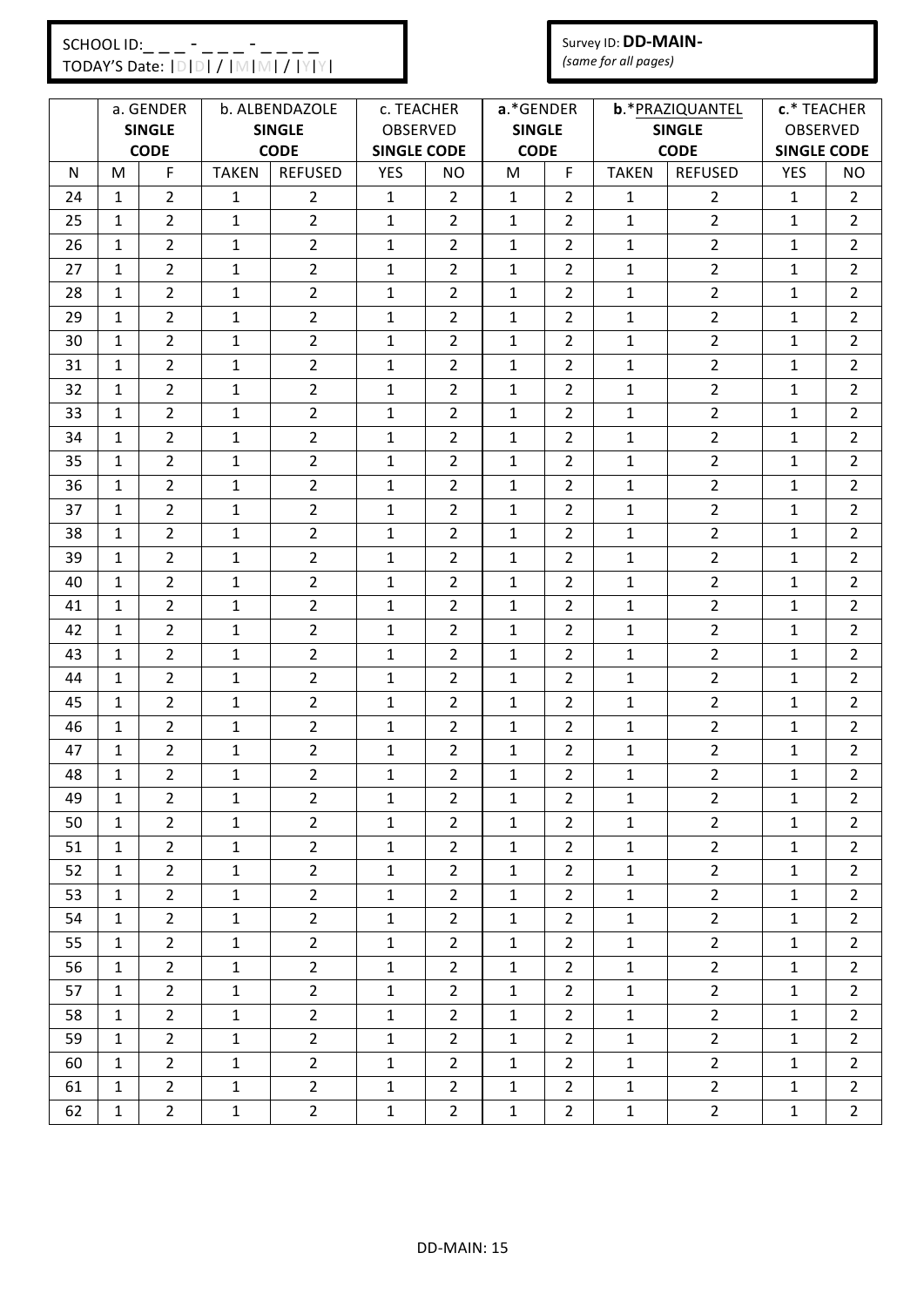#### Survey ID: **DD-MAIN-***(same for all pages)*

|     |              | a. GENDER<br><b>SINGLE</b> |              | b. ALBENDAZOLE<br><b>SINGLE</b> | c. TEACHER<br>OBSERVED |                | a.*GENDER<br><b>SINGLE</b> |                |              | b.*PRAZIQUANTEL<br><b>SINGLE</b> | c.* TEACHER<br>OBSERVED |                |
|-----|--------------|----------------------------|--------------|---------------------------------|------------------------|----------------|----------------------------|----------------|--------------|----------------------------------|-------------------------|----------------|
|     |              | <b>CODE</b>                |              | <b>CODE</b>                     | <b>SINGLE CODE</b>     |                | <b>CODE</b>                |                |              | <b>CODE</b>                      | <b>SINGLE CODE</b>      |                |
| N   | M            | F                          | <b>TAKEN</b> | <b>REFUSED</b>                  | <b>YES</b>             | NO             | M                          | F.             | <b>TAKEN</b> | <b>REFUSED</b>                   | <b>YES</b>              | NO             |
| 63  | 1            | $\overline{2}$             | 1            | $\overline{2}$                  | $\mathbf{1}$           | $\overline{2}$ | 1                          | $\overline{2}$ | 1            | $\overline{2}$                   | $\mathbf{1}$            | 2              |
| 64  | $\mathbf{1}$ | $\overline{2}$             | $\mathbf{1}$ | $\overline{2}$                  | $\mathbf{1}$           | $\overline{2}$ | $\mathbf{1}$               | $\overline{2}$ | $\mathbf{1}$ | $\overline{2}$                   | $\mathbf{1}$            | $\overline{2}$ |
| 65  | $\mathbf{1}$ | $\overline{2}$             | $\mathbf{1}$ | $\overline{2}$                  | $\mathbf{1}$           | $\overline{2}$ | $\mathbf{1}$               | $\overline{2}$ | $\mathbf{1}$ | $\overline{2}$                   | $\mathbf{1}$            | $\overline{2}$ |
| 66  | $\mathbf{1}$ | $\overline{2}$             | $\mathbf{1}$ | $\overline{2}$                  | $\mathbf{1}$           | $\overline{2}$ | $\mathbf{1}$               | $\overline{2}$ | $\mathbf{1}$ | $\overline{2}$                   | $\mathbf{1}$            | $\overline{2}$ |
| 67  | $\mathbf{1}$ | $\overline{2}$             | $\mathbf{1}$ | $\overline{2}$                  | $\mathbf{1}$           | $\overline{2}$ | 1                          | $\overline{2}$ | $\mathbf 1$  | $\overline{2}$                   | $\mathbf{1}$            | 2              |
| 68  | $\mathbf{1}$ | $\overline{2}$             | $\mathbf{1}$ | $\overline{2}$                  | $\mathbf{1}$           | $\overline{2}$ | 1                          | $\overline{2}$ | 1            | $\overline{2}$                   | $\mathbf{1}$            | $\overline{2}$ |
| 69  | $\mathbf{1}$ | $\overline{2}$             | $\mathbf{1}$ | $\overline{2}$                  | $\mathbf{1}$           | $\overline{2}$ | $\mathbf{1}$               | $\overline{2}$ | $\mathbf{1}$ | $\overline{2}$                   | $\mathbf{1}$            | $\overline{2}$ |
| 70  | $\mathbf{1}$ | $\overline{2}$             | $\mathbf{1}$ | $\overline{2}$                  | $\mathbf{1}$           | $\overline{2}$ | $\mathbf{1}$               | $\overline{2}$ | $\mathbf{1}$ | $\overline{2}$                   | $\mathbf{1}$            | $\overline{2}$ |
| 71  | $\mathbf{1}$ | $\overline{2}$             | $\mathbf{1}$ | $\overline{2}$                  | $\mathbf{1}$           | $\overline{2}$ | $\mathbf{1}$               | $\overline{2}$ | $\mathbf{1}$ | $\overline{2}$                   | $\mathbf{1}$            | $\overline{2}$ |
| 72  | $\mathbf{1}$ | $\overline{2}$             | $\mathbf{1}$ | $\overline{2}$                  | $\mathbf{1}$           | $\overline{2}$ | $\mathbf{1}$               | $\overline{2}$ | $\mathbf{1}$ | $\overline{2}$                   | $\mathbf{1}$            | $\overline{2}$ |
| 73  | $\mathbf{1}$ | $\overline{2}$             | 1            | $\overline{2}$                  | $\mathbf{1}$           | $\overline{2}$ | 1                          | $\overline{2}$ | $\mathbf{1}$ | $\overline{2}$                   | $\mathbf{1}$            | $\overline{2}$ |
| 74  | $\mathbf{1}$ | $\overline{2}$             | $\mathbf{1}$ | $\overline{2}$                  | $\mathbf{1}$           | $\overline{2}$ | $\mathbf{1}$               | $\overline{2}$ | $\mathbf{1}$ | $\overline{2}$                   | $\mathbf{1}$            | $\overline{2}$ |
| 75  | 1            | $\overline{2}$             | $\mathbf{1}$ | $\overline{2}$                  | 1                      | $\overline{2}$ | 1                          | $\overline{2}$ | $\mathbf{1}$ | $\overline{2}$                   | 1                       | $\overline{2}$ |
| 76  | $\mathbf{1}$ | $\overline{2}$             | $\mathbf{1}$ | $\overline{2}$                  | 1                      | $\overline{2}$ | $\mathbf{1}$               | 2              | $\mathbf{1}$ | $\overline{2}$                   | $\mathbf{1}$            | $\overline{2}$ |
| 77  | 1            | $\overline{2}$             | $\mathbf{1}$ | $\overline{2}$                  | 1                      | $\overline{2}$ | 1                          | 2              | 1            | $\overline{2}$                   | $\mathbf{1}$            | 2              |
| 78  | $\mathbf{1}$ | $\overline{2}$             | $\mathbf{1}$ | $\overline{2}$                  | $\mathbf{1}$           | $\overline{2}$ | $\mathbf{1}$               | $\overline{2}$ | $\mathbf{1}$ | $\overline{2}$                   | $\mathbf{1}$            | $\overline{2}$ |
| 79  | $\mathbf{1}$ | $\overline{2}$             | $\mathbf{1}$ | $\overline{2}$                  | $\mathbf{1}$           | $\overline{2}$ | $\mathbf{1}$               | $\overline{2}$ | $\mathbf 1$  | $\overline{2}$                   | $\mathbf{1}$            | 2              |
| 80  | $\mathbf{1}$ | $\overline{2}$             | $\mathbf{1}$ | $\overline{2}$                  | 1                      | $\overline{2}$ | 1                          | 2              | 1            | $\overline{2}$                   | $\mathbf{1}$            | $\overline{2}$ |
| 81  | $\mathbf{1}$ | $\overline{2}$             | $\mathbf{1}$ | $\overline{2}$                  | $\mathbf{1}$           | $\overline{2}$ | $\mathbf{1}$               | $\overline{2}$ | $\mathbf 1$  | $\overline{2}$                   | $\mathbf{1}$            | $\overline{2}$ |
| 82  | $\mathbf{1}$ | $\overline{2}$             | $\mathbf{1}$ | $\overline{2}$                  | $\mathbf{1}$           | $\overline{2}$ | $\mathbf{1}$               | $\overline{2}$ | $\mathbf{1}$ | $\overline{2}$                   | $\mathbf{1}$            | $\overline{2}$ |
| 83  | $\mathbf{1}$ | $\overline{2}$             | 1            | $\overline{2}$                  | $\mathbf{1}$           | $\overline{2}$ | $\mathbf{1}$               | $\overline{2}$ | $\mathbf{1}$ | $\overline{2}$                   | $\mathbf{1}$            | $\overline{2}$ |
| 84  | $\mathbf{1}$ | $\overline{2}$             | $\mathbf{1}$ | $\overline{2}$                  | $\mathbf{1}$           | $\overline{2}$ | $\mathbf{1}$               | $\overline{2}$ | $\mathbf 1$  | $\overline{2}$                   | $\mathbf{1}$            | $\overline{2}$ |
| 85  | $\mathbf{1}$ | $\overline{2}$             | $\mathbf{1}$ | $\overline{2}$                  | $\mathbf{1}$           | $\overline{2}$ | 1                          | $\overline{2}$ | $\mathbf{1}$ | $\overline{2}$                   | $\mathbf{1}$            | $\overline{2}$ |
| 86  | $\mathbf{1}$ | $\overline{2}$             | $\mathbf{1}$ | $\overline{2}$                  | $\mathbf{1}$           | $\overline{2}$ | $\mathbf{1}$               | $\overline{2}$ | $\mathbf{1}$ | $\overline{2}$                   | $\mathbf{1}$            | $\overline{2}$ |
| 87  | $\mathbf{1}$ | $\overline{2}$             | $\mathbf{1}$ | $\overline{2}$                  | $\mathbf{1}$           | $\overline{2}$ | $\mathbf{1}$               | 2              | $\mathbf{1}$ | $\overline{2}$                   | $\mathbf{1}$            | $\overline{2}$ |
| 88  | $\mathbf{1}$ | $\overline{2}$             | 1            | $\mathbf{2}$                    | 1                      | $\overline{2}$ | 1                          | $\overline{2}$ | 1            | $\overline{2}$                   | 1                       | 2              |
| 89  | $\mathbf{1}$ | $\overline{2}$             | $\mathbf{1}$ | $\overline{2}$                  | $\mathbf{1}$           | $\overline{2}$ | $\mathbf{1}$               | $\overline{2}$ | 1            | $\overline{2}$                   | $\mathbf{1}$            | $\overline{2}$ |
| 90  | $\mathbf{1}$ | $\mathbf{2}$               | $\mathbf{1}$ | $\overline{2}$                  | $\mathbf{1}$           | $\overline{2}$ | $\mathbf{1}$               | $\overline{2}$ | $\mathbf{1}$ | $\overline{2}$                   | $\mathbf 1$             | $\overline{2}$ |
| 91  | $\mathbf{1}$ | $\overline{2}$             | $\mathbf{1}$ | $\overline{2}$                  | $\mathbf{1}$           | $\overline{2}$ | $\mathbf{1}$               | $\overline{2}$ | $\mathbf{1}$ | $\overline{2}$                   | $\mathbf{1}$            | $\mathbf{2}$   |
| 92  | $\mathbf{1}$ | $\overline{2}$             | $\mathbf{1}$ | $\overline{2}$                  | $\mathbf{1}$           | $\overline{2}$ | $\mathbf{1}$               | $\overline{2}$ | 1            | $\overline{2}$                   | $\mathbf{1}$            | $\overline{2}$ |
| 93  | $\mathbf{1}$ | $\overline{2}$             | $\mathbf{1}$ | $\overline{2}$                  | $\mathbf{1}$           | $\overline{2}$ | $\mathbf{1}$               | $\overline{2}$ | $\mathbf{1}$ | $\overline{2}$                   | $\mathbf{1}$            | $\overline{2}$ |
| 94  | $\mathbf{1}$ | $2^{\circ}$                | $\mathbf{1}$ | $\overline{2}$                  | $\mathbf{1}$           | $\overline{2}$ | $\mathbf{1}$               | $2^{\circ}$    | $\mathbf{1}$ | $\overline{2}$                   | $\mathbf{1}$            | $\overline{2}$ |
| 95  | $\mathbf{1}$ | $\overline{2}$             | $\mathbf{1}$ | $\overline{2}$                  | $\mathbf{1}$           | $\overline{2}$ | $\mathbf{1}$               | $\overline{2}$ | $\mathbf{1}$ | $\overline{2}$                   | $\mathbf{1}$            | $\overline{2}$ |
| 96  | $\mathbf{1}$ | $\overline{2}$             | $\mathbf{1}$ | $2^{\circ}$                     | $\mathbf{1}$           | $\overline{2}$ | $\mathbf{1}$               | $\overline{2}$ | $\mathbf{1}$ | $\overline{2}$                   | $\mathbf{1}$            | $\mathbf{2}$   |
| 97  | $\mathbf{1}$ | $2^{\circ}$                | $\mathbf{1}$ | $\overline{2}$                  | $\mathbf{1}$           | $\overline{2}$ | $\mathbf{1}$               | $\overline{2}$ | $\mathbf{1}$ | $\overline{2}$                   | $\mathbf{1}$            | $\overline{2}$ |
| 98  | $\mathbf{1}$ | $\overline{2}$             | $\mathbf{1}$ | $\overline{2}$                  | $\mathbf{1}$           | $\overline{2}$ | $\mathbf{1}$               | $\overline{2}$ | $\mathbf{1}$ | $\overline{2}$                   | $\mathbf{1}$            | $\overline{2}$ |
| 99  | $\mathbf{1}$ | $\overline{2}$             | $\mathbf{1}$ | $\overline{2}$                  | $\mathbf 1$            | $\overline{2}$ | $\mathbf{1}$               | $2^{\circ}$    | $\mathbf{1}$ | $\overline{2}$                   | $\mathbf{1}$            | $\mathbf{2}$   |
| 100 | $\mathbf{1}$ | $\overline{2}$             | $\mathbf{1}$ | $\overline{2}$                  | $\mathbf{1}$           | $\overline{2}$ | $\mathbf{1}$               | $\overline{2}$ | $\mathbf{1}$ | $\overline{2}$                   | $\mathbf{1}$            | $\overline{2}$ |
| 101 | $\mathbf{1}$ | $\mathbf{2}$               | $\mathbf{1}$ | $\overline{2}$                  | $\mathbf{1}$           | $\mathbf{2}$   | $\mathbf{1}$               | $\overline{2}$ | $\mathbf{1}$ | $\overline{2}$                   | 1                       | $\overline{2}$ |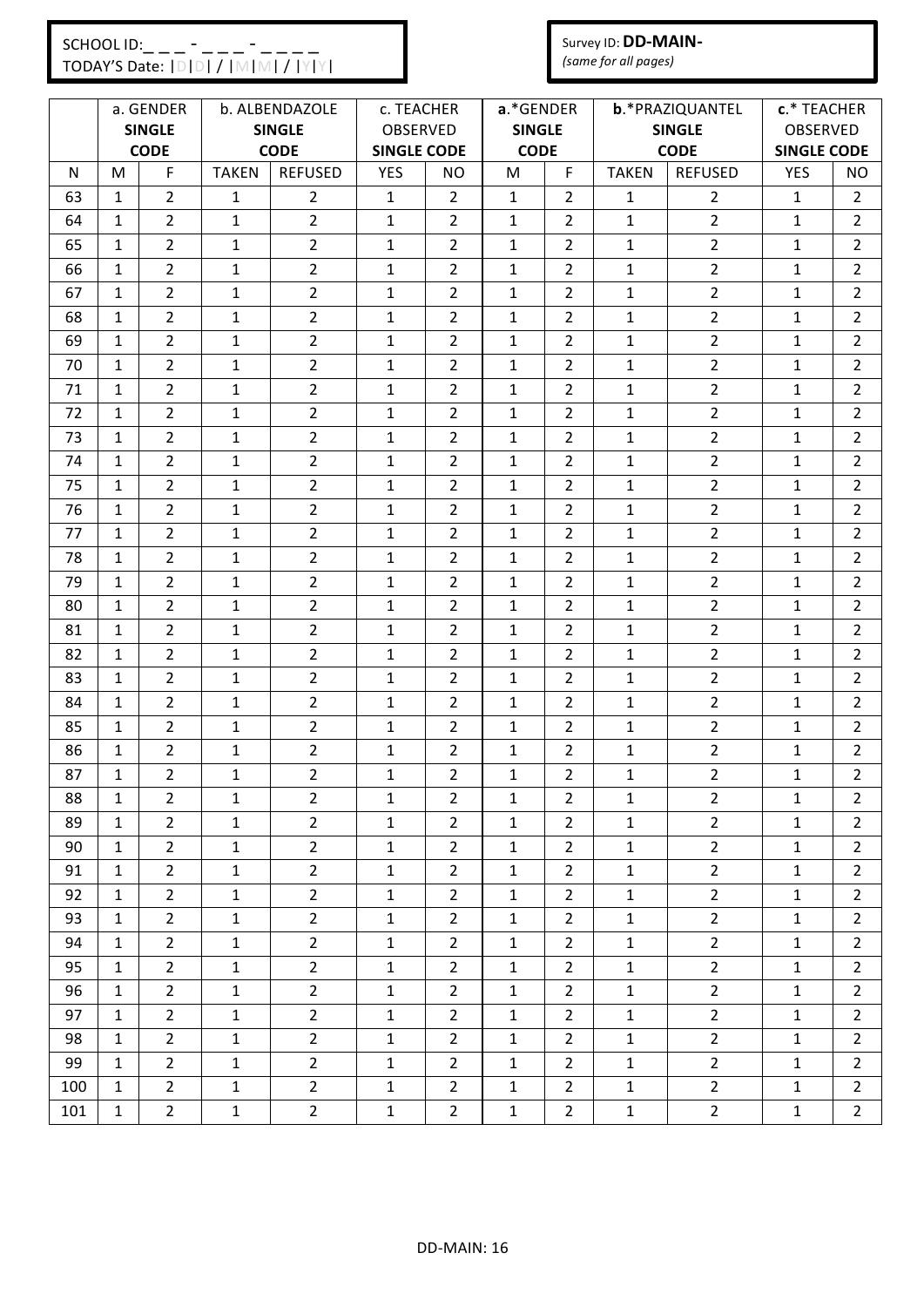## $SCHOOLID:$  \_ \_ \_ - \_ \_ \_ - \_ \_ -<br>TODAY'S Date:  $IDIDI / IMIN$ TODAY'S Date: |D|D| / |M|M| / |Y|Y|

# Survey ID: **DD-MAIN-**

|     | TODAY'S Date: IDIDI / IMIMI / IYIYI                           |                |              |                        |                    | (same for all pages)       |                |                |                                  |                         |                    |                |
|-----|---------------------------------------------------------------|----------------|--------------|------------------------|--------------------|----------------------------|----------------|----------------|----------------------------------|-------------------------|--------------------|----------------|
|     | a. GENDER<br>b. ALBENDAZOLE<br><b>SINGLE</b><br><b>SINGLE</b> |                |              | c. TEACHER<br>OBSERVED |                    | a.*GENDER<br><b>SINGLE</b> |                |                | b.*PRAZIQUANTEL<br><b>SINGLE</b> | c.* TEACHER<br>OBSERVED |                    |                |
|     |                                                               | <b>CODE</b>    |              | <b>CODE</b>            | <b>SINGLE CODE</b> |                            | <b>CODE</b>    |                |                                  | <b>CODE</b>             | <b>SINGLE CODE</b> |                |
| N   | M                                                             | F              | <b>TAKEN</b> | <b>REFUSED</b>         | YES                | NO                         | M              | F.             | <b>TAKEN</b>                     | <b>REFUSED</b>          | <b>YES</b>         | <b>NO</b>      |
| 102 | $\mathbf{1}$                                                  | $\overline{2}$ | 1            | $\overline{2}$         | $\mathbf{1}$       | $\overline{2}$             | $\mathbf{1}$   | 2              | 1                                | $\overline{2}$          | $\mathbf{1}$       | $\overline{2}$ |
| 103 | $\mathbf{1}$                                                  | $\overline{2}$ | $\mathbf{1}$ | $\overline{2}$         | $\mathbf{1}$       | $\overline{2}$             | $\mathbf{1}$   | $\overline{2}$ | $\mathbf{1}$                     | $\overline{2}$          | $\mathbf{1}$       | $\overline{2}$ |
| 104 | $\mathbf{1}$                                                  | $\overline{2}$ | 1            | $\overline{2}$         | $\mathbf{1}$       | $\overline{2}$             | $\mathbf{1}$   | 2              | 1                                | $\overline{2}$          | 1                  | $\overline{2}$ |
| 105 | $\mathbf{1}$                                                  | $\overline{2}$ | $\mathbf{1}$ | $\overline{2}$         | $\mathbf{1}$       | $\overline{2}$             | $\mathbf{1}$   | $\overline{2}$ | $\mathbf{1}$                     | $\overline{2}$          | $\mathbf{1}$       | $\overline{2}$ |
| 106 | $\mathbf{1}$                                                  | $\overline{2}$ | $\mathbf{1}$ | $\overline{2}$         | $\mathbf{1}$       | $\overline{2}$             | $\mathbf{1}$   | $\overline{2}$ | 1                                | $\overline{2}$          | $\mathbf{1}$       | $\overline{2}$ |
| 107 | $\mathbf{1}$                                                  | $\overline{2}$ | $\mathbf{1}$ | $\overline{2}$         | $\mathbf{1}$       | $\overline{2}$             | $\mathbf{1}$   | $\overline{2}$ | 1                                | $\overline{2}$          | 1                  | $\overline{2}$ |
| 108 | $\mathbf{1}$                                                  | $\overline{2}$ | $\mathbf{1}$ | $\overline{2}$         | $\mathbf{1}$       | $\overline{2}$             | $\mathbf{1}$   | $\overline{2}$ | 1                                | $\overline{2}$          | $\mathbf{1}$       | $\overline{2}$ |
| 109 | $\mathbf{1}$                                                  | $\overline{2}$ | $\mathbf{1}$ | $\overline{2}$         | $\mathbf{1}$       | $\overline{2}$             | $\mathbf{1}$   | 2              | $\mathbf{1}$                     | $\overline{2}$          | 1                  | $\overline{2}$ |
| 110 | $\mathbf{1}$                                                  | $\overline{2}$ | 1            | $\overline{2}$         | $\mathbf{1}$       | $\overline{2}$             | $\mathbf{1}$   | $\overline{2}$ | $\mathbf{1}$                     | $\overline{2}$          | 1                  | $\overline{2}$ |
| 111 | $\mathbf{1}$                                                  | $\overline{2}$ | $\mathbf{1}$ | $\overline{2}$         | $\mathbf{1}$       | $\overline{2}$             | $\mathbf{1}$   | $\overline{2}$ | $\mathbf{1}$                     | $\overline{2}$          | $\mathbf{1}$       | $\overline{2}$ |
| 112 | 1                                                             | $\overline{2}$ | $\mathbf{1}$ | $\overline{2}$         | $\mathbf{1}$       | $\overline{2}$             | $\mathbf{1}$   | $\overline{2}$ | $\mathbf{1}$                     | $\overline{2}$          | $\mathbf{1}$       | $\overline{2}$ |
| 113 | $\mathbf{1}$                                                  | $\overline{2}$ | 1            | $\overline{2}$         | $\mathbf{1}$       | $\overline{2}$             | $\mathbf{1}$   | 2              | 1                                | $\overline{2}$          | 1                  | $\overline{2}$ |
| 114 | $\mathbf{1}$                                                  | $\overline{2}$ | $\mathbf{1}$ | $\overline{2}$         | $\mathbf{1}$       | $\overline{2}$             | 1              | $\overline{2}$ | $\mathbf{1}$                     | $\overline{2}$          | 1                  | $\overline{2}$ |
| 115 | $\mathbf{1}$                                                  | $\overline{2}$ | $\mathbf{1}$ | $\overline{2}$         | $\mathbf{1}$       | $\overline{2}$             | 1              | $\overline{2}$ | $\mathbf{1}$                     | $\overline{2}$          | $\mathbf{1}$       | $\overline{2}$ |
| 116 | $\mathbf{1}$                                                  | $\overline{2}$ | $\mathbf{1}$ | $\overline{2}$         | $\mathbf{1}$       | $\overline{2}$             | 1              | $\overline{2}$ | $\mathbf{1}$                     | $\overline{2}$          | 1                  | $\overline{2}$ |
| 117 | $\mathbf{1}$                                                  | $\overline{2}$ | 1            | $\overline{2}$         | $\mathbf{1}$       | $\overline{2}$             | 1              | $\overline{2}$ | $\mathbf{1}$                     | $\overline{2}$          | $\mathbf{1}$       | $\overline{2}$ |
| 118 | $\mathbf{1}$                                                  | $\overline{2}$ | $\mathbf{1}$ | $\overline{2}$         | $\mathbf{1}$       | $\overline{2}$             | $\mathbf{1}$   | $\overline{2}$ | $\mathbf{1}$                     | $\overline{2}$          | $\mathbf{1}$       | $\overline{2}$ |
| 119 | $\mathbf{1}$                                                  | $\overline{2}$ | $\mathbf{1}$ | $\overline{2}$         | $\mathbf{1}$       | $\overline{2}$             | 1              | $\overline{2}$ | $\mathbf{1}$                     | $\overline{2}$          | $\mathbf{1}$       | $\overline{2}$ |
| 120 | $\mathbf{1}$                                                  | $\overline{2}$ | $\mathbf{1}$ | $\overline{2}$         | $\mathbf{1}$       | $\overline{2}$             | 1              | $\overline{2}$ | $\mathbf{1}$                     | $\overline{2}$          | $\mathbf{1}$       | $\overline{2}$ |
| 121 | $\mathbf{1}$                                                  | $\overline{2}$ | $\mathbf{1}$ | $\overline{2}$         | $\mathbf{1}$       | $\overline{2}$             | 1              | $\overline{2}$ | $\mathbf{1}$                     | $\mathbf{2}$            | 1                  | $\overline{2}$ |
| 122 | $\mathbf{1}$                                                  | $\overline{2}$ | 1            | $\overline{2}$         | $\mathbf{1}$       | $\overline{2}$             | 1              | $\overline{2}$ | $\mathbf{1}$                     | $\overline{2}$          | $\mathbf{1}$       | $\overline{2}$ |
| 123 | $\mathbf{1}$                                                  | $\overline{2}$ | 1            | $\overline{2}$         | $\mathbf{1}$       | $\overline{2}$             | 1              | $\overline{2}$ | $\mathbf{1}$                     | $\overline{2}$          | 1                  | $\overline{2}$ |
| 124 | 1                                                             | $\overline{2}$ | $\mathbf{1}$ | $\overline{2}$         | $\mathbf{1}$       | $\overline{2}$             | 1              | 2              | $\mathbf{1}$                     | $\mathbf{2}$            | 1                  | $\overline{2}$ |
| 125 | $\mathbf{1}$                                                  | $\overline{2}$ | $\mathbf{1}$ | $\overline{2}$         | $\mathbf{1}$       | $\overline{2}$             | $\overline{1}$ | $\mathcal{P}$  | $\mathbf{1}$                     | $\overline{2}$          | $\mathbf{1}$       | $\overline{2}$ |
| 126 | $\mathbf{1}$                                                  | $\overline{2}$ | $\mathbf{1}$ | $\overline{2}$         | $\mathbf{1}$       | $\overline{2}$             | $\mathbf{1}$   | $\overline{2}$ | $\mathbf{1}$                     | $\overline{2}$          | $\mathbf{1}$       | $\overline{2}$ |
| 127 | $\mathbf{1}$                                                  | $\overline{2}$ | $\mathbf{1}$ | $2^{\circ}$            | $\mathbf{1}$       | $\overline{2}$             | $\mathbf{1}$   | $\overline{2}$ | 1                                | $\overline{2}$          | $\mathbf{1}$       | $2^{\circ}$    |
| 128 | $\mathbf{1}$                                                  | $\mathbf{2}$   | $\mathbf{1}$ | $2^{\circ}$            | $\mathbf{1}$       | $\mathbf{2}$               | $\mathbf{1}$   | $\mathbf{2}$   | $\mathbf{1}$                     | $2^{\circ}$             | $\mathbf{1}$       | $2^{\circ}$    |
| 129 | $\mathbf{1}$                                                  | $\overline{2}$ | $\mathbf{1}$ | $2^{\circ}$            | $\mathbf{1}$       | 2                          | $\mathbf{1}$   | $2^{\circ}$    | $\mathbf{1}$                     | $\overline{2}$          | $\mathbf{1}$       | $2^{\circ}$    |
| 130 | $\mathbf{1}$                                                  | $2^{\circ}$    | 1            | $2^{\circ}$            | $\mathbf{1}$       | $\overline{2}$             | $\mathbf{1}$   | 2              | 1                                | $\overline{2}$          | $\mathbf{1}$       | $\overline{2}$ |
| 131 | $\mathbf{1}$                                                  | $\overline{2}$ | $\mathbf{1}$ | $2^{\circ}$            | $\mathbf{1}$       | $\overline{2}$             | $\mathbf{1}$   | $2^{\circ}$    | $\mathbf{1}$                     | $\overline{2}$          | $\mathbf{1}$       | $2^{\circ}$    |
| 132 | $\mathbf{1}$                                                  | $\overline{2}$ | $\mathbf{1}$ | $2^{\circ}$            | $\mathbf{1}$       | $\overline{2}$             | $\mathbf{1}$   | $\overline{2}$ | $\mathbf{1}$                     | $\overline{2}$          | $\mathbf{1}$       | $2^{\circ}$    |
| 133 | 1                                                             | $\mathbf{2}$   | $\mathbf{1}$ | $\mathbf{2}$           | $\mathbf{1}$       | $\overline{2}$             | $\mathbf{1}$   | $\mathbf{2}$   | 1                                | $\mathbf{2}$            | $\mathbf{1}$       | $2^{\circ}$    |
| 134 | $\mathbf{1}$                                                  | $2^{\circ}$    | $\mathbf{1}$ | $2^{\circ}$            | $\mathbf{1}$       | $\overline{2}$             | $\mathbf{1}$   | $2^{\circ}$    | $\mathbf{1}$                     | $\overline{2}$          | $\mathbf{1}$       | $2^{\circ}$    |
| 135 | $\mathbf{1}$                                                  | $\overline{2}$ | $\mathbf{1}$ | $2^{\circ}$            | $\mathbf{1}$       | $2^{\circ}$                | $\mathbf{1}$   | $\overline{2}$ | 1                                | $\overline{2}$          | $\mathbf{1}$       | $2^{\circ}$    |
| 136 | $\mathbf{1}$                                                  | $\overline{2}$ | 1            | $\mathbf{2}$           | 1                  | $\mathbf{2}^{\prime}$      | 1              | $\overline{2}$ | 1                                | $\overline{2}$          | 1                  | $\overline{2}$ |
| 137 | $\mathbf{1}$                                                  | $2^{\circ}$    | $\mathbf{1}$ | $2^{\circ}$            | $\mathbf{1}$       | $\overline{2}$             | $\mathbf{1}$   | $\overline{2}$ | $\mathbf{1}$                     | $\overline{2}$          | $\mathbf{1}$       | $2^{\circ}$    |
| 138 | 1                                                             | $\overline{2}$ | $\mathbf{1}$ | $\overline{2}$         | $\mathbf{1}$       | 2                          | $\mathbf{1}$   | $\overline{2}$ | 1                                | $\overline{2}$          | $\mathbf{1}$       | $2^{\circ}$    |
| 139 | $\mathbf{1}$                                                  | $2^{\circ}$    | $\mathbf{1}$ | $2^{\circ}$            | $\mathbf{1}$       | $2^{\circ}$                | $\mathbf{1}$   | $2^{\circ}$    | $\mathbf{1}$                     | $2^{\circ}$             | $\mathbf{1}$       | $2^{\circ}$    |

140 | 1 | 2 | 1 | 1 | 2 | 1 | 1 | 2 | 1 | 2 | 1 | 2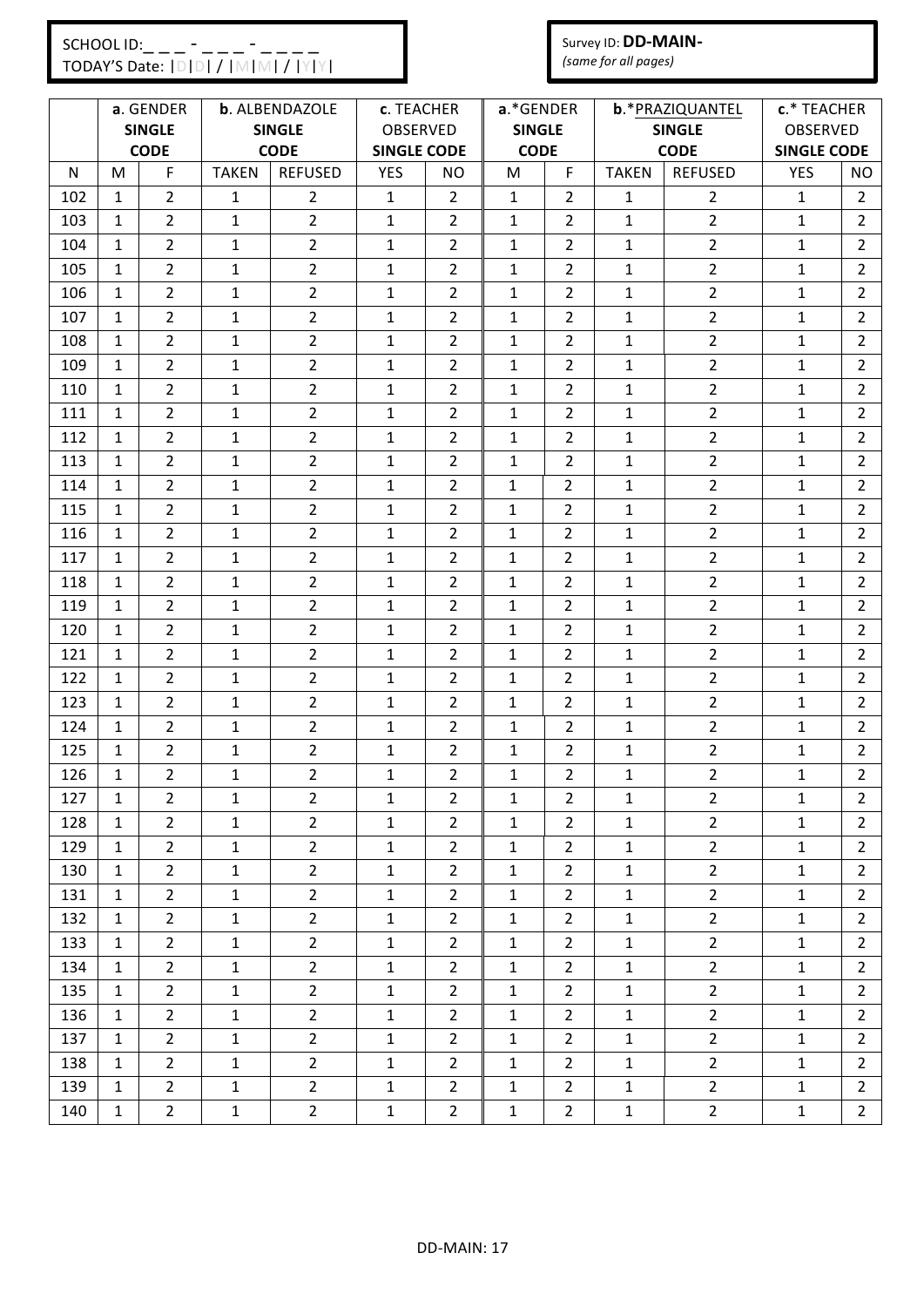| b. CLASS OBSERVATIONS |                                                                          |                                 |                |                      |  |  |  |  |  |
|-----------------------|--------------------------------------------------------------------------|---------------------------------|----------------|----------------------|--|--|--|--|--|
|                       | How was the deworming                                                    | $1 - In Class$                  | $\mathbf{1}$   |                      |  |  |  |  |  |
| 4.2                   | exercise conducted?                                                      | $2 - Centrally$                 | $\overline{2}$ |                      |  |  |  |  |  |
|                       | <b>SINGLE CODE</b>                                                       | 3 - Other (specify)             | $\overline{3}$ |                      |  |  |  |  |  |
|                       | Did the class teacher administer                                         | $1 - Yes$                       | $\mathbf{1}$   |                      |  |  |  |  |  |
| 4.3                   | the tablets to the class?<br><b>SINGLE CODE</b>                          |                                 | $\overline{2}$ |                      |  |  |  |  |  |
|                       | Were all students present                                                | $1 - Yes$                       | $\mathbf{1}$   |                      |  |  |  |  |  |
| 4.4                   | dewormed? Check with class<br>teacher if required.<br><b>SINGLE CODE</b> |                                 | $\overline{2}$ |                      |  |  |  |  |  |
| 4.5                   | Did the teacher have Form E?                                             | $1 - Yes$                       | $\mathbf{1}$   |                      |  |  |  |  |  |
|                       | <b>SINGLE CODE</b>                                                       | $2 - No$                        | $\overline{2}$ | <b>SKIP TO 4.7</b>   |  |  |  |  |  |
| 4.6                   | Had the teacher transferred the<br>names from the class register to      | $1 - Yes$                       | $\mathbf{1}$   |                      |  |  |  |  |  |
|                       | Form E prior to the deworming<br>exercise? SINGLE CODE                   | $2 - No$                        | $\overline{2}$ |                      |  |  |  |  |  |
| $4.7*$                | Did the teacher have Form E-P?                                           | $1 - Yes$                       | $\mathbf{1}$   |                      |  |  |  |  |  |
|                       | <b>SINGLE CODE</b>                                                       | $2 - No$                        | $\overline{2}$ | <b>SKIP TO 4.9</b>   |  |  |  |  |  |
|                       | Had the teacher transferred the<br>names from the class register to      | $1 - Yes$                       | $\mathbf{1}$   |                      |  |  |  |  |  |
| $4.8*$                | Form E-P prior to the<br>deworming exercise?<br><b>SINGLE CODE</b>       | $2 - No$                        | $\overline{2}$ |                      |  |  |  |  |  |
| 4.9                   | How many tablets of<br>ALBENDAZOLE are being given                       | 1-One Tablet                    | $\mathbf{1}$   |                      |  |  |  |  |  |
|                       | to each child? SINGLE CODE                                               | 2 - Other (specify) ___________ | $\overline{2}$ |                      |  |  |  |  |  |
| $4.10*$               | Did the class have a program<br>tablet pole on DD?                       | $1 - Yes$                       | $\mathbf{1}$   | <b>SKIP TO 4.12*</b> |  |  |  |  |  |
|                       | <b>SINGLE CODE</b>                                                       | $2 - No$                        | $\overline{2}$ |                      |  |  |  |  |  |
| $4.11*$               | Was there a make-shift tablet<br>pole being used on DD?                  |                                 | $\mathbf{1}$   |                      |  |  |  |  |  |
|                       | <b>SINGLE CODE</b>                                                       | 2 - No type of tablet pole      | $\overline{2}$ |                      |  |  |  |  |  |
|                       | Was the tablet pole being used                                           | $1 - Yes$                       | $\mathbf{1}$   |                      |  |  |  |  |  |
| $4.12*$               | correctly?<br><b>SINGLE CODE</b>                                         | $2 - No$                        | $\overline{2}$ |                      |  |  |  |  |  |
|                       |                                                                          | 3 - Other (specify)             | 3              |                      |  |  |  |  |  |
|                       | Was the tablet pole used to<br>determine dosage of                       | $1 - Yes$                       | $\mathbf{1}$   |                      |  |  |  |  |  |
| $4.13*$               | Praziquantel?                                                            | $2 - No$                        | $\overline{2}$ |                      |  |  |  |  |  |
|                       | <b>SINGLE CODE</b>                                                       | 3 - Other (specify)             | $\overline{3}$ |                      |  |  |  |  |  |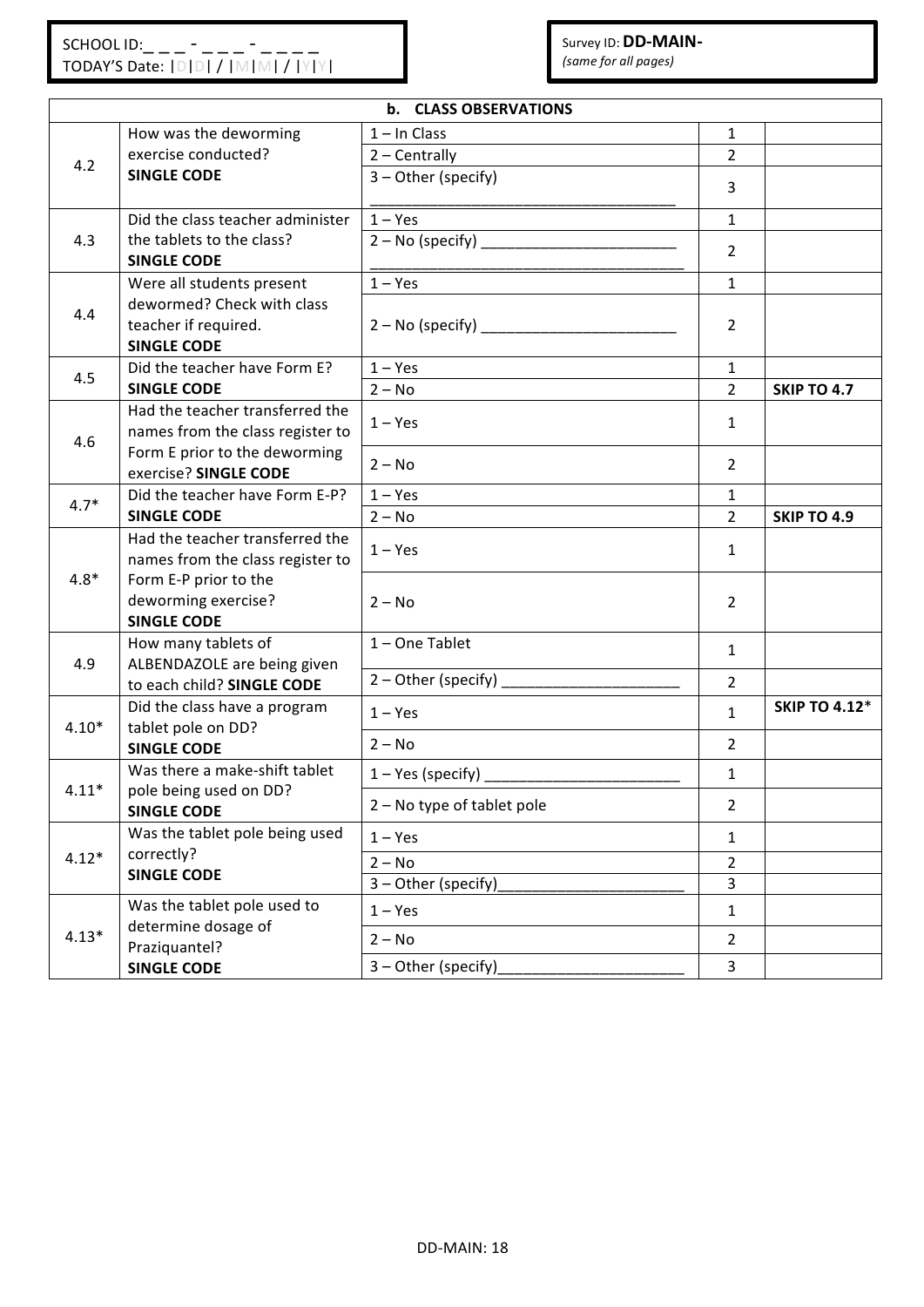Survey ID: **DD-MAIN-***(same for all pages)* 

|         | Did the teacher administer the                                                | $1 - Yes$                | $\mathbf{1}$   |                     |
|---------|-------------------------------------------------------------------------------|--------------------------|----------------|---------------------|
| $4.14*$ | number of tablets indicated by the<br>pole?                                   | $2 - No$                 | $\overline{2}$ |                     |
|         | <b>SINGLE CODE</b>                                                            | $3$ – Other (specify)    | 3              |                     |
|         | Did any children in the class spit<br>out or throw away the tablet            | 1 – Yes (specify number) | 1              |                     |
| 4.15    | which the teacher did not notice?<br><b>SINGLE CODE</b>                       | $2 - No$                 | $\overline{2}$ |                     |
| 4.16    | Did the teacher mark on the<br>monitoring form as the tablet was              | $1 - Yes$                | 1              |                     |
|         | administered?<br><b>SINGLE CODE</b>                                           | $2 - No$                 | $\overline{2}$ |                     |
| 4.17    | Were any tablets spoilt $-$ (tablet<br>fell on floor, water spills on tablet, | $1 - Yes$                | $\mathbf{1}$   |                     |
|         | child spits it out)?<br><b>SINGLE CODE</b>                                    | $2 - No$                 | $\overline{2}$ | <b>SKIP TO 4.19</b> |
|         | What was done with the spoilt                                                 | 1 - Given to a Child     | $\mathbf{1}$   |                     |
|         | tablet/s?                                                                     | 2 - Thrown Away          | $\overline{2}$ |                     |
| 4.18    | <b>SINGLE CODE</b>                                                            | 3 - Left on the Floor    | $\overline{3}$ |                     |
|         |                                                                               | 4 - Other (specify)      | 4              |                     |
| 4.19    | Did the teacher fill out all sections<br>of Form E?                           | $1 - Yes$                | 1              |                     |
|         | <b>SINGLE CODE</b>                                                            | $2 - No$                 | $\overline{2}$ |                     |
| $4.20*$ | Did the teacher fill out all sections<br>of Form E-P?                         | $1 - Yes$                | 1              |                     |
|         | <b>SINGLE CODE</b>                                                            | $2 - No$                 | $\overline{2}$ |                     |
| 4.21    | Did the teacher tick while                                                    | $1 - Yes$                | 1              |                     |
|         |                                                                               |                          |                |                     |
|         | deworming/giving tablets?<br><b>SINGLE CODE</b>                               | $2 - No$                 | $\overline{2}$ |                     |

**END SECTION:** Thank you very much for your time. Could I please I speak to a 3 students individually, and ask them just a few questions. The questions are not sensitive or personal; they are about the deworming day.

## **5. STUDENT INTERVIEWS**

**CHOOSE CHILD 5, 10, AND 15 ON FORM E. IF LESS THAN 15 CHILDREN, SELECT THE LAST CHILD. ENSURE TO INTERVIEW ATLEAST THREE CHILDREN.** ASK THE TEACHER FOR PERMISSION TO SPEAK TO THEM ONE AT A TIME Ask questions in multiple ways for interviews with students, use local language if possible. Don't rush responses. Try to make them feel at ease. Speak to one child at a time at a place where they are comfortable.

|     | <b>STUDENT 1</b><br>а.                                                |                          |                |  |  |  |  |  |  |  |
|-----|-----------------------------------------------------------------------|--------------------------|----------------|--|--|--|--|--|--|--|
| 5.1 | What is your age?<br><b>WRITE NUMBER OF COMPLETED</b><br><b>YEARS</b> | Fill (-9) for Don't Know |                |  |  |  |  |  |  |  |
|     | How were you feeling today                                            | 1 - Feeling Well         | 1              |  |  |  |  |  |  |  |
| 5.2 | morning?                                                              | 2 - Feeling Sick         | $\overline{2}$ |  |  |  |  |  |  |  |
|     | SINGLE CODE. PROBE FOR ANY                                            | 3 - Other (specify)      | 3              |  |  |  |  |  |  |  |
|     | SICKNESS.                                                             | -99 - Don't Know         | -99            |  |  |  |  |  |  |  |
| 5.3 | Did you have any tablet today at                                      | $1 - Yes$                | 1              |  |  |  |  |  |  |  |
|     | school? SINGLE CODE                                                   | $2 - No$                 | $\overline{2}$ |  |  |  |  |  |  |  |
|     | How many different types of                                           | $1 - One$                | 1              |  |  |  |  |  |  |  |
| 5.4 | tablets did you have today?                                           | $2 - Two$                | 2              |  |  |  |  |  |  |  |
|     | <b>SINGLE CODE</b>                                                    | 3 - Other (specify)      | 3              |  |  |  |  |  |  |  |
|     |                                                                       | -99 - Don't Know         | -99            |  |  |  |  |  |  |  |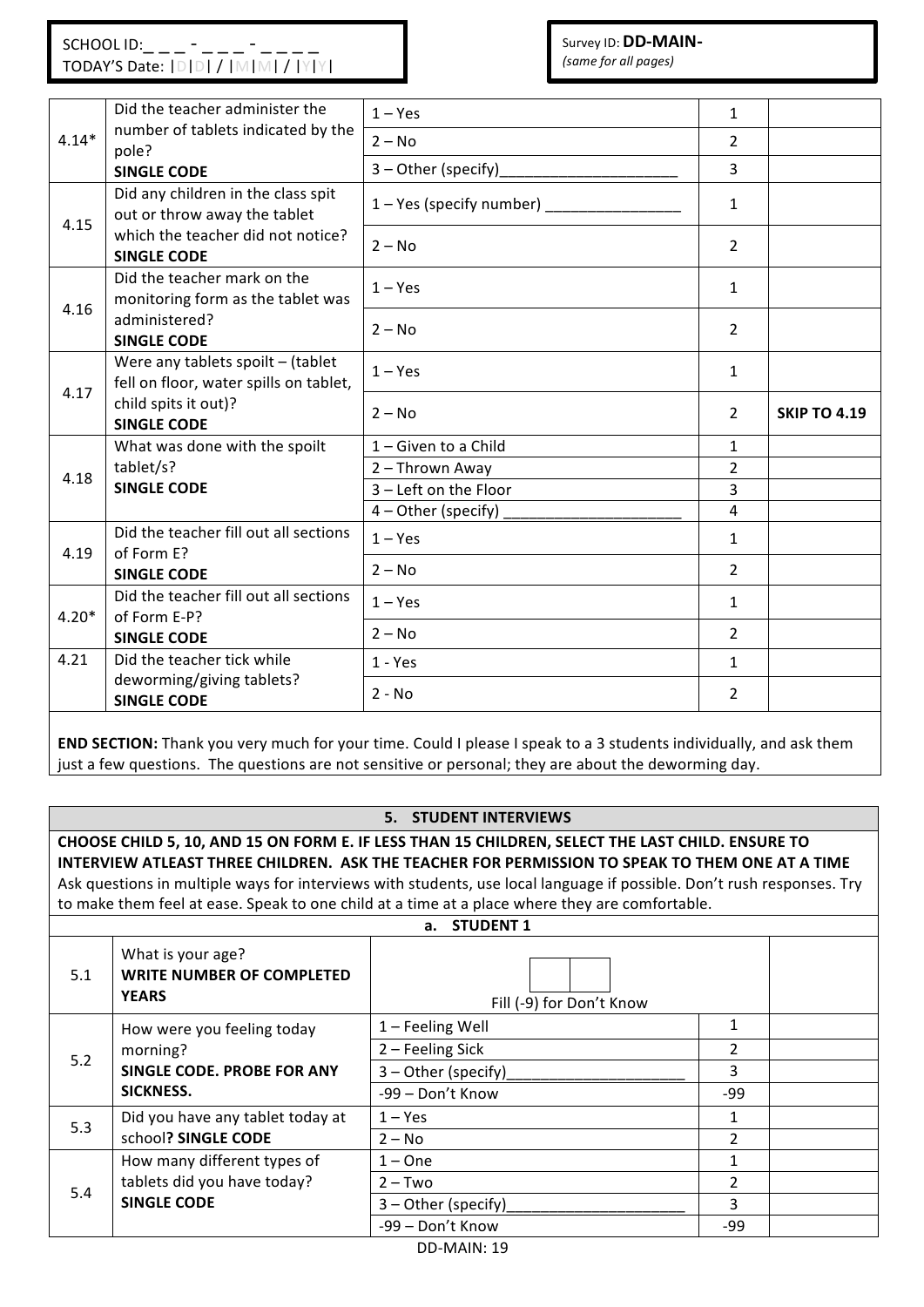|        | Had you eaten a meal or snack                                            | $1 - Yes$                       | 1              |                     |
|--------|--------------------------------------------------------------------------|---------------------------------|----------------|---------------------|
| $5.5*$ | before having the tablet?<br><b>SINGLE CODE</b>                          | $2 - No$                        | $\overline{2}$ | <b>SKIP TO 5.8</b>  |
|        |                                                                          | -99 - Don't Know                | $-99$          |                     |
|        | Where did you have this meal or                                          | $1 - At home$                   | 1              |                     |
| $5.6*$ | snack?                                                                   | 2 - At school                   | $\overline{2}$ |                     |
|        | <b>SINGLE CODE</b>                                                       | 3 - Other (specify)             | $\overline{3}$ |                     |
|        |                                                                          | -99 - Don't Know                | $-99$          |                     |
| $5.7*$ | What did you have?                                                       |                                 |                |                     |
|        | <b>RECORD VERBATIM</b>                                                   |                                 |                |                     |
|        | Do you know what the tablets                                             | 1-Worms/Minyoo                  | $\mathbf{1}$   |                     |
| 5.8    | were for?                                                                | 2 - Other (specify)             | $\overline{2}$ |                     |
|        | <b>SINGLE CODE</b>                                                       | -99 - Don't Know                | $-99$          |                     |
|        | Did you know before today that                                           | $1 - Yes$                       | $\mathbf{1}$   |                     |
| 5.9    | school children would be given<br>tablets today? SINGLE CODE             | $2 - No$                        | $\overline{2}$ | <b>SKIP TO 5.12</b> |
|        |                                                                          | 1 - Assembly Announcement       | 1              |                     |
|        |                                                                          | 2 - Class Teacher/Other Teacher | $\overline{2}$ |                     |
|        | How did you know that the tablets                                        | 3 - Other Students/Friends      | 3              |                     |
| 5.10   | would be given today?                                                    | $4 -$ Parents                   | $\sqrt{4}$     |                     |
|        | <b>MULTIPLE CODE</b>                                                     | 5 - Other (specify)             | 5              |                     |
|        |                                                                          | -99 - Don't Know                | $-99$          |                     |
|        | Did you tell your parents about                                          | $1 - Yes$                       | $\mathbf{1}$   |                     |
| 5.11   | deworming day? SINGLE CODE                                               | $2 - No$                        | $\overline{2}$ |                     |
|        | Do you have any siblings in this                                         | $1 - Yes$                       | 1              |                     |
| 5.12   | school / goes to school?                                                 |                                 |                | <b>END</b>          |
|        | <b>SINGLE CODE</b>                                                       | $2 - No$                        | $\overline{2}$ | <b>INTERVIEW</b>    |
|        |                                                                          |                                 |                |                     |
|        | Did they get deworming tablets                                           | $1 - Yes$                       | $\mathbf{1}$   |                     |
| 5.13   | today? SINGLE CODE                                                       | $2 - No$                        | $\overline{2}$ |                     |
|        |                                                                          | -99 - Don't know                | $-99$          |                     |
|        | END INTERVIEW: Thank you very much Can you please send the next student? |                                 |                |                     |
|        |                                                                          | b. STUDENT 2                    |                |                     |
|        |                                                                          |                                 |                |                     |
|        | What is your age?                                                        |                                 |                |                     |
| 5.14   | <b>WRITE NUMBER OF COMPLETED</b>                                         |                                 |                |                     |
|        | <b>YEARS</b>                                                             |                                 |                |                     |
|        |                                                                          | Fill (-9) for Don't Know        |                |                     |
|        | How were you feeling today                                               | 1 - Feeling Well                | $\mathbf{1}$   |                     |
| 5.15   | morning?                                                                 | 2 - Feeling Sick                | $\overline{2}$ |                     |
|        | SINGLE CODE. PROBE FOR ANY                                               | 3 - Other (specify)             | 3              |                     |
|        | <b>SICKNESS.</b>                                                         | -99 - Don't Know                | $-99$          |                     |
|        | Did you have any tablet today at                                         | $1 - Yes$                       | $\mathbf{1}$   |                     |
| 5.16   | school?<br><b>SINGLE CODE</b>                                            | $2 - No$                        | $\overline{2}$ |                     |
| 5.17   | How many different types of                                              | $1 - One$                       | $\mathbf{1}$   |                     |
|        | tablets did you have today?                                              | $2 - Two$                       | $\mathbf{2}$   |                     |
|        | <b>SINGLE CODE</b>                                                       | 3 - Other (specify)             | $\overline{3}$ |                     |
|        |                                                                          | -99 - Don't Know                | $-99$          |                     |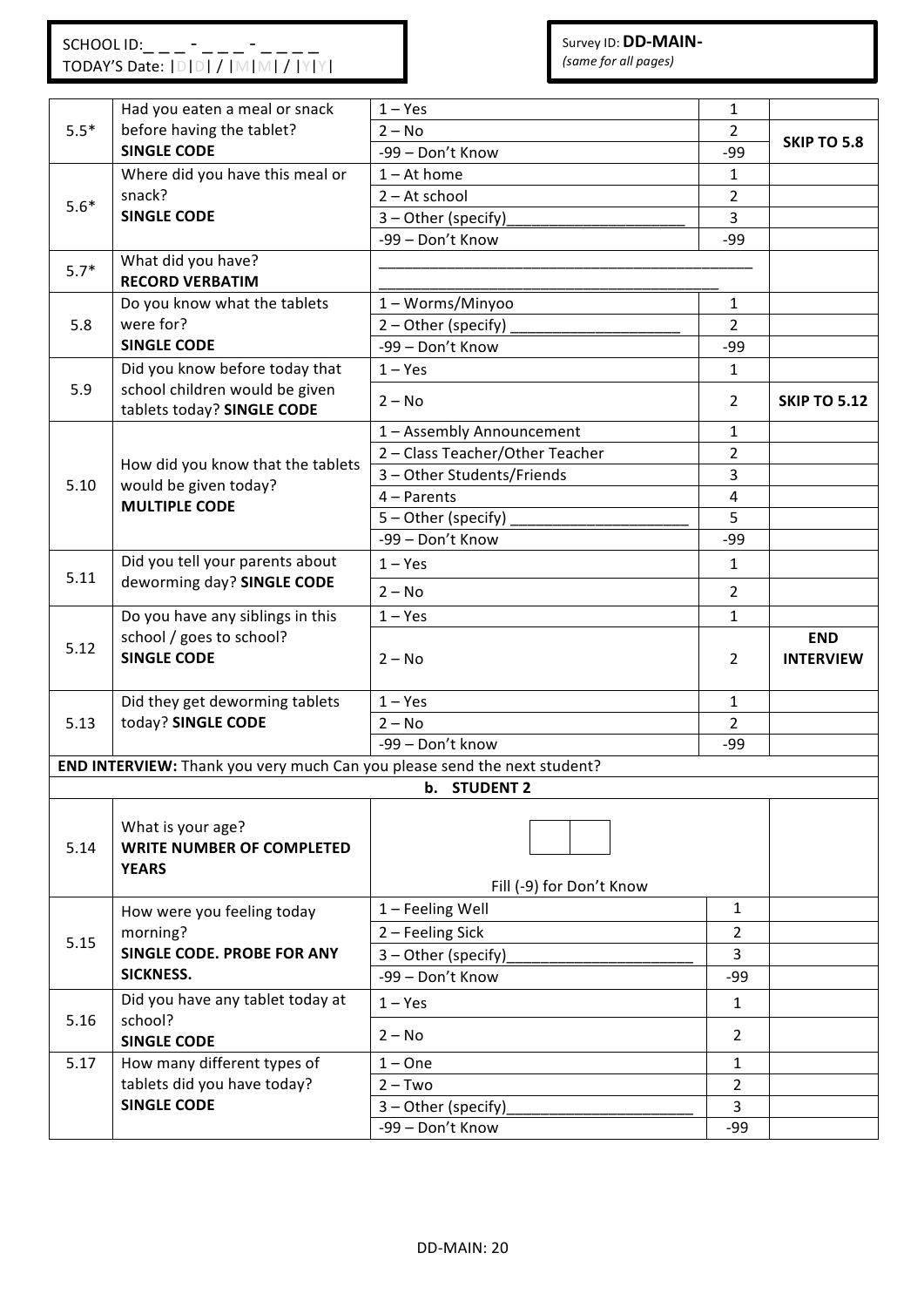|         | Had you eaten a meal or snack                                            | $1 - Yes$                       | $\mathbf{1}$   |                                |
|---------|--------------------------------------------------------------------------|---------------------------------|----------------|--------------------------------|
| $5.18*$ | before having the tablet?                                                | $2 - No$                        | $\overline{2}$ |                                |
|         | <b>SINGLE CODE</b>                                                       | -99 - Don't Know                | -99            | <b>SKIP TO 5.21</b>            |
|         | Where did you have this meal or                                          | $1 - At home$                   | $\mathbf{1}$   |                                |
|         | snack?                                                                   | $2 - At school$                 | 2              |                                |
| $5.19*$ | <b>SINGLE CODE</b>                                                       | 3 - Other (specify)             | 3              |                                |
|         |                                                                          | -99 - Don't Know                | $-99$          |                                |
|         | What did you have?                                                       |                                 |                |                                |
| 5.20    | <b>RECORD VERBATIM</b>                                                   |                                 |                |                                |
|         | Do you know what the tablets                                             | 1 - Worms/Minyoo                | $\mathbf{1}$   |                                |
| 5.21    | were for?                                                                | 2 - Other (specify)             | $\overline{2}$ |                                |
|         | <b>SINGLE CODE</b>                                                       | -99 - Don't Know                | $-99$          |                                |
| 5.22    | Did you know before today that<br>school children would be given         | $1 - Yes$                       | 1              |                                |
|         | tablets today?<br><b>SINGLE CODE</b>                                     | $2 - No$                        | $\overline{2}$ | <b>SKIP TO 5.25</b>            |
|         |                                                                          | 1 - Assembly Announcement       | 1              |                                |
|         | How did you know that the tablets                                        | 2 - Class Teacher/Other Teacher | $\overline{2}$ |                                |
| 5.23    | would be given today?                                                    | 3 - Other Students/Friends      | 3              |                                |
|         | <b>MULTIPLE CODE</b>                                                     | $4 -$ Parents                   | 4              |                                |
|         |                                                                          | 5 - Other (specify)             | 5              |                                |
|         |                                                                          | -99 - Don't Know                | $-99$          |                                |
|         | Did you tell your parents about                                          | $1 - Yes$                       | $\mathbf{1}$   |                                |
| 5.24    | deworming day?<br><b>SINGLE CODE</b>                                     | $2 - No$                        | $\overline{2}$ |                                |
|         | Do you have any siblings in this                                         | $1 - Yes$                       | $\mathbf{1}$   |                                |
| 5.25    | school/ goes to school?<br><b>SINGLE CODE</b>                            | $2 - No$                        | 2              | <b>END</b><br><b>INTERVIEW</b> |
| 5.26    | Did they get deworming tablet                                            | $1 - Yes$                       | $\mathbf{1}$   |                                |
|         | today? SINGLE CODE                                                       | $2 - No$                        | $\overline{2}$ |                                |
|         | END INTERVIEW: Thank you very much Can you please send the next student? |                                 |                |                                |
|         |                                                                          | C. STUDENT 3                    |                |                                |
| 5.27    | What is your age?<br><b>WRITE NUMBER OF COMPLETED</b><br><b>YEARS</b>    | Fill (-9) for Don't Know        |                |                                |
|         | How were you feeling today                                               | 1 - Feeling Well                | $\mathbf{1}$   |                                |
|         | morning?                                                                 | 2 - Feeling Sick                | $\overline{2}$ |                                |
| 5.28    | <b>SINGLE CODE. PROBE FOR ANY</b>                                        | 3 - Other (specify)             | $\overline{3}$ |                                |
|         | <b>SICKNESS.</b>                                                         | -99 - Don't Know                | $-99$          |                                |
|         | Did you have any tablet today at                                         | $1 - Yes$                       | $\mathbf{1}$   |                                |
| 5.29    | school?<br><b>SINGLE CODE</b>                                            | $2 - No$                        | $\overline{2}$ |                                |
|         |                                                                          | $1 - One$                       | $\mathbf{1}$   |                                |
|         | How many different types of                                              | $2 - Two$                       | $\overline{2}$ |                                |
| 5.30    | tablets did you have today?                                              | 3 - Other (specify)             | 3              |                                |
|         | <b>SINGLE CODE</b>                                                       | -99 - Don't Know                | $-99$          |                                |
|         | Had you eaten a meal or snack                                            | $1 - Yes$                       | 1              |                                |
| $5.31*$ | before having the tablet?                                                | $2 - No$                        | $\overline{2}$ |                                |
|         | <b>SINGLE CODE</b>                                                       | -99 - Don't Know                | -99            | <b>SKIP TO 5.34</b>            |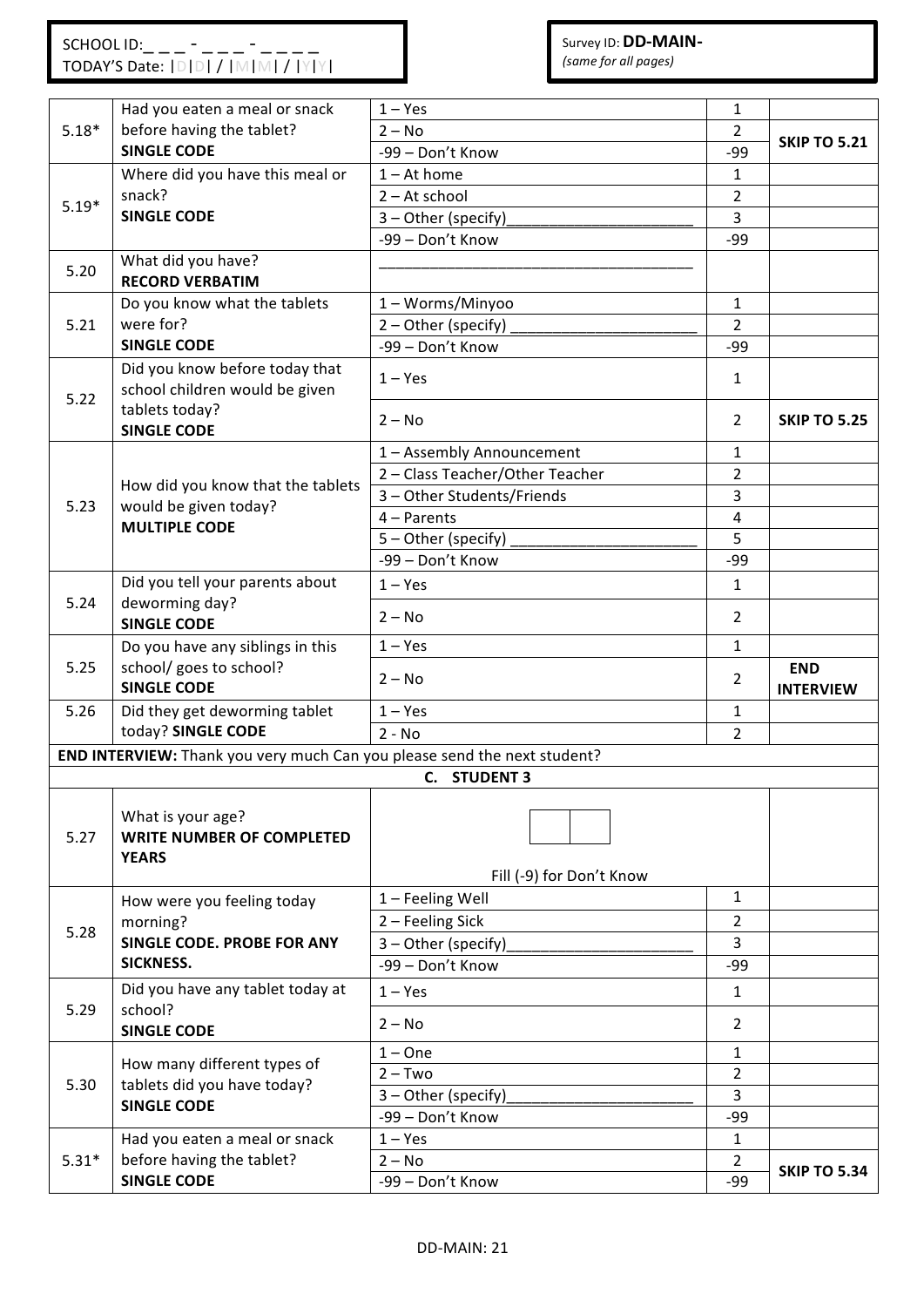| $5.32*$ | What did you have?<br><b>RECORD VERBATIM</b>                                     |                                 |                |                                |
|---------|----------------------------------------------------------------------------------|---------------------------------|----------------|--------------------------------|
|         | Where did you have this meal or                                                  | $1 - At home$                   | $\mathbf{1}$   |                                |
| $5.33*$ | snack?                                                                           | $2 - At school$                 | $\overline{2}$ |                                |
|         | <b>SINGLE CODE</b>                                                               | 3 - Other (specify)             | 3              |                                |
|         |                                                                                  | -99 - Don't Know                | $-99$          |                                |
|         | Do you know what the tablets                                                     | 1-Worms/Minyoo                  | $\mathbf{1}$   |                                |
| 5.34    | were for?                                                                        | 2 - Other (specify)             | $\overline{2}$ |                                |
|         | <b>SINGLE CODE</b>                                                               | -99 - Don't Know                | $-99$          |                                |
| 5.35    | Did you know before today that<br>school children would be given                 | $1 - Yes$                       | 1              |                                |
|         | tablets today?<br><b>SINGLE CODE</b>                                             | $2 - No$                        | $\overline{2}$ | <b>SKIP TO 5.38</b>            |
|         |                                                                                  | 1 - Assembly Announcement       | $\mathbf{1}$   |                                |
|         | How did you know that the tablets<br>would be given today?<br><b>SINGLE CODE</b> | 2 - Class Teacher/Other Teacher | 2              |                                |
| 5.36    |                                                                                  | 3 - Other Students/Friends      | 3              |                                |
|         |                                                                                  | $4 -$ Parents                   | 4              |                                |
|         |                                                                                  | 5 - Other (specify)             | 5              |                                |
|         |                                                                                  | -99 - Don't Know                | $-99$          |                                |
|         | Did you tell your parents about                                                  | $1 - Yes$                       | 1              |                                |
| 5.37    | deworming day?<br><b>SINGLE CODE</b>                                             | $2 - No$                        | $\overline{2}$ |                                |
|         | Do you have any siblings in this                                                 | $1 - Yes$                       | $\mathbf{1}$   |                                |
| 5.38    | school/ goes to school?<br><b>SINGLE CODE</b>                                    | $2 - No$                        | $\overline{2}$ | <b>END</b><br><b>INTERVIEW</b> |
| 5.39    | Did they get deworming tablet                                                    | $1 - Yes$                       | 1              |                                |
|         | today? SINGLE CODE                                                               | $2 - No$                        | $\overline{2}$ |                                |
|         | <b>END INTERVIEW: Proceed to Deworming Day obervation</b>                        |                                 |                |                                |

| <b>DEWORMING DAY OBSERVATION</b><br>6.                                                                                     |                                                                                               |           |                |  |  |  |
|----------------------------------------------------------------------------------------------------------------------------|-----------------------------------------------------------------------------------------------|-----------|----------------|--|--|--|
|                                                                                                                            | Answer the following questions as and when possible during the deworming exercise:            |           |                |  |  |  |
| 6.1                                                                                                                        | How many teachers administered<br>tablets overall? WRITE NUMBER                               |           |                |  |  |  |
| Were ECD children treated on-<br>6.2<br>campus? SINGLE CODE                                                                | $1 - Yes$                                                                                     |           |                |  |  |  |
|                                                                                                                            |                                                                                               | $2 - No$  | $\overline{2}$ |  |  |  |
| Was there a designated teacher<br>(not the ECD teacher) for the<br>6.3<br>treatment of ECD children?<br><b>SINGLE CODE</b> | $1 - Yes$                                                                                     |           |                |  |  |  |
|                                                                                                                            |                                                                                               | $2 - No$  | 2              |  |  |  |
| 6.4                                                                                                                        | Were $2 - 5$ YRS non-enrolled<br>children treated on campus for<br>STH?<br><b>SINGLE CODE</b> | $1 - Yes$ |                |  |  |  |
|                                                                                                                            |                                                                                               | $2 - No$  |                |  |  |  |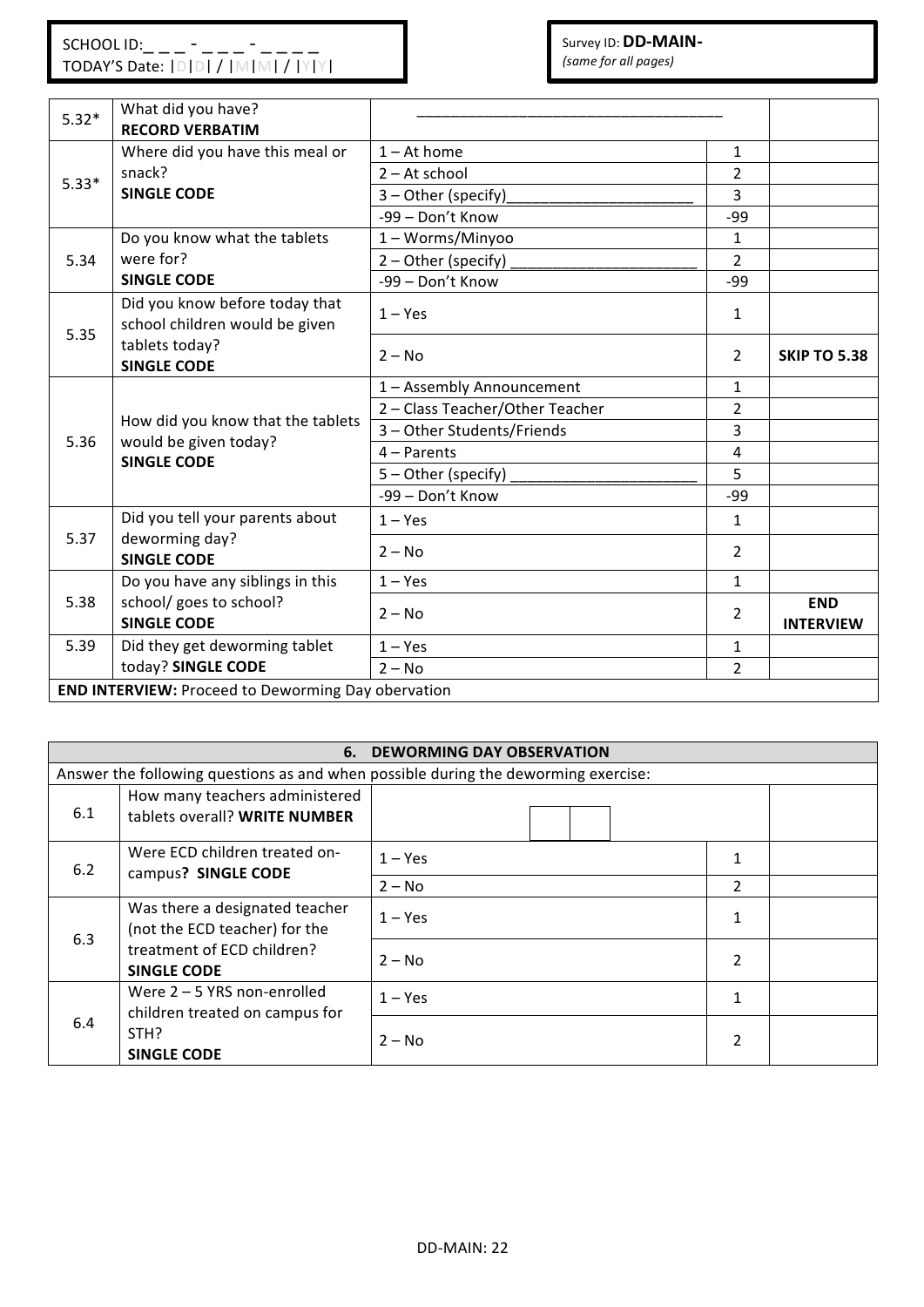# Survey ID: **DD-MAIN-**

| (same for all pages) |  |
|----------------------|--|
|----------------------|--|

|                                                                            | Were 6 - 14YRS non-enrolled                                                                                            | $1 - Yes$                                                                                          | $\mathbf{1}$   |                     |
|----------------------------------------------------------------------------|------------------------------------------------------------------------------------------------------------------------|----------------------------------------------------------------------------------------------------|----------------|---------------------|
| $6.5*$                                                                     | children treated on campus for<br>SCHISTO?<br><b>SINGLE CODE</b>                                                       | $2 - No$                                                                                           | 2              |                     |
| Was there a designated teacher<br>for the treatment of non-enrolled<br>6.6 |                                                                                                                        | $1 - Yes$                                                                                          |                |                     |
|                                                                            | children?<br><b>SINGLE CODE</b>                                                                                        | $2 - No$                                                                                           | $\overline{2}$ |                     |
|                                                                            | Answer the following questions at the end of the deworming exercise (for STH):                                         |                                                                                                    |                |                     |
|                                                                            |                                                                                                                        | 1- Children under 2 definitely given tablets,<br>school knew they were under 2 and treated         | $\mathbf{1}$   |                     |
| 6.7                                                                        | Were children under 2 years old<br>given Albendazole tablets?<br><b>SINGLE CODE</b>                                    | 2 - Children under 2 may have been given<br>tablets, school was not very strict on checking<br>age | $\overline{2}$ |                     |
|                                                                            |                                                                                                                        | 3 - No children under 2 given tablets, school<br>very strict on overseeing this                    | $\overline{3}$ |                     |
| 6.8                                                                        | Was any child given more than<br>1-Yes (specify number of children):<br>one Albendazole tablets?<br><b>SINGLE CODE</b> |                                                                                                    | 1              |                     |
|                                                                            |                                                                                                                        | $2 - No$                                                                                           | $\overline{2}$ |                     |
| 6.9                                                                        | Did the school seem to have<br>enough tablets of Albendazole                                                           | $1 - Yes$                                                                                          |                | <b>SKIP TO 6.12</b> |
|                                                                            | for the day?<br><b>SINGLE CODE</b>                                                                                     | $2 - No$                                                                                           | $\overline{2}$ |                     |
|                                                                            | What was done about the<br>shortage of Albendazole tablets?<br><b>MULTIPLE CODE</b>                                    | 1 - CHEW was contacted                                                                             |                |                     |
|                                                                            |                                                                                                                        | 2 - AEO was contacted                                                                              | 2<br>3         |                     |
| 6.10                                                                       |                                                                                                                        | 3 - School visited clinic for extra tablets                                                        |                |                     |
|                                                                            |                                                                                                                        | 4 - Someone delivered extra tablets                                                                |                |                     |
|                                                                            |                                                                                                                        | 5 - Nothing was done                                                                               |                |                     |
|                                                                            |                                                                                                                        | 6 - Other (specify):                                                                               | 6              |                     |
| 6.11                                                                       | Did everyone from $2 - 14$ years<br>receive the tablets of                                                             | $1 - Yes$                                                                                          | 1              |                     |
|                                                                            | Albendazole?<br><b>SINGLE CODE</b>                                                                                     | $2 - No(specify)$                                                                                  |                |                     |
|                                                                            |                                                                                                                        | Answer the following questions at the end of the deworming exercise (for SCHISTO):                 |                |                     |
|                                                                            |                                                                                                                        | 1- Children under 6 definitely given tablets,                                                      |                |                     |
|                                                                            | Were children under 6 years old<br>given tablets of Praziquantel?                                                      | school knew they were under 6 and treated                                                          | 1              |                     |
|                                                                            |                                                                                                                        | 2 - Children under 6 may have been given                                                           |                |                     |
| $6.12*$                                                                    |                                                                                                                        | tablets, school was not very strict on checking                                                    | $\overline{2}$ |                     |
|                                                                            | <b>SINGLE CODE</b>                                                                                                     | age                                                                                                |                |                     |
|                                                                            |                                                                                                                        | 3 - No children under 6 given tablets, school                                                      | 3              |                     |
|                                                                            |                                                                                                                        | very strict on overseeing this                                                                     |                |                     |
| $6.13*$                                                                    | Were children under minimum                                                                                            | 1- Definitely, school knew they were shorter<br>than the mark                                      |                |                     |
|                                                                            | mark on the tablet pole given<br>tablets of Praziquantel?                                                              | 2 - May be, school was not very strict on<br>checking height                                       | 2              |                     |
|                                                                            | <b>SINGLE CODE</b>                                                                                                     | 3 - No, school was very strict on overseeing<br>height                                             |                |                     |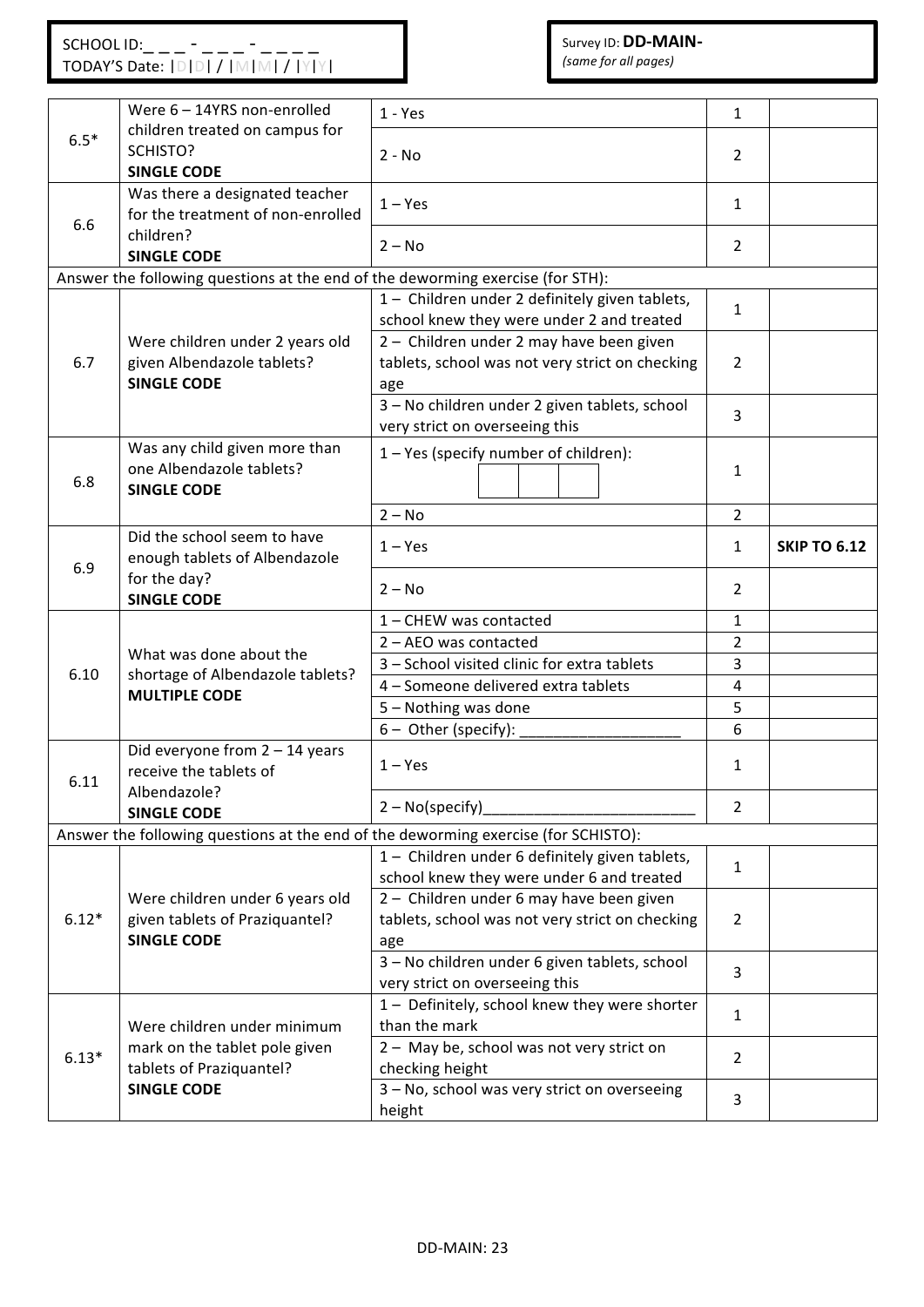| $6.14*$ | Was the tablet pole being used                                                                                                | $1 -$ All the time                                       | $\mathbf{1}$   |                     |
|---------|-------------------------------------------------------------------------------------------------------------------------------|----------------------------------------------------------|----------------|---------------------|
|         | correctly to give tablets of<br>Praziquantel?                                                                                 | 2 - Sometimes (specify)                                  | $\overline{2}$ |                     |
|         | <b>SINGLE CODE</b>                                                                                                            | $3 - Never(specify)$                                     | 3              |                     |
| $6.15*$ | Did the school seem to have<br>enough tablets of Praziquantel                                                                 | $1 - Yes$                                                | $\mathbf{1}$   | <b>SKIP TO 6.18</b> |
|         | for the day?<br><b>SINGLE CODE</b>                                                                                            | $2 - No$                                                 | $\overline{2}$ |                     |
|         |                                                                                                                               | 1 - CHEW was contacted                                   |                |                     |
|         | What was done about the                                                                                                       | 2 - AEO was contacted                                    |                |                     |
| $6.16*$ |                                                                                                                               | 3 - School visited clinic for extra tablets              | 3              |                     |
|         | shortage of Praziquantel tablets?<br><b>MULTIPLE CODE</b>                                                                     | 4 - Someone delivered extra tablets                      | $\overline{4}$ |                     |
|         |                                                                                                                               | 5 - Nothing was done                                     | 5              |                     |
|         |                                                                                                                               | 6 - Other (specify): __________                          | 6              |                     |
| $6.17*$ | Did everyone from $2 - 14$ years<br>receive the tablets of                                                                    | $1 - Yes$                                                | $\mathbf{1}$   |                     |
|         | Praziquantel? SINGLE CODE                                                                                                     | $2 - No(specify)$                                        | $\overline{2}$ |                     |
|         | Was the program correct<br>monitoring form used when<br>giving tablets of Albendazole/<br>Praziquantel?<br><b>SINGLE CODE</b> | $1 -$ All the time                                       | $\mathbf{1}$   |                     |
| 6.18    |                                                                                                                               | 2 - Sometimes(specify)                                   | $\overline{2}$ |                     |
|         |                                                                                                                               | 3 - Never(specify)                                       | 3              |                     |
|         | How did the school ensure that<br>children treated had fed?<br><b>SINGLE CODE</b>                                             | 1 - School prepared meal                                 | $\mathbf{1}$   |                     |
| 6.19    |                                                                                                                               | 2 - Children shared meals they had brought<br>from home. | $\overline{2}$ |                     |
|         |                                                                                                                               | 3- children sent home to eat before<br>treatment         | 3              |                     |
|         |                                                                                                                               | 4 - Nothing done                                         | 4              |                     |
| 6.20    | If fed at school what did the                                                                                                 |                                                          |                |                     |
|         | children eat? RECORD IN DETAIL                                                                                                |                                                          |                |                     |

### **7 .HEAD TEACHER POST-INTERVIEW**

**CONDUCT INTERVIEW AFTER COMPLETING ALL SECTIONS OF DD-MAIN AND DD-INT FOR DEWORMING DAY** Thank you for having me at the school today to observe the deworming day exercise. I have a few more questions before I leave.

| 7.1 | Would you say the today's<br>deworming exercise was<br><b>READ OUT OPTIONS</b><br><b>SINGLE CODE</b> | 1 - Very Successful                     |                |                    |
|-----|------------------------------------------------------------------------------------------------------|-----------------------------------------|----------------|--------------------|
|     |                                                                                                      | 2 - Somewhat Successful                 |                |                    |
|     |                                                                                                      | 3 - Neither Successful nor Unsuccessful | 3              |                    |
|     |                                                                                                      | 4- Somewhat Unsuccessful(specify)       | 4              |                    |
|     |                                                                                                      | 5 - Very Unsuccessful(specify)          | 5              |                    |
| 7.2 | Was the availability of drugs                                                                        | $1 - Yes$                               | 1              | <b>SKIP TO 7.5</b> |
|     | sufficient for today?<br><b>SINGLE CODE</b>                                                          | $2 - No$                                | 2              |                    |
| 7.3 | Which tablet(s) were insufficient                                                                    | $1 -$ Albendazole                       | 1              |                    |
|     | today?                                                                                               | 2 - Prazinguantel                       | $\overline{2}$ |                    |
|     | <b>MULTIPLE CODE</b>                                                                                 | 3-Other(specify):                       | 3              |                    |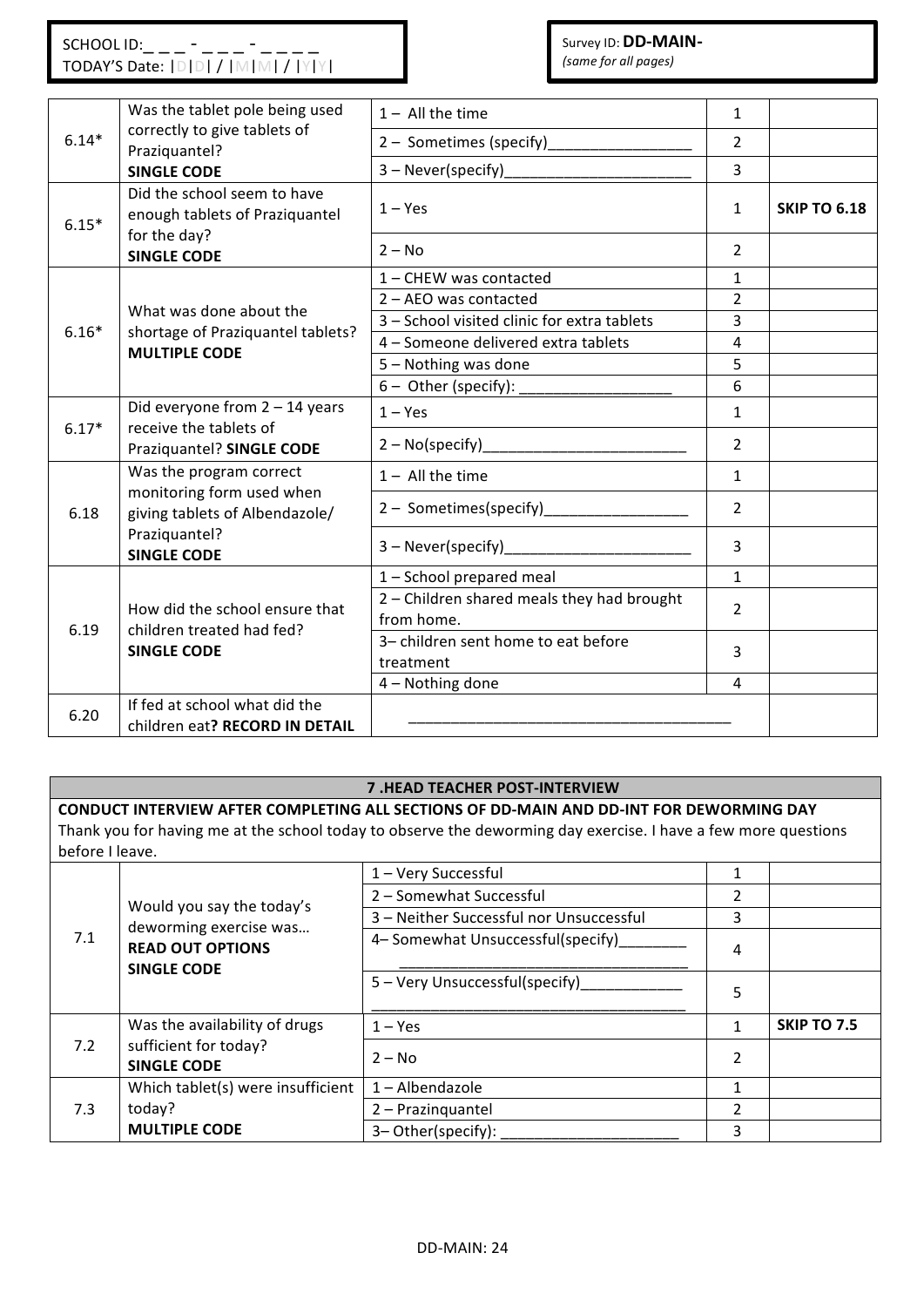|      |                                                                                                | 1 - Called AEO                        |                |                    |
|------|------------------------------------------------------------------------------------------------|---------------------------------------|----------------|--------------------|
| 7.4  | What did you do about the<br>tablet shortage?<br><b>MULTIPLE CODE</b>                          | 2 - Went to the Clinic                | 1              |                    |
|      |                                                                                                |                                       | 2<br>3         |                    |
|      |                                                                                                | 3-Other(specify):<br>-99 - Don't Know | $-99$          |                    |
|      |                                                                                                | $1 - Yes$                             |                |                    |
| 7.5  | Do you have any extra tablets<br>left after the deworming day?                                 |                                       | $\mathbf{1}$   |                    |
|      | <b>SINGLE CODE</b>                                                                             | $2 - No$                              | $\overline{2}$ | <b>SKIP TO 7.7</b> |
|      | What will you do with these<br>excess tablets?                                                 | 1 - Return to AEO                     | 1              |                    |
|      |                                                                                                | 2 - Return to DIVPHO                  | $\overline{2}$ |                    |
| 7.6  |                                                                                                | 3 - Keep for next year                | 3              |                    |
|      | <b>SINGLE CODE</b>                                                                             | 4 - Distributed to more students      | 4              |                    |
|      |                                                                                                | 5 - Distributed to teachers           | 5              |                    |
|      |                                                                                                | 6-Other(specify):                     | $\,6\,$        |                    |
|      |                                                                                                | $1 -$ Form E                          | 1              |                    |
|      | Which monitoring forms were                                                                    | $2 - Form N$                          | $\overline{2}$ |                    |
|      | filled today during the                                                                        | $3 - Form E-P$                        | 3              |                    |
| 7.7  | deworming exercise?                                                                            | $4 - Form N-P$                        | $\overline{4}$ |                    |
|      | <b>MULTIPLE CODE</b>                                                                           | $5 -$ Form S                          | 5              |                    |
|      |                                                                                                | 6 - Other (specify):                  | $6\,$          |                    |
|      |                                                                                                | $7 - None$                            | $\overline{7}$ |                    |
|      | Was the availability of<br>monitoring forms sufficient for<br>today? SINGLE CODE               | $1 - Yes$                             | $\mathbf{1}$   |                    |
| 7.8  |                                                                                                | $2 - No$ (specify forms):             | $\overline{2}$ |                    |
|      | What form will you use to<br>summarize the deworming for<br>your school?<br><b>SINGLE CODE</b> | $1 -$ Form E/N                        | $\mathbf{1}$   |                    |
|      |                                                                                                | $2 -$ Form S                          | $\overline{2}$ |                    |
| 7.9  |                                                                                                | $3 - Form S-P$                        | $\overline{3}$ |                    |
|      |                                                                                                | 4 - Other (specify):                  | $\overline{4}$ |                    |
|      |                                                                                                | $5 - None$                            | 5              |                    |
|      | Form S/S-P will be a summary of<br>which monitoring forms?<br><b>MULTIPLECODE. PROBE</b>       | $1 -$ Form E                          | $\mathbf{1}$   |                    |
|      |                                                                                                | $2 - Form N$                          | $\overline{2}$ |                    |
| 7.10 |                                                                                                | $3 - Form E-P$                        | 3              |                    |
|      |                                                                                                | 4 - Form N-P                          | $\overline{4}$ |                    |
|      |                                                                                                | $5 -$ Other (specify):                | 5              |                    |
|      |                                                                                                | $6 - None$                            | 6              |                    |
|      | Who will you submit Form S/S-P<br>to?<br><b>SINGLE CODE</b>                                    | 1 - Head Teacher                      | $\mathbf{1}$   |                    |
|      |                                                                                                | $2 - AEO$                             | $\overline{2}$ |                    |
| 7.11 |                                                                                                | $3 - DEO$                             | 3              |                    |
|      |                                                                                                | 4 - National Program                  | 4              |                    |
|      |                                                                                                | 5 - Other (specify):                  | 5              |                    |
|      |                                                                                                | -99 - Don't Know                      | $-99$          |                    |
| 7.12 | Regarding today's deworming                                                                    | 1 - Very Positive                     | 1              |                    |
|      | exercise, would you say the<br>community was?<br><b>READ RESPONSES.</b><br><b>SINGLE CODE</b>  | 2 - Somewhat Positive                 | $\overline{2}$ |                    |
|      |                                                                                                | 3 - Neither Positive nor Negative     | 3              |                    |
|      |                                                                                                | 2 - Somewhat Negative (specify)       | $\overline{4}$ |                    |
|      |                                                                                                | 5 - Very Negative (specify) ____      | 5              |                    |